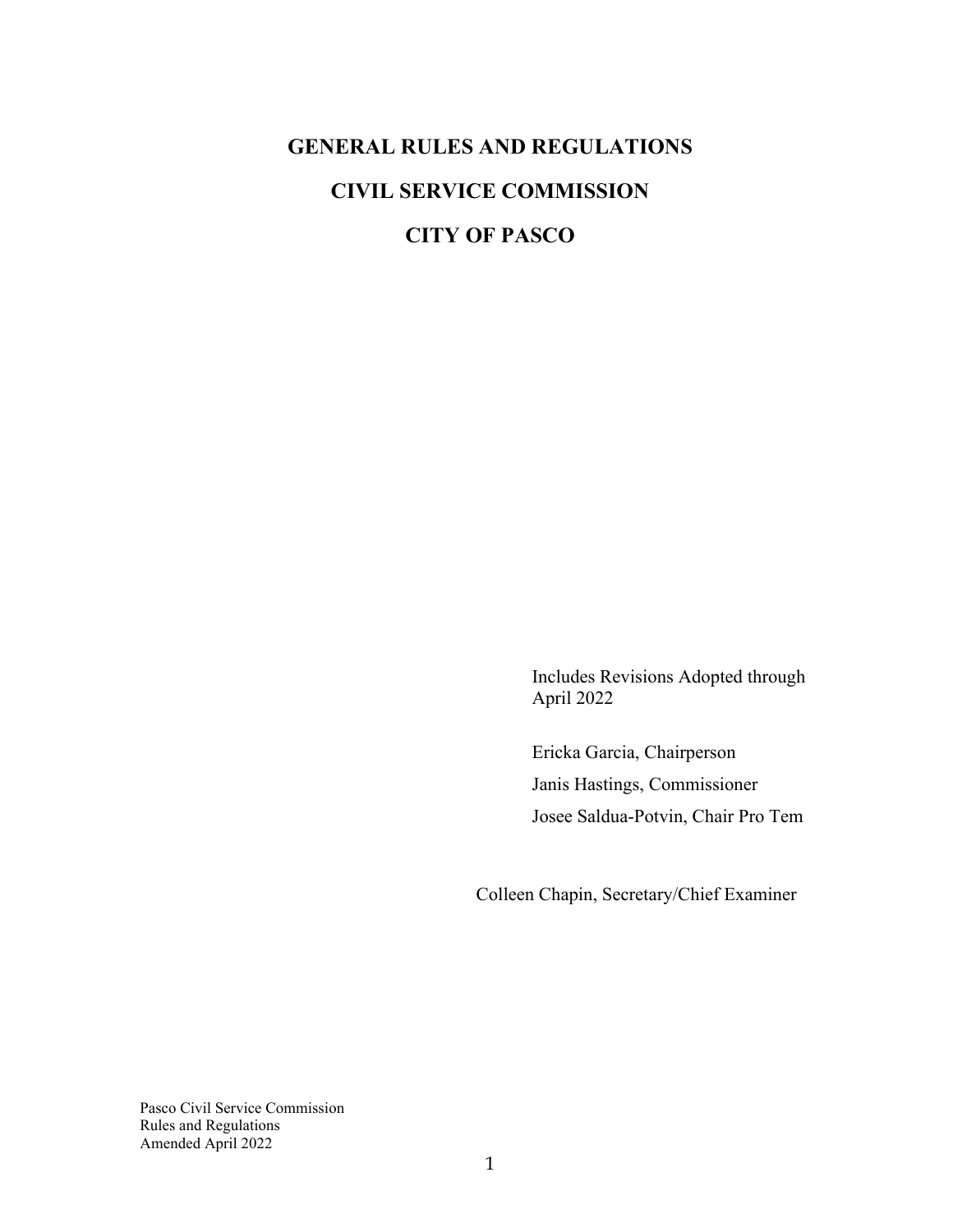## **PREFACE**

The GENERAL RULES AND REGULATIONS of the CIVIL SERVICE COMMISSION of the CITY OF PASCO were adopted in accordance with RCW 41.12 (Police Department) and RCW 41.08 (Fire Department) by Pasco Ordinances #434 and #783, respectively (Pasco Municipal Code, Section 2.20 and 2.22.)

Over the years these Rules have been amended to conform with current requirements. This printing includes all amendments to date. Future amendments will be made by replacing the entire page containing the Rule that has been amended. For easy reference, the date of the Regular or Special Meeting authorizing the amendment will be placed at the end of each section.

#### CIVIL SERVICE RULES AND REGULATIONS CITY OF PASCO, WASHINGTON **TABLE of CONTENTS**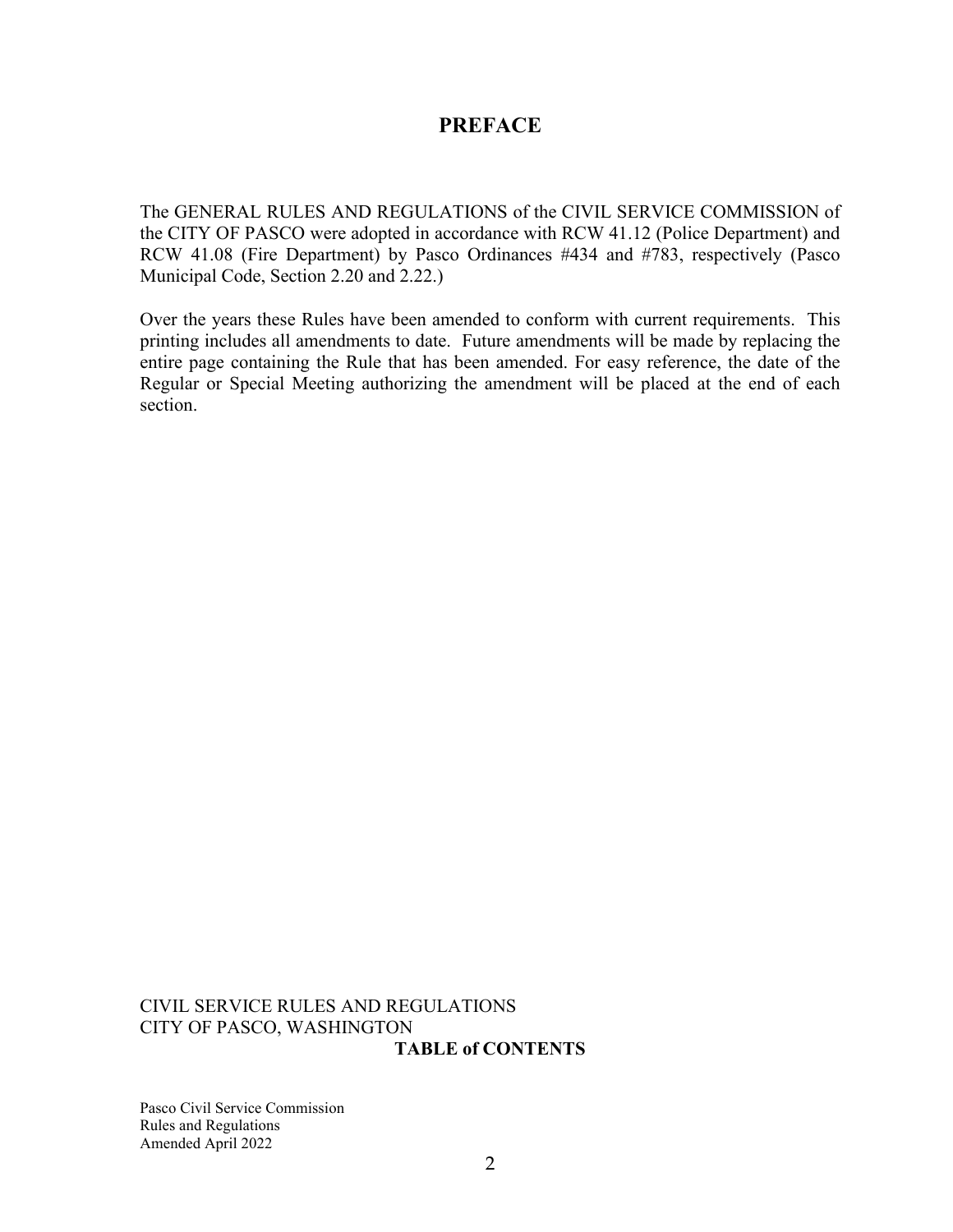| Rule 1  | <b>AUTHORITY AND PURPOSE</b>                                                   | $\overline{4}$ |
|---------|--------------------------------------------------------------------------------|----------------|
| Rule 2  | <b>DEFINITIONS</b>                                                             | 6              |
| Rule 3  | <b>ADMINISTRATION</b>                                                          | 10             |
| Rule 4  | MEETINGS OF THE COMMISSION                                                     | 12             |
| Rule 5  | <b>HEARINGS</b>                                                                | 14             |
| Rule 6  | <b>CLASSIFICATION</b>                                                          | 18             |
| Rule 7  | APPLICATIONS AND APPLICANTS                                                    | 19             |
| Rule 8  | <b>COMPETITIVE EXAMINATIONS</b>                                                | 23             |
| Rule 9  | <b>ELIGIBLE LISTS</b>                                                          | 29             |
| Rule 10 | <b>CERTIFICATION AND APPOINTMENT</b>                                           | 32             |
| Rule 11 | <b>PROBATION</b>                                                               | 36             |
| Rule 12 | TEMPORARY AND PROVISIONAL APPOINTMENTS                                         | 37             |
| Rule 13 | <b>LEAVES OF ABSENCE</b>                                                       | 38             |
| Rule 14 | DISCHARGE, DEMOTION, SUSPENSION, OTHER<br>DISCIPLINARY ACTIONS AND RESIGNATION | 39             |
| Rule 15 | <b>LAYOFFS AND RE-EMPLOYMENT LISTS</b>                                         | 42             |
| Rule 16 | <b>CERTIFYING SALARY ACCOUNTS</b>                                              | 44             |
| Rule 17 | <b>CLASS SPECIFICATIONS FOR POLICE</b>                                         | 45             |
| Rule 18 | <b>CLASS SPECIFICATIONS FOR FIREMEN</b>                                        | 46             |

## **CIVIL SERVICE RULES AND REGULATIONS PASCO, WASHINGTON**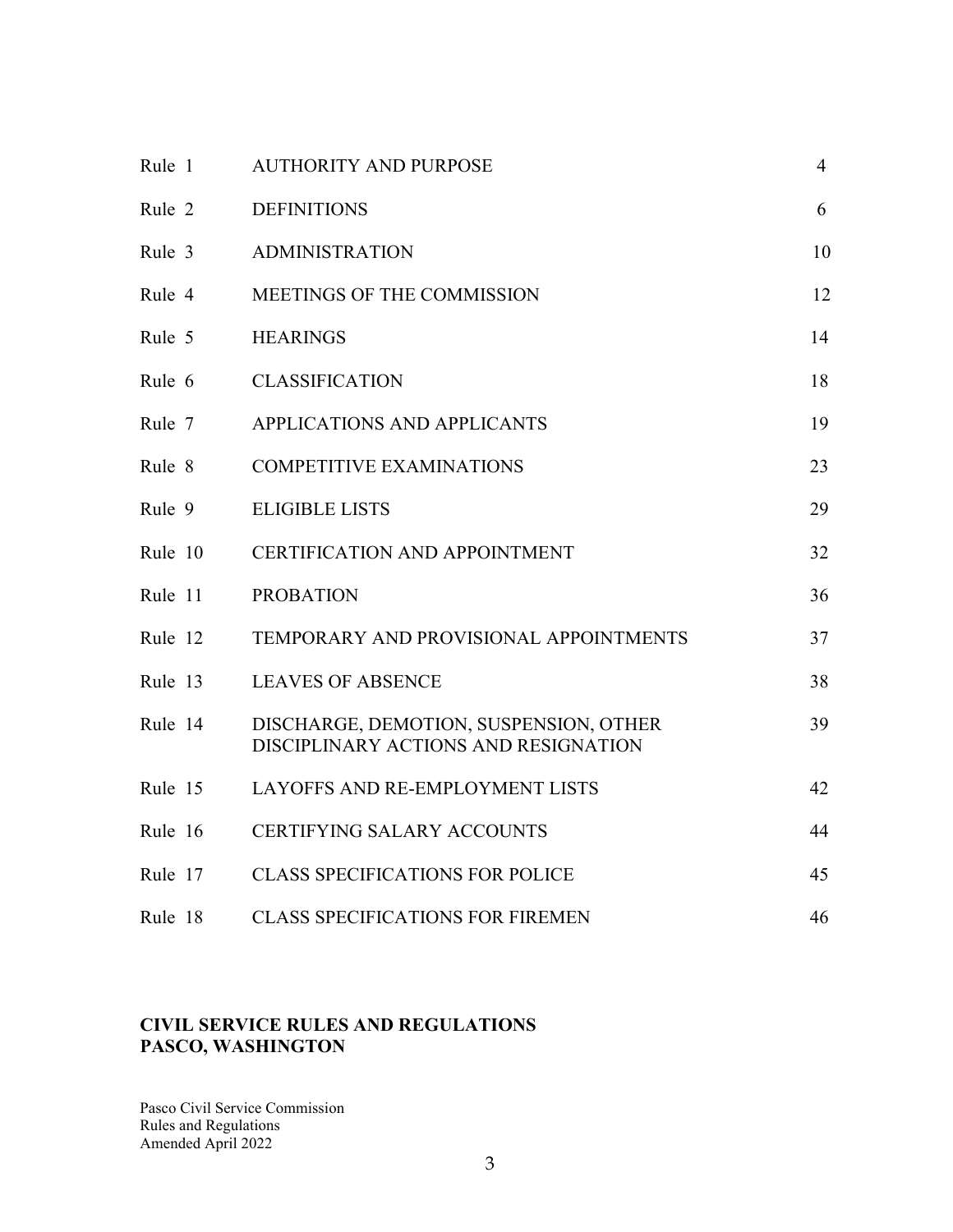## **RULE 1: AUTHORITY AND PURPOSE**

- 1.01 Rules Prescribed
- 1.02 Purpose
- 1.03 Employment Practices
- 1.04 Existing Employees
- 1.05 Severability
- 1.06 Abbreviations
- 1.07 Commission Authority

1.01 RULES PRESCRIBED: In accordance with the provisions of Chapters 41.08 and 41.12 RCW, the Civil Service Commission of the City of Pasco, an unchartered code city of the second class in said State, hereby adopts the following rules and regulations for carrying out the purposes of said acts and which shall have the force and effect of law. [AMENDED 1- 84] [AMENDED 11/10]

1.02 PURPOSE: These Rules are prescribed for the purpose of carrying out the provisions of the law, of assuring the continuance of the civil service system, or promoting efficiency in the dispatch of public business, of selection and promotion of employees on the basis of merit, and of assuring all employees in the classified civil service of fair and impartial treatment at all times. To these ends the Rules shall be liberally construed.

1.03 EMPLOYMENT PRACTICES: No persons in the classified civil service, or seeking admission thereto, shall be appointed, promoted, reduced, or removed, or in any way favored or discriminated against in their employment or opportunity for employment because of their race, color, age, religious or political opinions or affiliations, union affiliation or national origin, except as specifically authorized by statute, ordinance or these civil service Rules regarding the selective certification process. [AMENDED 1-84]

1.04 EXISTING EMPLOYEES: All persons holding a position in the fire department or police department of the City of Pasco, and who are not on probationary status when these Rules take effect, and who have served in such position for a period of at least one year last past continuously, are hereby declared regularly appointed to the offices, positions or employment which they shall then hold, respectively, without examination or other act on their part. [AMENDED 11/10]

1.05 SEVERABILITY: If any rule, section, paragraph, sentence, clause or phrase of these Rules is declared unconstitutional, or void, for any reason, such decision shall not affect the validity of the remaining portions of these Rules. The Commission hereby declares that it would have prescribed and adopted these Rules, and each rule, section, paragraph, sentence, clause, and phrase hereof, irrespective of the fact that any one or more rules, sections, paragraphs, sentences, clauses, or phrases be declared unconstitutional, illegal, or void.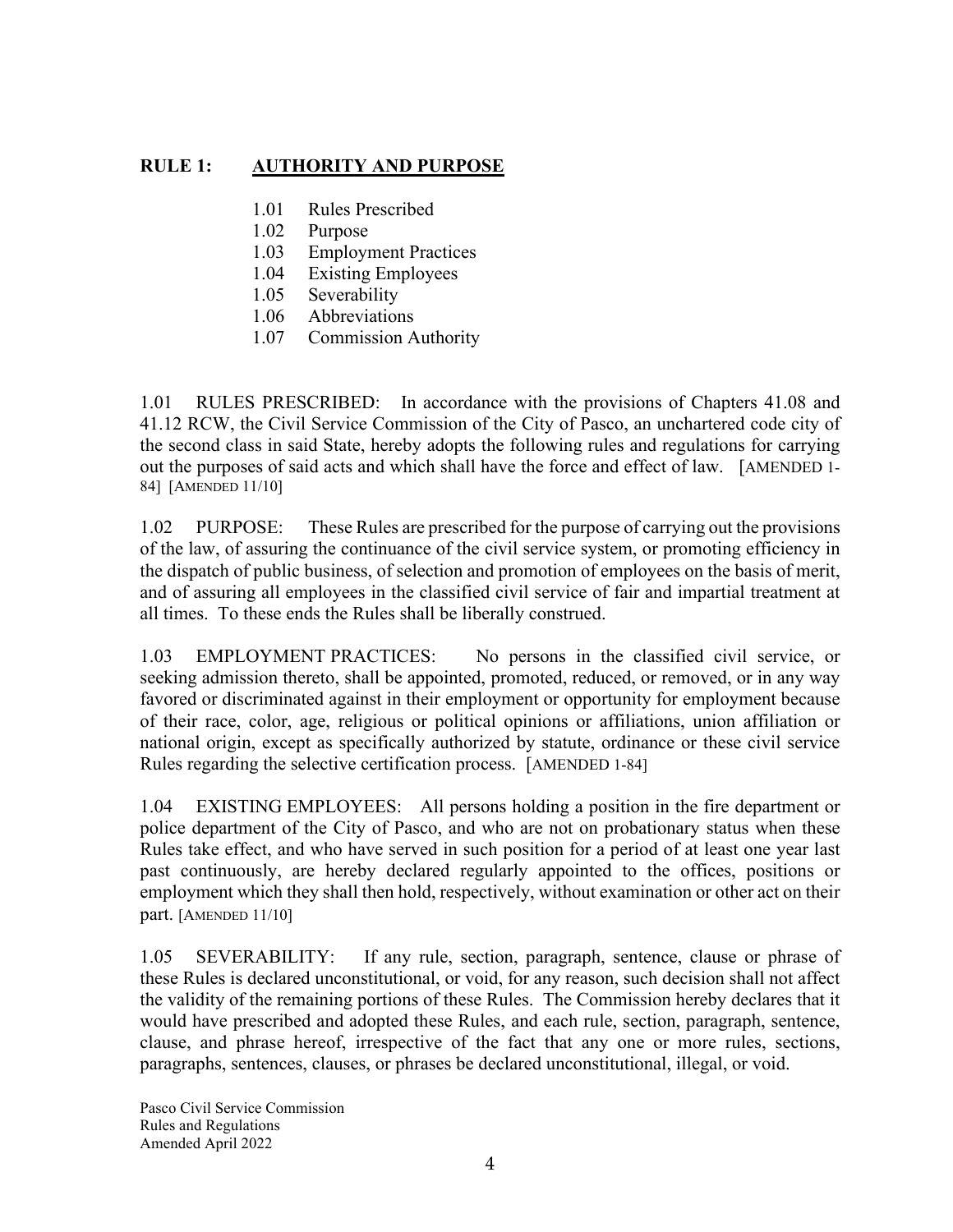1.06 ABBREVIATIONS: These "Civil Service Rules and Regulations may be cited as "CSRs". [ADDED 1-84]

1.07 COMMISSION AUTHORITY: Notwithstanding the provisions of any rule or regulation adopted by the Commission, the Commission shall have at all times the full power and authority to do any act or perform any function allowed the Commission by state law. [ADDED 1-84]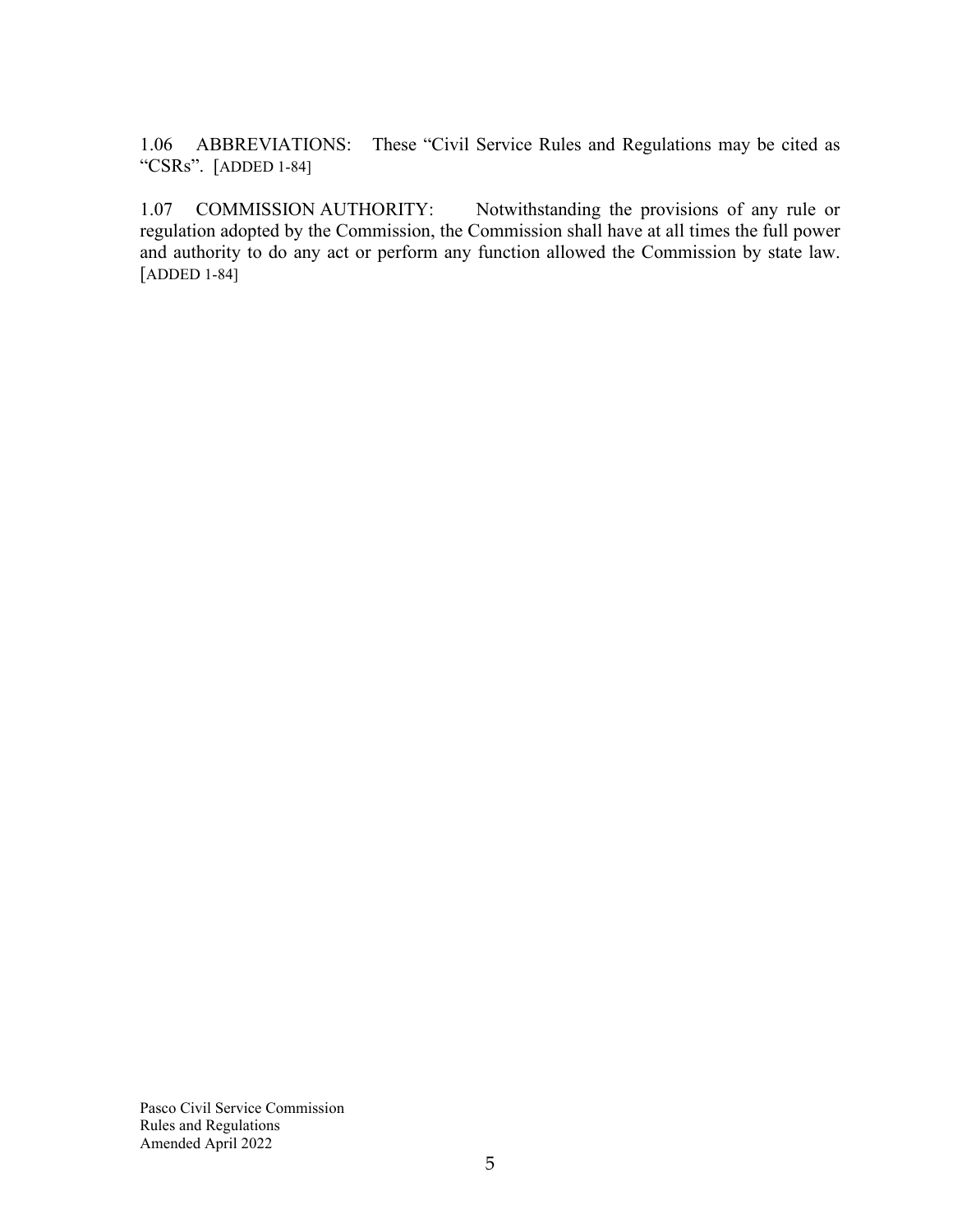## **RULE 2: DEFINITIONS**

UNLESS OTHERWISE REQUIRED BY THE CONTEXT, WORDS USED IN THESE RULES AND REGULATIONS ARE UNDERSTOOD TO HAVE THE FOLLOWING SPECIAL MEANINGS:

2.01 ACTUAL SERVICE. Time, under civil service appointment, engaged in the performance of the duties of a position or positions including absences with pay.

2.02 ALLOCATE. To locate or place a position in the appropriate class on the basis of similarity of duties and responsibilities or required qualifications.

2.03 APPLICANT. A person who has filed an application to take a civil service examination.

2.04 APPOINTING AUTHORITY. The City Manager for the City of Pasco or his designee. [AMENDED 1-84]

2.05 APPOINTMENT, PROVISIONAL. A limited appointment to a classified position, which is not vacant, but is currently unfilled due to an authorized leave of absence; or a noncertified person to a classified position for which there is no current eligible register. [AMENDED 11/10]

2.06 APPOINTMENT, REGULAR. The offer to, and acceptance by, a person on an eligible list of a position either on a regular or temporary basis. [AMENDED 11/10]

2.07 APPOINTMENT, TEMPORARY. A limited appointment other than from an eligible register/list for the purpose of performing work belonging to the classified service. (A reduction of a regular employee is not a temporary appointment.) Temporary appointment includes emergency appointment. [ADDED 11/10]

2.08 ASSIGNMENT. An employee may be assigned to a position which carries additional salary and additional limited responsibilities and is within the scope of the specification for the class from which the assignment is made. [ADDED 11/10]

2.09 BREAK IN SERVICE. Any interruption in continuous service, except for absences on approved leave, or absences to serve in the Armed Forces of the United States. Re-employment does not make the service continuous.

2.10 BUSINESS DAYS. Calendar days exclusive of Saturdays, Sundays, and legal holidays.

2.11 CANDIDATE. A person who has completed a civil service examination, or is in the process of doing so.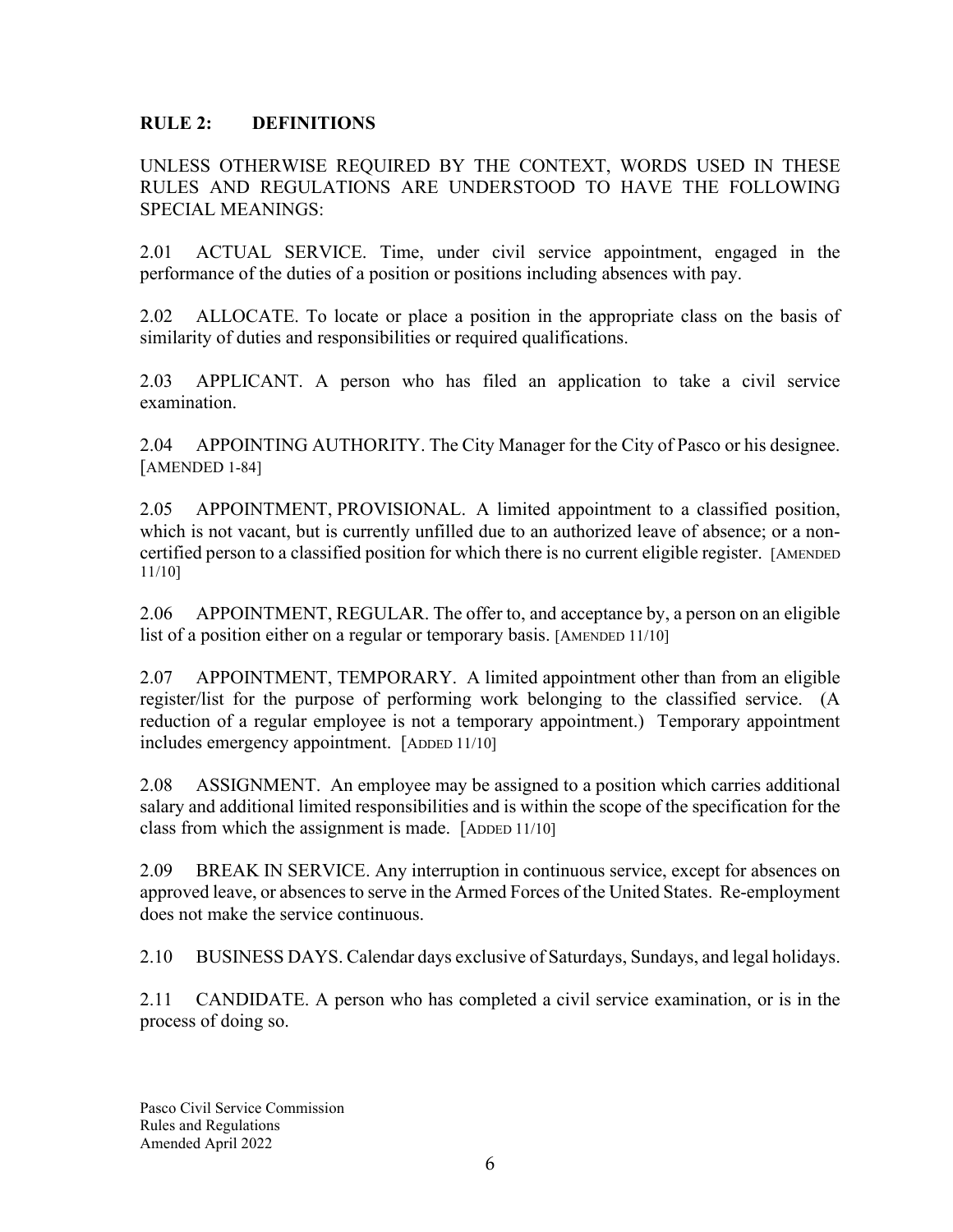2.12 CAUSE. Cause shall mean good, sufficient or just cause as determined by the Commission; exercised by the appointing authority in good faith and without discrimination on the basis of any protected classification; and, in consideration of the total context of a disciplinary action, including procedural fairness and consideration of an employee's work record. [ADDED 7/10]

2.13 CERTIFICATION. [Certified Eligible List] A list of names from an eligible register transmitted by the Civil Service Commission to an appointing authority from which the primary appointing authority may fill a vacancy. [ADDED 11/10]

2.14 CERTIFY. Verification to the appointing authority that a list of names of candidates for employment has been selected from the list of persons tested and found initially eligible for employment. [ADDED 11/10]

2.15 CITY. The City of Pasco, Washington. [AMENDED 11/10]

2.16 CLASS. A position or group of positions sufficiently similar in respect to duties and responsibilities so that the same title may be applied to each position, substantially the same qualifications may be required, and approximately the same salary range may be applied with equity. [Amended 11/10]

2.17 CLASSIFIED CIVIL SERVICE. All offices and positions in the service of the City under civil service.

2.18 COMMISSION. The Pasco Civil Service Commission.

2.19 CONTINUOUS SERVICE. Employment without interruption, except for absences on approved leave, or absences to serve in the Armed Forces of the United States.

2.20 DEMOTION. The removal of an employee, for cause, from a higher to a lower class of employment or salary step within a class. [AMENDED 11/10]

2.21 DEPARTMENT. The police or fire departments of the City of Pasco.

2.22 DISCHARGE. Termination, separation, dismissal or removal from service for cause. [[AMENDED 7/10]

2.23 ELIGIBLE. The status of a person qualified by reason of having passed an appropriate Civil Service examination(s) and been placed on the proper eligible register. [AMENDED 11/10]

2.24 ELIGIBLE LIST/REGISTER. A list of names of persons who have passed all of the civil service examination(s) for a specific class from which vacancies may be filled. [AMENDED 11/10]

2**.**25 EMPLOYEE. Any person holding a position in the classified service of the City.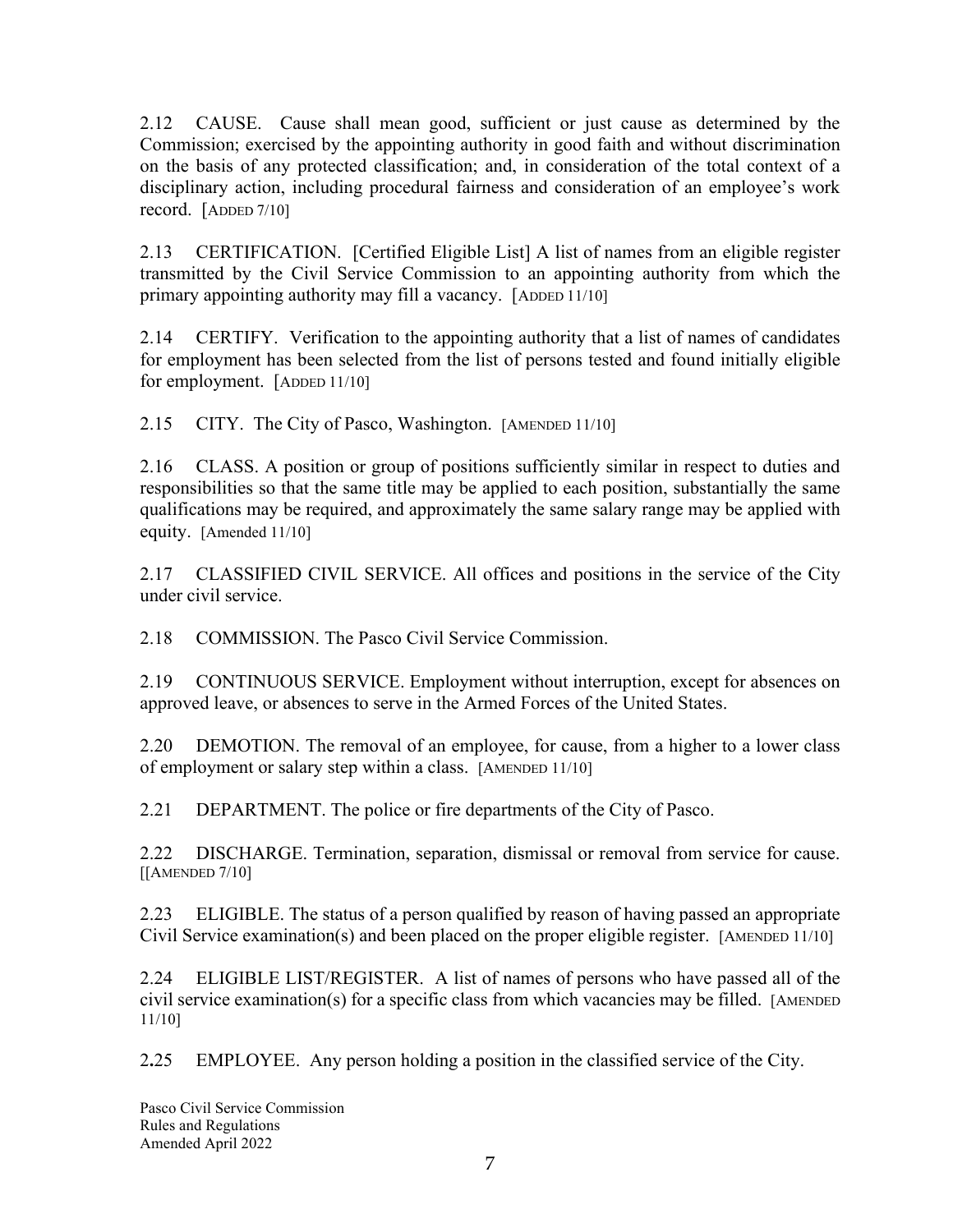2.25.01 EMPLOYEE – REGULAR. Any employee who has been appointed from an eligible list and who has satisfactorily served the full probationary period. [ADDED 11/10]

2.25.02 EMPLOYEE – TEMPORARY. Any employee appointed to fill an emergency, temporary or short-term need. [ADDED 11/10]

2.25.03 EMPLOYEE – EXEMPT. Any employee in a position of employment which is not subject to Civil Service rules and regulations, and in which one serves at the discretion of the appointing authority. [ADDED 11/10]

2.25.04 EMPLOYEE – PROBATIONARY. A person appointed from an eligible list who has not yet completed the specified trial period of employment. [ADDED 11/10]

Note: A regular employee is the only employee with rights under Rule 5.01.

2.26 EXAMINATION. The process of testing the fitness and qualifications of applicants for positions in a specific class. [AMENDED 11/10]

- a. EXAMINATION ENTRANCE. An examination open to any member of the public meeting the requirements as stated in the official notice announcing the examination. [ADDED 11/10]
- b. EXAMINATION PROMOTIONAL. An examination limited to employees (and public if so stated) meeting the requirements stated in the official notice announcing the examination. [ADDED 11/10]
- 2 27 HIM. Refers to both the male and female genders.

2.28 LAYOFF. Separation from a regular position because of economy, lack of funds, lack of work, or because the position has been abolished. [AMENDED 11/10]

2.29 LATERAL ENTRY. The appointment of a person from an eligible list comprised solely of persons who have certain minimum prior experience in the position being filled or persons who are currently employed in such position with another municipality or agency. The Civil Service Commission may dispense with such components of the regular competitive examination process as it determines proper in the establishment of a lateral-entry list. [ADDED] 11/10]

2.30 OFFICIAL BULLETIN BOARD is the bulletin board upon which all official notices of the commission shall be posted and which is located in Human Resources Office. [AMENDED 11/10]

2.31 OFFICIAL PUBLICATION means that publication designated as official by the City of Pasco.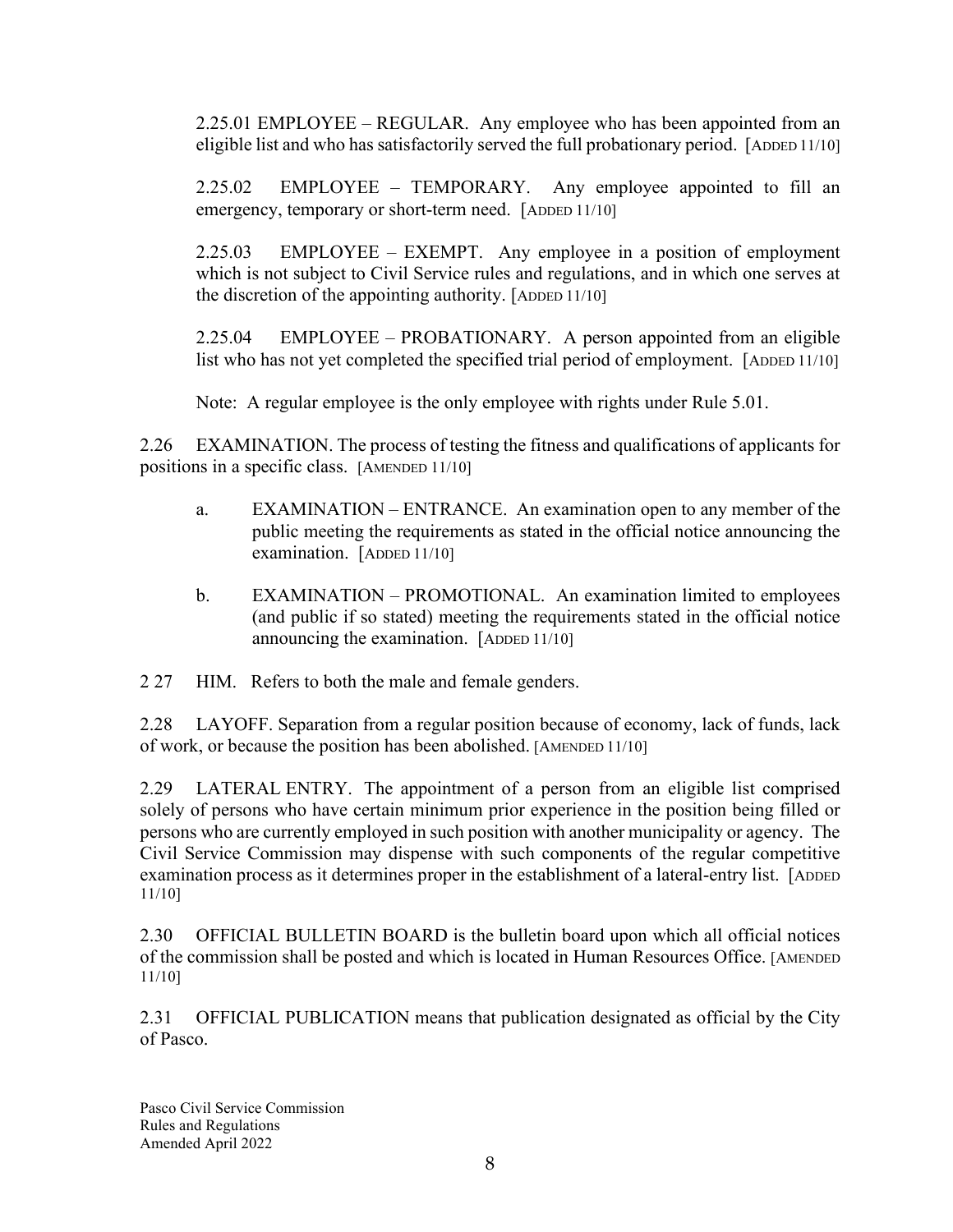2.32 POSITION. Any group of duties and responsibilities in the classified civil service of the City requiring the full or part-time employment of one person which is included in the City budget. [AMENDED 11/10]

2.33 PROBATION OR PROBATIONARY. The status of an employee during a trial period following an appointment from an eligible list. This trial period is a working test during which an employee is required to demonstrate by actual performance of the duties his fitness for the position to which he has been certified and appointed.

2.34 PROBATIONER. An employee who has probationary status.

2.35 PROMOTION. The appointment of an employee to a higher class or to a position of higher skill or responsibility level. [ADDED 11/10]

2.36 REDUCTION. The removal of any employee from a higher to a lower class for reasons other than cause. [AMENDED 11/10]

2.37 REINSTATEMENT. Re-appointment of a regular employee to a position in a class in which the employee was a regular employee. [AMENDED 11/10]

2.38 REINSTATEMENT REGISTER. A list of names of persons who were regular employees in a given class and who were laid off and are entitled to reinstatement in such class. [AMENDED 11/10]

2.39 RESIGNATION. A written request by an employee for separation from a class or from the City service. [ADDED 11/10]

2.40 SEPARATION. Leaving a position and includes resignation, discharge, and layoff. Where it refers to separation from a position in a particular class to accept another position, it also includes promotion, demotion and reduction. [AMENDED 11/10]

2.41 VETERAN'S PREFERENCE**.** Preference in examinations, based on military service, as provided and defined by applicable laws of the State of Washington. [AMENDED 11/10]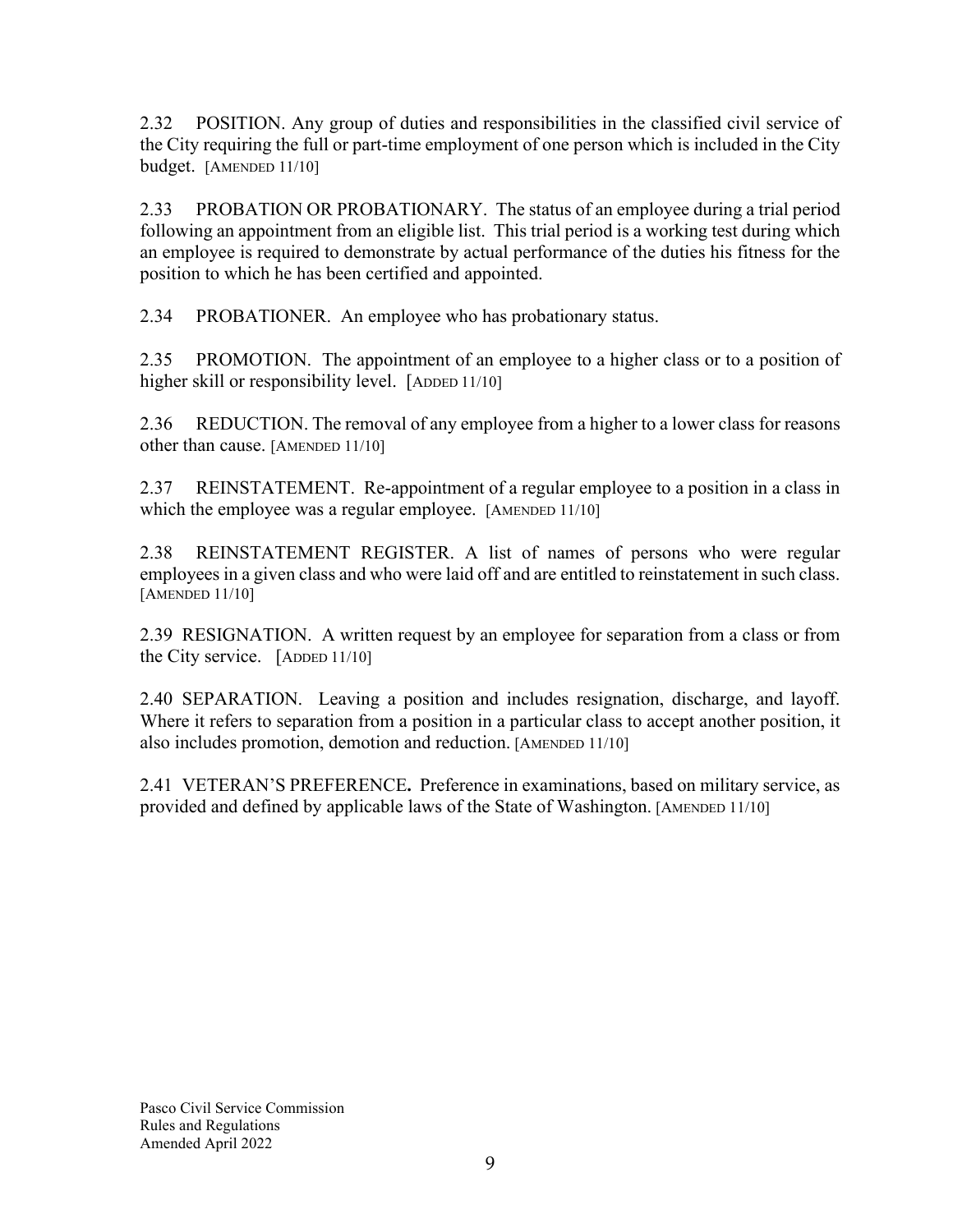## **RULE 3: ADMINISTRATION**

- 3.01 Election of Chairperson
- 3.02 Duties of Chairperson
- 3.03 Chairperson Pro Tem
- 3.04 Death, Disability or Resignation of Chairperson
- 3.05 Secretary and Chief Examiner
- 3.06 Duties of the Secretary and Chief Examiner
- 3.07 Secretary Pro Tem
- 3.08 Amendments of Rules
- 3.09 Effective Date of Rules
- 3.10 Copies of Rules

3.01 ELECTION OF CHAIRPERSON. At the first regular meeting in January of each year, the Commission shall elect one of its members as Chairperson to serve for a term of one year, or until a successor is duly elected and qualified [AMENDED 11/10]

3.02 DUTIES OF CHAIRPERSON. The Chairperson shall preside at all meetings of the Commission and act as spokesperson for the Commission. [AMENDED 11/10]

3.03 CHAIRPERSON PRO TEM. In his absence, the Chairperson shall designate one of the Commissioners to act as chairman pro tem, who shall have all the powers of Chairperson. If no such designation has been made, the two Commissioners present shall agree who shall act as chairperson pro tem. [AMENDED 11/10]

3.04 DEATH, DISABILITY OR RESIGNATION OF CHAIRPERSON. In the event of the death resignation or disability of the chairperson, and after a successor has been selected, the Commission shall at the first meeting following said selection, elect a new chairperson who shall serve as chairperson until the Commission's next regular meeting in January. [AMENDED 11/10]

3.05 SECRETARY AND CHIEF EXAMINER. The Executive Department, through the City Manager or designee, shall perform the duties of, and serve as, the Civil Service Commission Secretary and Chief Examiner. [REVISED 8/01]

3.06 DUTIES OF THE SECRETARY AND CHIEF EXAMINER. The Secretary and Chief Examiner shall attend the meetings of the Commission and shall administer personnel functions of the classified service, enforce the provisions of the Civil Service Acts and these Rules, except those functions and the duties reserved to the Civil Service Commission, and shall perform all lawful and necessary duties delegated to him by the Commission, and all functions essential to the effective administration of the civil service system.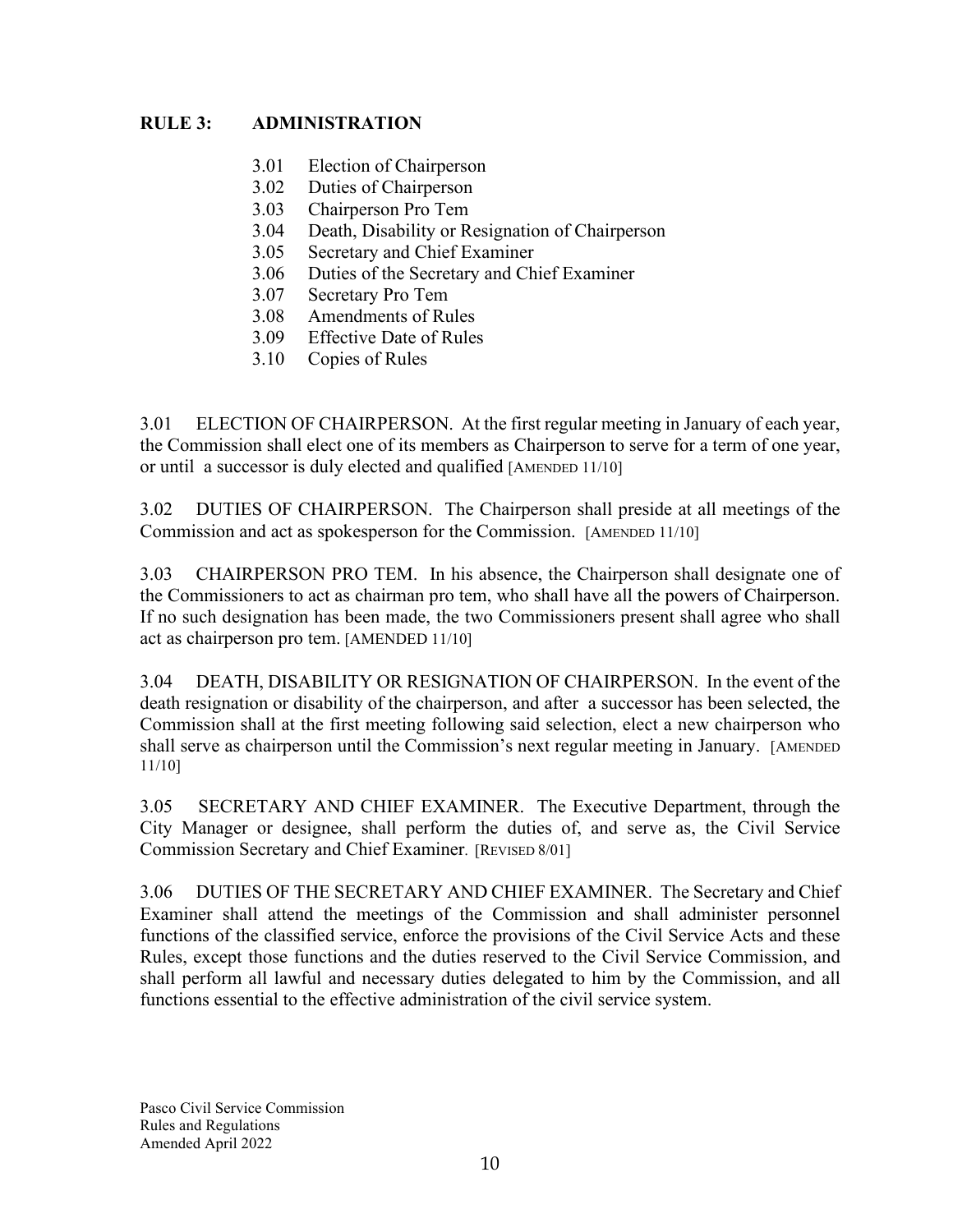3.07 SECRETARY PRO TEM. In the absence of the Secretary and Chief Examiner, the City shall appoint a Secretary Pro Tem to act as secretary of the Commission until the return of the Secretary and Chief Examiner. [AMENDED 11/10]

3.08 AMENDMENTS OF RULES. The Commission may amend these Rules or adopt new Rules by majority vote of the Commission at any regular or special meeting of the Commission.

3.09 EFFECTIVE DATE OF RULES. All Rules and amendments shall become effective immediately upon their adoption by the Commission unless some later date is specified therein.

3.10 COPIES OF RULES. A copy of these Rules and a copy of all subsequent Rules or amendments shall be sent as soon as practicable after adoption to each affected department of the City. A copy shall be maintained in the office of the Commission (Human Resources Office) for public inspection, and copies shall be available for public distribution as required by State Law. [AMENDED 11/10]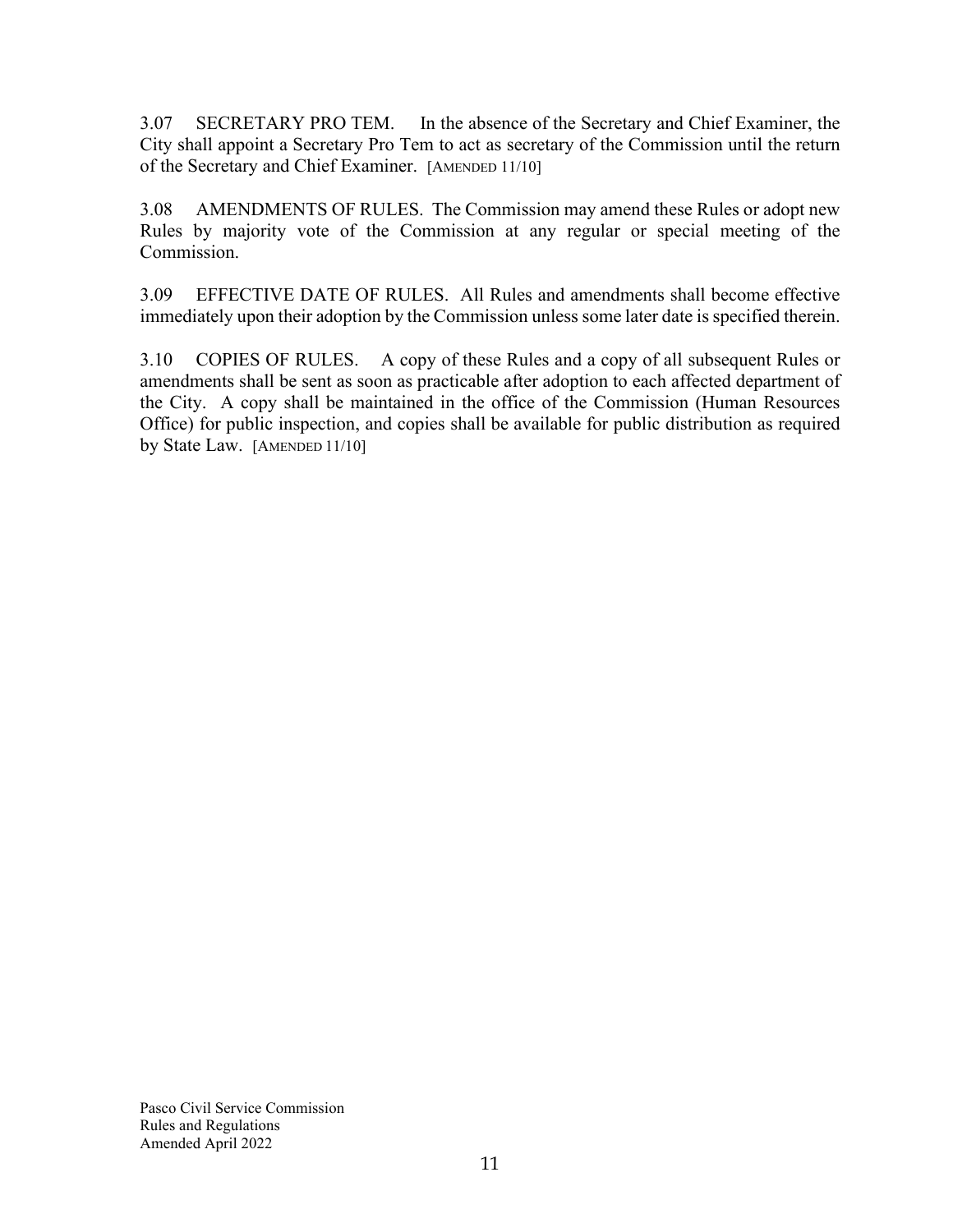## **RULE 4: MEETINGS OF THE COMMISSION**

- 4.01 Regular Meetings
- 4.02 Adjourned Regular Meetings
- 4.03 Special Meetings
- 4.04 Place of Meetings
- 4.05 Public Meetings
- 4.06 Executive Sessions
- 4.07 Rules of Order
- 4.08 Quorum
- 4.09 Communications
- 4.10 Minutes

4.01 REGULAR MEETINGS. Regular meetings shall be held the third Monday of each month at 5:15 p.m., or at such other day or time as the Commission, at a prior meeting, may designate. When the regular meeting day falls on a holiday, the Commission shall meet on the next succeeding business day, unless, at a prior regular meeting, it designates some other day for its meeting. [AMENDED 3/08] [AMENDED 7/15]

4.02 ADJOURNED REGULAR MEETINGS. The Commission may adjourn any regular or adjourned meeting to a time and place specified in the order of adjournment. When so adjourned, the adjourned meeting is a regular meeting for all purposes. When an order of adjournment of a regular or adjourned meeting fails to state the hour at which the adjourned meeting is to be held, it shall be held at the hour specified by rule for regular meetings.

4.03 SPECIAL MEETINGS. A special meeting may be ordered at any time by the Chairman or by any two Commissioners by delivering written notice (in person, by mail, by email) to each member of the Commission, and by properly advising the public of the time and place of such meeting by notifying press in the area. [AMENDED 11/10]

4.04 PLACE OF MEETING. All meetings shall be held in the Conference Room #1 in City Hall, Pasco, Washington, unless the notice of a special meeting, or the order of adjournment of a regular or adjourned meeting, specified some other place, or unless the Commission determines at a prior meeting to meet at some other place. A notice stating where the meeting will be held shall be publicly posted at least 24 hours before the time set for a meeting, stating where the place of meeting is to be other than at the place set forth in these Rules. [AMENDED 11/10]

4.05 PUBLIC MEETINGS. All meetings of the Commission shall be open and public, and all persons shall be permitted to attend any meeting of the Commission, except as otherwise provided in Rule 4.06.

4.06 EXECUTIVE SESSIONS. The Commission may hold executive sessions to consider the employment or dismissal of a public officer or employee in a civil service position. Except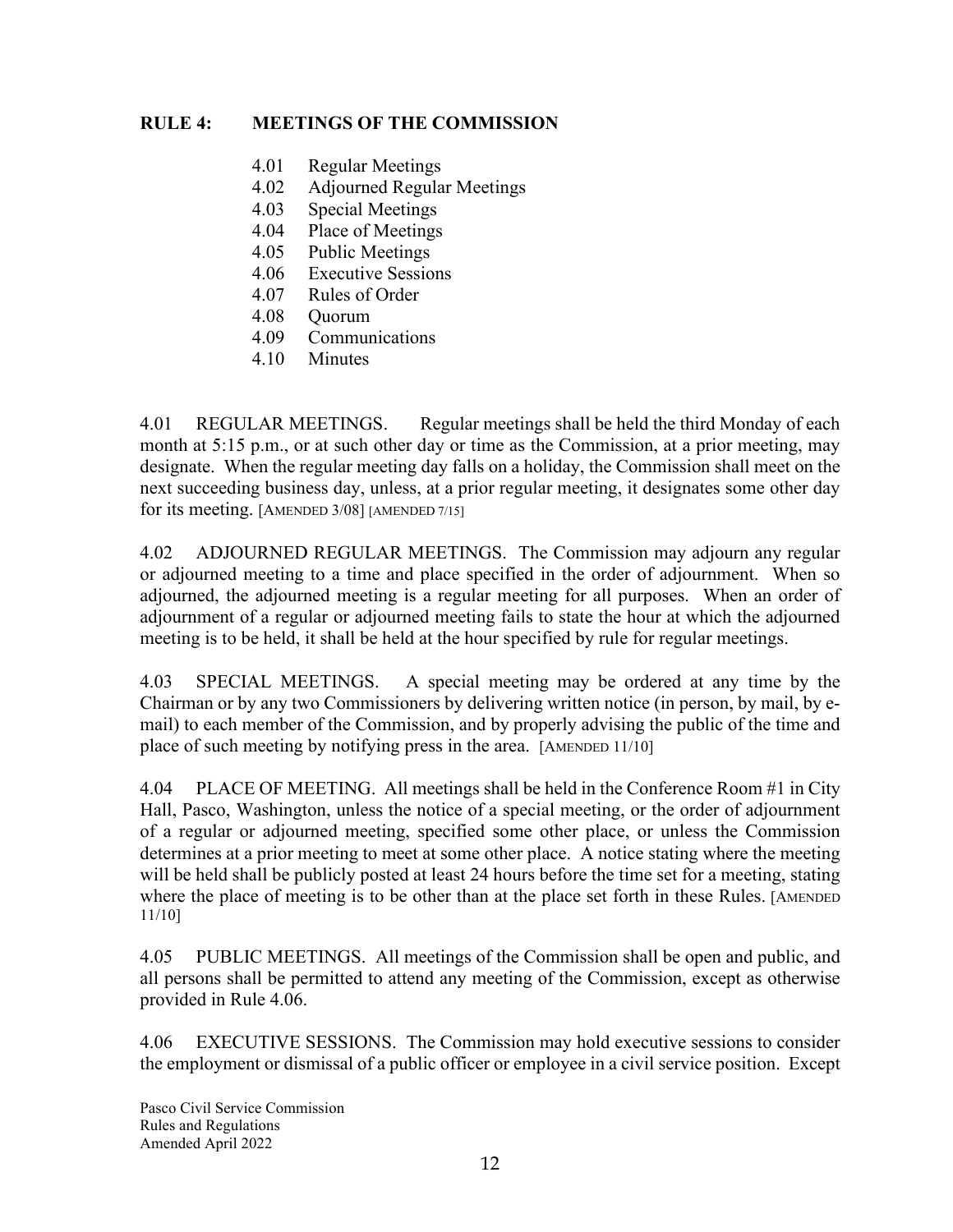that all investigations made by the Commission pursuant to 41.08.090 and 41.12.090 shall be made by public hearing. The Commission may also exclude witnesses and others as provided in Rule 5.09. [AMENDED 1-84] [AMENDED 11/10]

4.07 RULES OF ORDER. Except as otherwise provided herein, Robert's Rules of Order shall guide the Commission in its proceedings.

4.08 QUORUM. Two members of the Commission shall constitute a quorum, and the concurrence of two members shall be necessary to any action.

4.09 COMMUNICATION.: Communications and requests to the Commission, insofar as practicable, shall be in writing. The substance of each request and the action of the Commission thereon shall be noted in the minutes.

4.10 MINUTES. The Secretary and Chief Examiner, or the Secretary Pro Tem, shall record in the minutes the time and place of each meeting, the names of the Commissioners present, all official acts of the Commission, and the votes of the Commissioners except when the action is unanimous. When requested, a Commissioner's dissent or approval, with his reasons, shall be recorded. The minutes shall be written and presented for correction and approval at the next regular meeting. The minutes, or a true copy thereof, certified by the Chairman or Chairman Pro Tem, and by the Secretary and Chief Examiner, or the Secretary Pro Tem, shall be open to public inspection.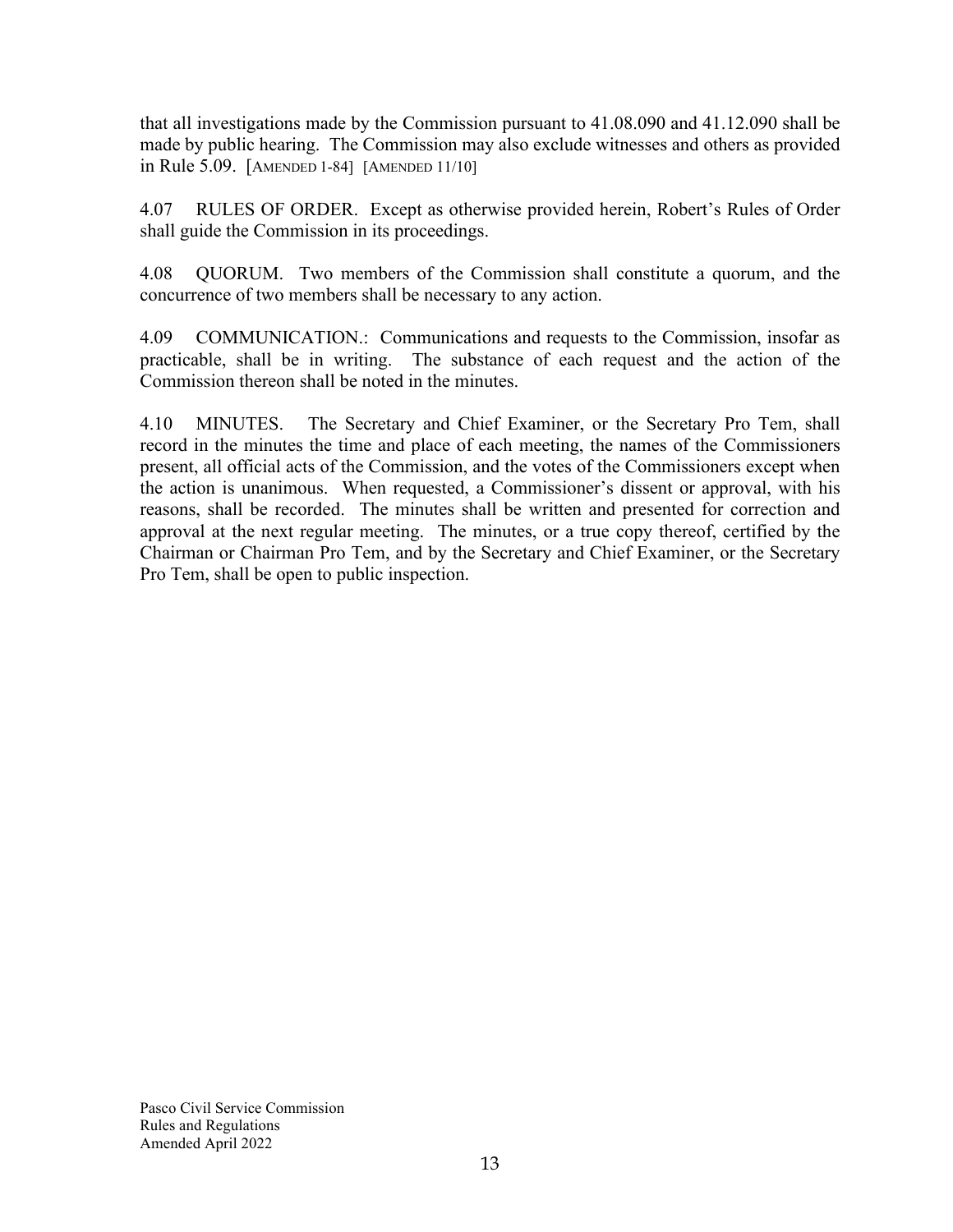## **RULE 5: HEARINGS**

- 5.01 Right to a Hearing
- 5.02 Petition for Hearing
- 5.03 Time Within Which Petition Must be Filed
- 5.04 Presence of Commissioners at Hearings
- 5.05 Notice
- 5.06 Rights of Petitioner
- 5.07 Failure of Petitioner to Appear
- 5.08 Evidence
- 5.09 Exclusion of Witnesses
- 5.10 Testimony of Petitioner
- 5.11 Burden of Proof
- 5.12 Findings and Decisions
- 5.13 Report of Hearing
- 5.14 Transcript of Hearings
- 5.15 Judicial Review

\*\*NOTE: In accordance with RCW 41.08.090 (Fire) and 41.12.090 (Police), "No person in the classified civil service who shall have been **permanently appointed or inducted into civil service** under provisions of this chapter, shall be **removed**, demoted or discharged except for cause…" At the September 21, 2015, Civil Service Commission Meeting the Commissioners reviewed the RCW's listed above and found they do not have the authority to hear an appeal for removal from an Eligible List that is not from a regular employee who has been permanently appointed or inducted under these Civil Service Rules. [AMENDED 9/15 clarifying language added to Rules 7/21]

5.01 RIGHT TO A HEARING. Any person entitled to a hearing before the Commission under State Law or these Rules, or adversely affected by any action or decision of the Secretary and Chief Examiner, or of the Commission, made without notice to and opportunity for such person to be heard, may petition for a hearing before the Commission.

5.02 PETITION FOR HEARING. Such petition shall be in writing, signed by the petitioner, giving his mailing address, the ruling from which he appeals, and in plain language and in detail the facts and the reasons upon which his case is based. Any grounds or objections not specifically stated in such request shall be deemed waived. A hearing on the merits may be denied if the petition fails to state specific facts or reasons, or if in the opinion of the Commission the facts and reasons stated, if true, would not entitle the petitioner to any relief, but such denial shall be without prejudice to the filing of an amended petition, if the time for requesting a hearing has not expired.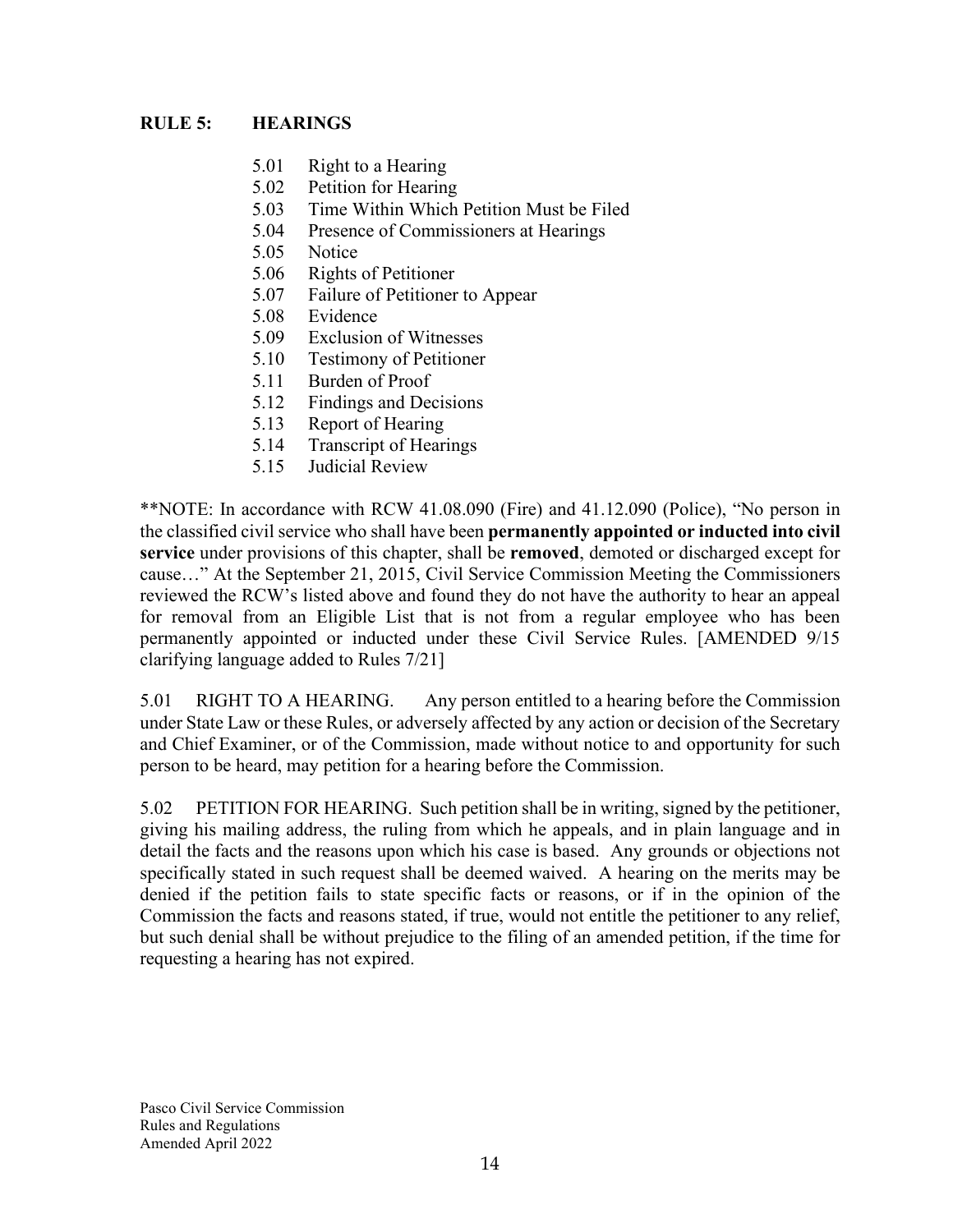## 5.03 TIME WITHIN WHICH PETITION MUST BE FILED.

- A. Unless otherwise provided in these Rules, a petition for hearing before the Commission must be filed within the following time limits:
	- 1. In a discharge or reduction matter ten (10) business days after mailing of notice of discharge or reduction.
	- 2. In an appeal from any ruling of the Secretary and Chief Examiner concerning any aspect of an examination, five (5) business days after receipt by the Commission of the report of examination under Rule 8.
	- 3. In all other matters, not later than ten (10) business days after the ruling or order complained of.
- B. The Secretary and Chief Examiner, or the Commission, may extend the time for filing a petition where good cause for the delay is shown and it is shown that other parties are not likely to suffer substantial hardship from such delay.

5.04 PRESENCE OF COMMISSIONERS AT HEARINGS. All hearings shall be held before the Civil Service Commission, and all Commissioners shall be present.

5.05 NOTICE. The Commission shall set the matter for hearing and shall give a petitioner at least ten (10) business days notice in writing of the date and place of such hearing. In discharge or reduction hearings, similar notice shall be given to the appointing authority and department head. [AMENDED 11/10]

5.06 RIGHTS OF PETITIONER. When a hearing is granted, the petitioner shall attend, unless excused by the Commission under Rule 5.07, and shall be entitled to:

- A. Be represented by counsel at such hearings;
- B. Testify under oath;
- C. Bring witnesses with him to testify for him;
- D. Cross-examine all witnesses appearing against him and all employees of the City whose actions are in question, or who have investigated any of the matters involved in the case and whose reports are offered in evidence before the Commission;
- E. Impeach any witness before the Commission;
- F. Present such affidavits, exhibits, and other evidence as the Commission deems pertinent to the inquiry;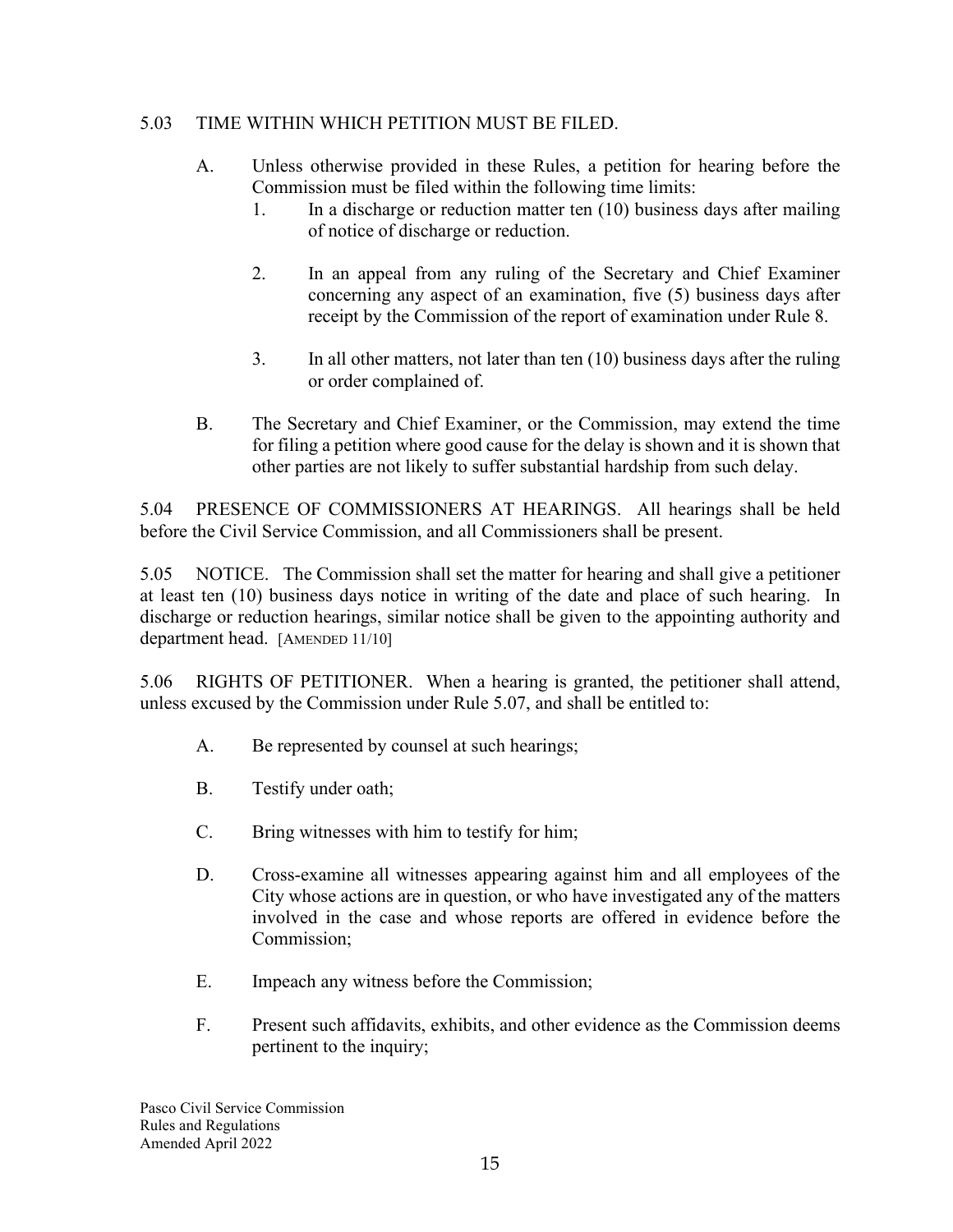G. Argue the case.

The appointing authority and department director, the Secretary and Chief Examiner and other members of the Commission staff, and any other person whom the Commission finds to be interested in the matter, shall be entitled to the same privileges. [AMENDED 7/10]

5.07 FAILURE OF PETITIONER TO APPEAR. In all hearings before the Commission, the failure of the petitioning employee to appear at the time and place set for hearing without good cause therefore being given to the Commission in advance, shall be deemed a withdrawal of his petition and consent to the action or ruling from which his appeal was taken.

5.08 EVIDENCE. Hearings shall be informal and need not be conducted according to the technical rules relating to evidence and witnesses. Any relevant evidence shall be admitted regardless of its source and the commissioners themselves shall decide the weight and sufficiency of the evidence presented. The rules of privilege and of official or judicial notice shall be effective to the same extent as in civil actions. Oral evidence shall be taken only under oath or affirmation.

5.09 EXCLUSION OF WITNESSES. The Commission may, at its discretion, exclude witnesses not under examination, except the Secretary/Chief Examiner, the petitioner or person to be discharged or reduce, the appointing authority and department director, and counsel. [Amended 1/84] [AMENDED 11/10]

5.10 TESTIMONY OF PETITIONER. In discharge or reduction hearings, the petitioning employee may be required to testify and may be cross-examined as to any matter relevant to the hearing. In any other type of hearing, the petitioner, if he is not required to testify in his own behalf, may be called and examined as if under cross-examination.

5.11 BURDEN OF PROOF. In hearings regarding removal, suspension, demotion or discharge, the burden of proof shall be on the appointing authority. In all other types of hearings, the burden of proof shall be on the petitioner. [AMENDED 1/84]

5.12 DELIBERATION. The Commission may deliberate in closed (executive) session when taking a disciplinary or other quasi-judicial case under advisement. Deliberations by the Commission shall otherwise by subject to Chapter 42.30 RCW. No person other than the Secretary-Chief Examiner and legal counsel to the Commission shall be present during deliberation. No person shall attempt to convey any information or opinion to the Commission concerning any matter on appeal, other than in open hearing. [ADDED 1110]

5.12 FINDINGS AND DECISIONS. Following each investigation by the Commission concerning removal, suspension, demotion or discharge, the Commission shall make formal Findings of Fact. Findings of the Commission shall be certified by the Secretary/Examiner, in writing to the City Manager, with a copy to the appropriate department director. The Commission may announce its decision immediately following the conclusion of the evidence,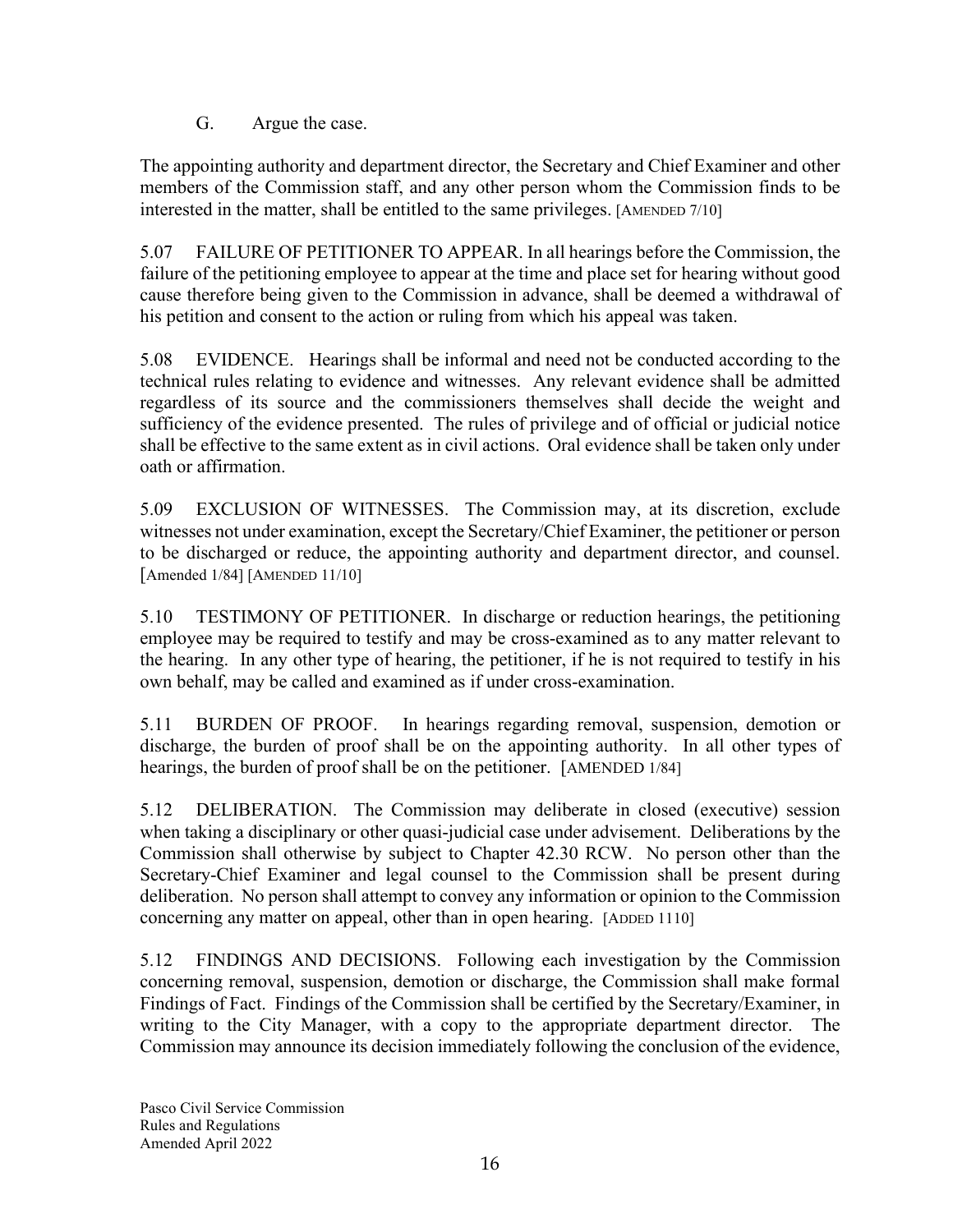or the Commission may take the question under advisement. In the event the Commission does take the question under advisement, it shall give its decision within five working days thereafter and the same shall be entered in its minutes. Unless the decision provides otherwise it shall be effective immediately. Notice of the decision shall be mailed promptly to the petitioner and to any interested party. Except for the correction of clerical errors, such decision shall be final and conclusive. [AMENDED 1/84] [AMENDED 11/10]

5.13 REPORT OF HEARING. Hearings may be conducted without a stenographic reporter provided, however, that either the Commission or the petitioning party may provide its own stenographic reporter if such is felt advisable and the party requiring the presence of the stenographic reporter shall pay the cost or fee for such reporting.

5.14 TRANSCRIPT OF HEARINGS. When hearings are reported or recorded by employees of the Commission, a transcript of the testimony shall be furnished to any person requesting the same on the payment of costs for preparation of each copy of such transcript.

When hearings are reported or recorded by independent contractors, a transcript shall be available to any person on paying to the contractor the usual and reasonable charge for such service.

5.15 JUDICIAL REVIEW. Any person aggrieved by a final decision of the Commission after a hearing as provided in this Rule may make an appeal of the decision to the Superior Court of Franklin County, Washington, by following the procedures set forth in RCW 41.08.090 (fire department employees) or RCW 41.12.090 (police department employees). Such hearing shall be confined to the determination of whether the judgment or order of removal, discharge, demotion or suspension made by the Commission, was or was not made in good faith for cause, and no appeal to such court shall be taken except for such ground or grounds. RCW41.08.090,¶2 and 41.12.090,¶2. [AMENDED1/84] [AMENDED 11//10]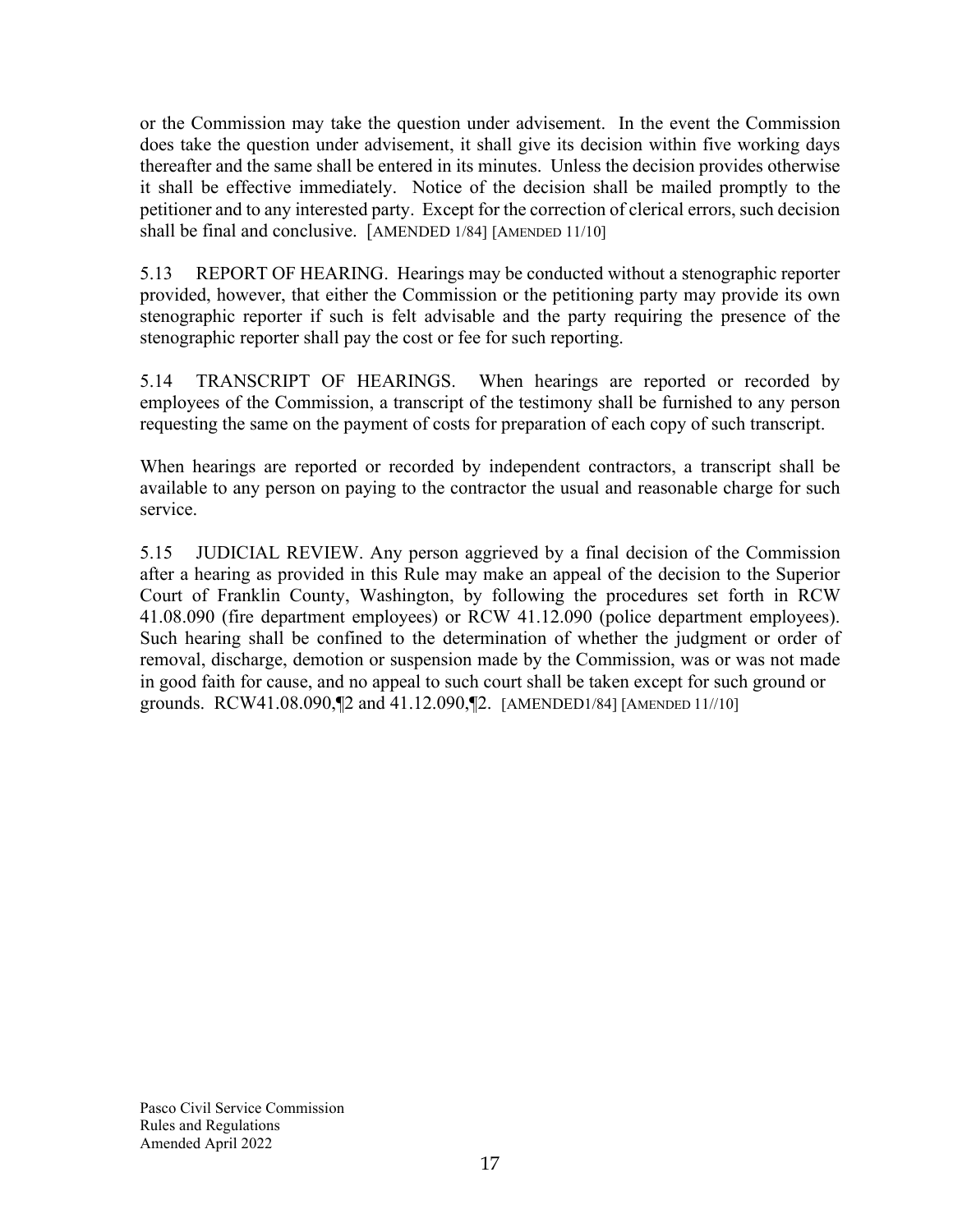## **RULE 6: CLASSIFICATION**

- 6.01 Procedure and Effect
- 6.02 New Positions and a Classification Plan
- 6.03 Reclassification

6.01 PROCEDURE AND EFFECT. The appointing authority shall classify all positions in the classified service, assigning to each class or position the appropriate title and the experience, knowledge, capacity skill, education and other qualifications including the minimum prerequisites to be required for appointment. The classification plan shall be so developed and maintained that all positions substantially similar with respect to duties, responsibilities and authority and character of work are included within the same class and that the same schedules of compensation may be made to apply with equity under like working conditions to all positions within the class. The classification plan so developed shall be transmitted to the Civil Service Commission for adoption. The Secretary and Chief Examiner shall allocate every position in the classified service to one of the classes established in the plan. Thereafter, the class titles so established shall be used in all personnel, budget, accounting and other financial documents and communications of the City. Additional classes may be established and existing classes may be divided, combined or abolished in the same manner as originally adopted. [REVISED 8/01]

6.02 NEW POSITIONS AND A CLASSIFICATION PLAN. If the appointing authority intends to establish a new position or positions, he shall notify the Secretary and Chief Examiner and, except as otherwise provided by law or by these Rules, no person shall be appointed or employed for any such position until it has been properly classified as herein provided and an appropriate eligible list established therefore.

6.03 RECLASSIFICATION. Positions whose duties have changed materially so as to necessitate reclassification shall be allocated to a more appropriate class whether new or already created in the same manner as originally classified. No reclassification to a class having either a greater or a lower maximum salary range shall be effective, however, unless recommended by the appointing authority and approved by the Commission, nor shall reclassification be used for the purpose of avoiding the restrictions surrounding demotions and promotions. [REVISED 8/01]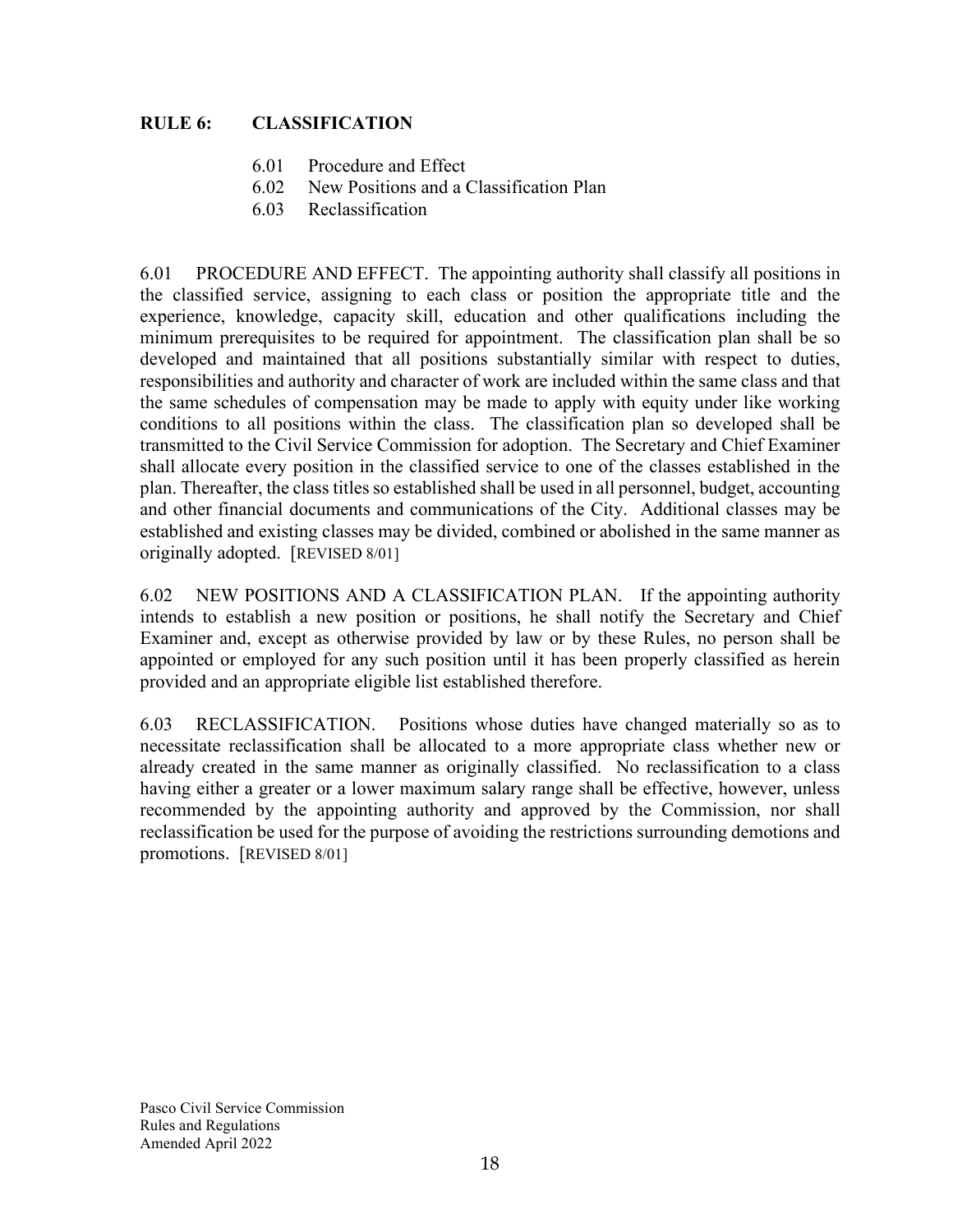### **RULE 7: APPLICATIONS AND APPLICANTS**

- 7.01 Qualification of Applicants
- 7.02 Filing Time for Applications
- 7.03 Non-Acceptance of Applicant
- 7.04 Notice of Non-Acceptance
- 7.05 Appeals
- 7.06 Admission to Examination Pending Appeal
- 7.07 Amendment of Applications
- 7.08 Applications not Returned
- 7.09 Reapplication

\*\*NOTE: In accordance with RCW 41.08.090 (Fire) and 41.12.090 (Police), "No person in the classified civil service who shall have been **permanently appointed or inducted into civil service** under provisions of this chapter, shall be **removed**, demoted or discharged except for cause…" At the September 21, 2015, Civil Service Commission Meeting the Commissioners reviewed the RCW's listed above and found they do not have the authority to hear an appeal for removal from an Eligible List that is not from a regular employee who has been permanently appointed or inducted under these Civil Service Rules. [AMENDED 9/15 clarifying language added to Rules 7/21]

7.01 QUALIFICATION OF APPLICANTS. In order to apply for examinations, at the time of filing his or her application:

- A. An applicant for any position under civil service in the City of Pasco must be a citizen of the United States of America or a lawful permanent resident, who can read and write the English language, who possesses an educational training equivalent to a four years high school course, of an age suitable for the position applied for, of good moral character, and meet the minimal medical physical standards for the position approved by the appointing authority. [AMENDED 7/21
- B. An applicant must meet all of the requirements specified in the official bulletin announcing the examination as set forth in this or other applicable rules, including those containing class specifications.
- C. An applicant must file a completed application form giving fully, truthfully and accurately all information required. A certification as to the truth and completeness of the information contained in the application and the applicant's signature shall be required on each application.
- D. The Appointing Authority may establish prior to any examination additional qualifications for applicants which shall be included in the Call for Examination. [AMENDED 11/10]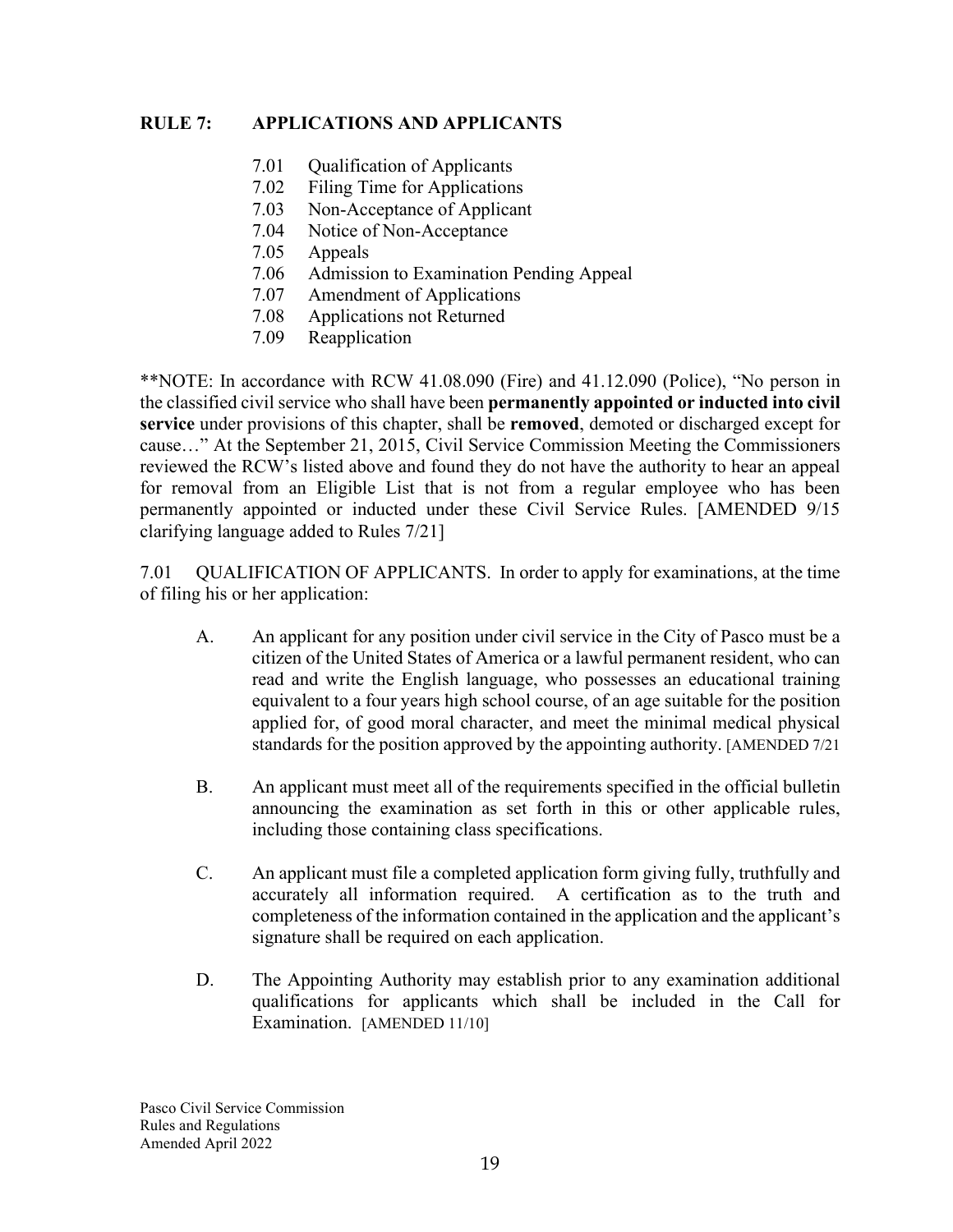#### 7.02 FILING TIME FOR APPLICATIONS.

- A. No application will be accepted for an examination until an examination for the class has been announced, except that any person accepting a provisional appointment pending examination must, before commencing work, file an application with the City as provided in Rule 12. Applications must be received at the office of the Chief Examiner not later than midnight of the last day for filing as posted on the official bulletin board of the City (Human Resources Office). [AMENDED 11/10] [AMENDED 7/21]
- B. Applications will be subject to amendment not later than midnight of the last day for filing. The burden of proof of meeting requirements shall lie with the applicant. [AMENDED 7/21]
- C. In case of any dispute as to the time of filing, the City's official time recorded on the application shall be conclusive. [AMENDED 11/10]
- D. The time for filing applications may be extended or reopened by the Secretary and Chief Examiner as the needs of the service require, provided notice is immediately posted on the official bulletin board.

7.03 NON-ACCEPTANCE OF APPLICANT. The Secretary and Chief Examiner, subject to the right of any person aggrieved to appeal to the Commission as provided in Rule 5, may refuse to examine an applicant, or may withhold the name of a person from the eligible list or an eligible from certification, or the Commission, after notice, may remove the name of an eligible from the eligible list who:

- A. Does not meet the requirements set forth in these Rules or in the bulletin announcing the examination;
- B. Is physically or mentally unfit to perform the duties of the position;
- C. Is addicted to the use of intoxicating liquors or narcotics or habit forming drugs;
- D. Is addicted to gambling or immoral practices or habits;
- E. Is guilty of conduct not compatible with City employment, whether or not it amounts to a crime;
- F. Has been convicted of a crime of violence, or a felony; [AMENDED 11/10]
- G. Has been dismissed or has resigned in lieu of discharge from any position, public or private, for any cause which would be a cause for dismissal from City service; or whose record of employment has not been satisfactory in the City service, or with any other employer;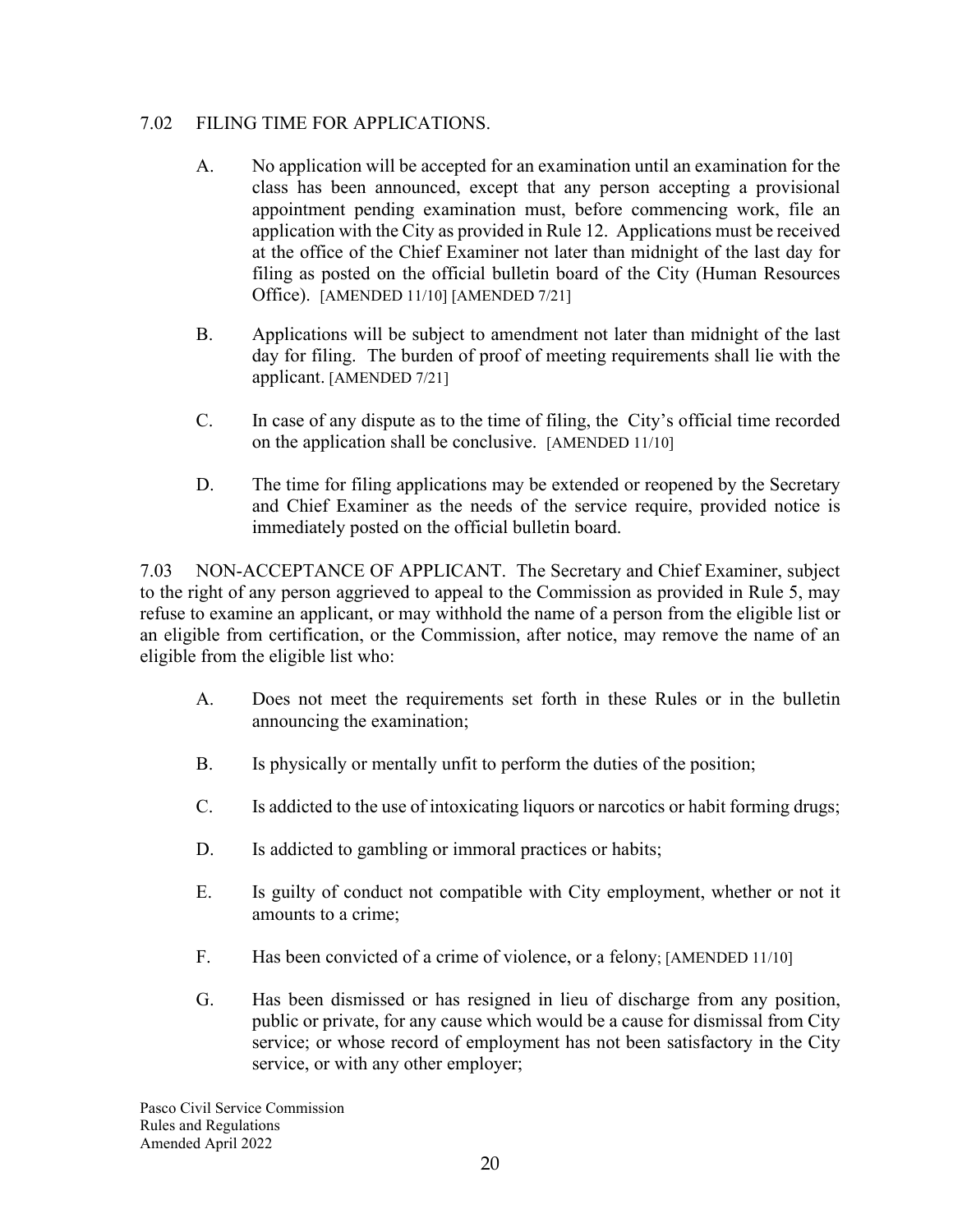- H. Has abandoned any position in the City service or has been absent from duty without leave of absence duly granted;
- I. Has made any material false statement or who has attempted any deception or fraud in connection with this or any other civil service examination;
- J. Refuses to execute any oath as prescribed by law;
- K. Fails to appear for the oral board examination. [ADDED 11/10]
- L. Has previously been removed from eligibility for cause.[ADDED 11/10]
- M. Fails to appear for fingerprinting as required by the Commission;
- N. Has assisted in preparing, conducting, or scoring the examination applied for, or who has in any other manner secured confidential information concerning such examination which might provide unfair advantage over other applicants in the examination;
- O. Fails to appear for or fails to pass the medical examination prescribed by the Commission;
- P. Refuses to furnish all information required to complete the application;
- Q. Who is knowingly a member of any organization which is included in the official list of subversive organizations; or who is knowingly a member of any organization which now advocates the overthrow of the Government of the United States or of this State by force or violence or other unlawful means, or who now advocates the support of a foreign government against the United States in the event of hostilities;
- R. Who has been discharged from the armed forces under conditions other than honorable.

7.04 NOTICE OF NON-ACCEPTANCE. The person against whom action is taken under Rule 7.03 shall be notified promptly of the reasons therefore. Written notice mailed, postage prepaid, to the address shown on the application shall be effective on mailing. Written notice may also be provided via electronic mail if an electronic mailing address is provided on the application. [AMENDED 11/10] [AMENDED 7/21]

7.05 APPEALS. Any regular employee aggrieved by any ruling of the Secretary and Chief Examiner concerning an examination or the eligibility or disqualification of applicants, or the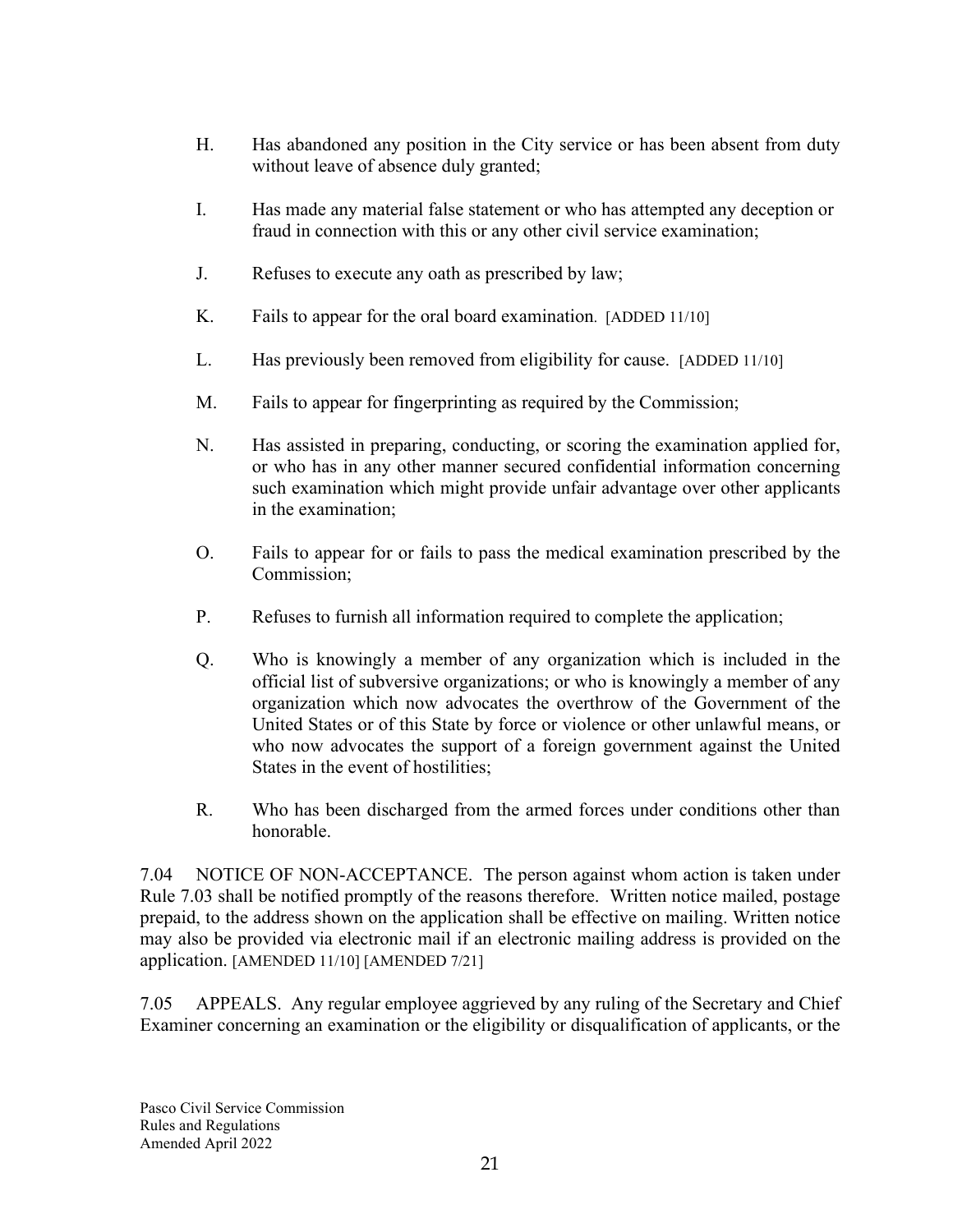withholding of name from certification, may appeal to the Commission in writing within five (5) business days after notice of such ruling, as provided in Rule 5. [AMENDED 7/21]

7.06 ADMISSION TO EXAMINATION PENDING APPEAL. The Secretary and Chief Examiner may, at his discretion, admit to the examination any person whose application was not accepted, pending final disposition of his appeal, such admission to be without prejudice.

7.07 AMENDMENT OF APPLICATIONS. The Secretary and Chief Examiner may permit any applicant, whether or not his application has been accepted, to amend his application or to file an amended application.

7.08 APPLICATIONS NOT RETURNED. All applications, when completed and filed, become the property of the City and thereafter may not be returned to the applicant. [AMENDED 11/10]

7.09 REAPPLICATION. No applicant who has failed the written or physical portion of the examination process may reapply within six (6) months from the date on which the examination was given. No applicant who has been removed from the eligibility list for failure to meet department standards in connection with a pre-employment background investigation or a conditionally offered psychological evaluation may reapply within two (2) years of the date of removal from the eligibility list. [ADDED 9/15]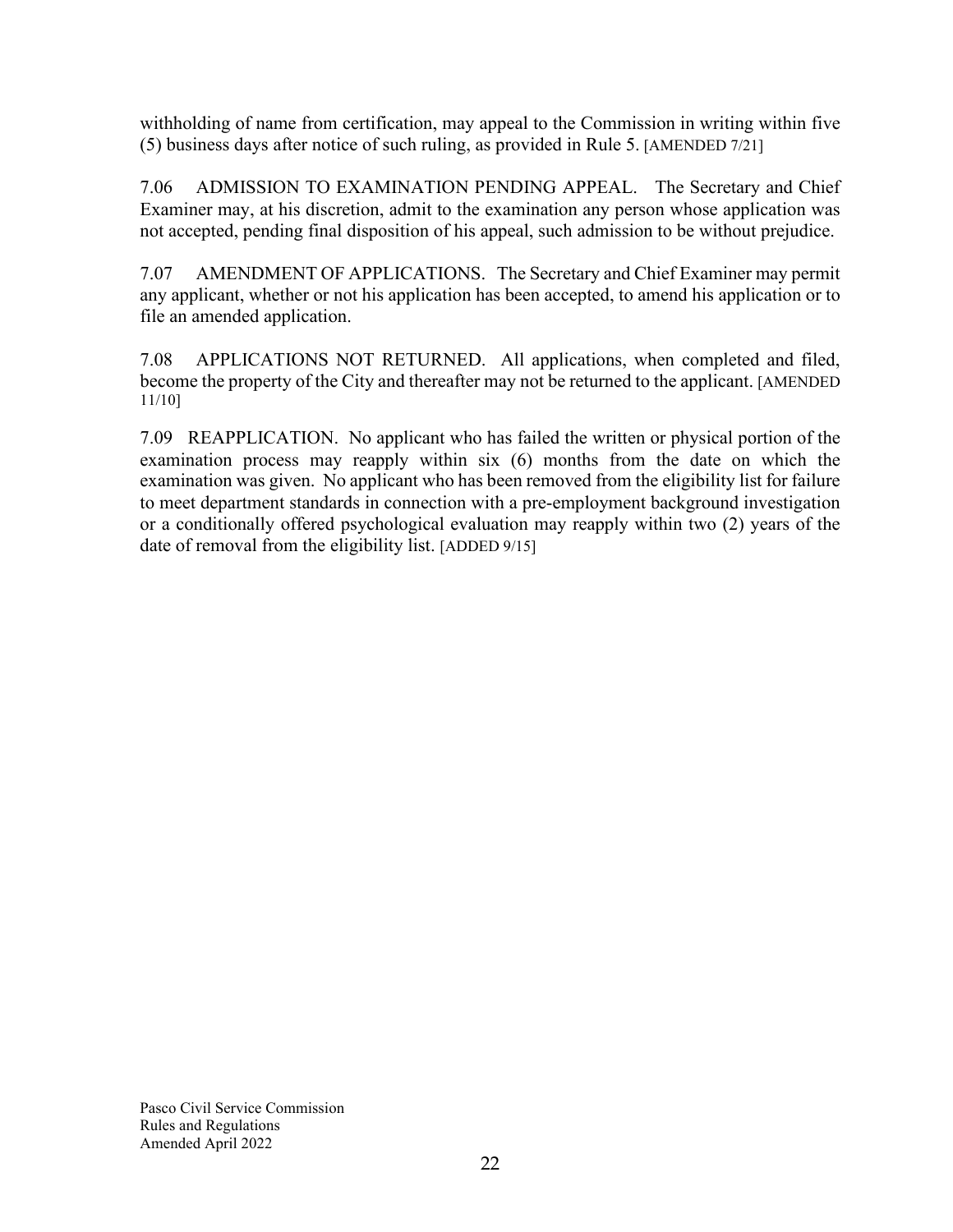#### **RULE 8: COMPETITIVE EXAMINATIONS**

- 8.01 Examination to be Impartial
- 8.02 Notice of Examination
- 8.03 Competitive Examinations
- 8.04 Character of Examinations
- 8.05 Method of Testing
- 8.06 Time and place of Examination
- 8.07 Postponement or Cancellation of Examinations
- 8.08 Late Applicants
- 8.09 Inability to Appear
- 8.10 Veteran's Preference
- 8.11 Promulgation and Notification of Test Results
- 8.12 Inspection of Rating Standards
- 8.13 Protests Against Ratings to the Secretary and Chief Examiner
- 8.14 Report on Examination
- 8.15 Appeal to Commission
- 8.16 Correction of Clerical Errors
- 8.17 Rules Peculiar to Written Examinations
- 8.18 Rules Peculiar to Oral Examinations
- 8.19 Permanent Record of Examinations
- 8.20 Examination Fee
- 8.21 Subscription Testing Services Authorized
- 8.22 Subscription Testing Service Defined
- 8.23 Process Verification Subscription Testing
- 8.24 Certification Subscription Testing
- 8.25 Additional Subscription Testing

8.01 EXAMINATION TO BE IMPARTIAL. All examinations shall be fair and impartial. So far as practicable, written examinations shall be so conducted that the identity of applicants will not be known to the examiners or other persons scoring the answers. So far as practicable, different parts of an examination shall be scored separately without the examiners, or other persons scoring a part of the examination, knowing the applicants' scores in the other parts of the examination. No person shall reveal before the completion of an examination any information about such examination except in the official bulletin or by announcement to all applicants or candidates equally.

8.02 NOTICE OF EXAMINATION. A written notice of each examination shall be published in the official publication as designated by the City of Pasco and posted on the official bulletin board at least one week prior to the date of the examination. Additional notice, such as paid advertising or publicity, shall be given when the Secretary and Chief Examiner deems it necessary in order to have a sufficient number of qualified applicants.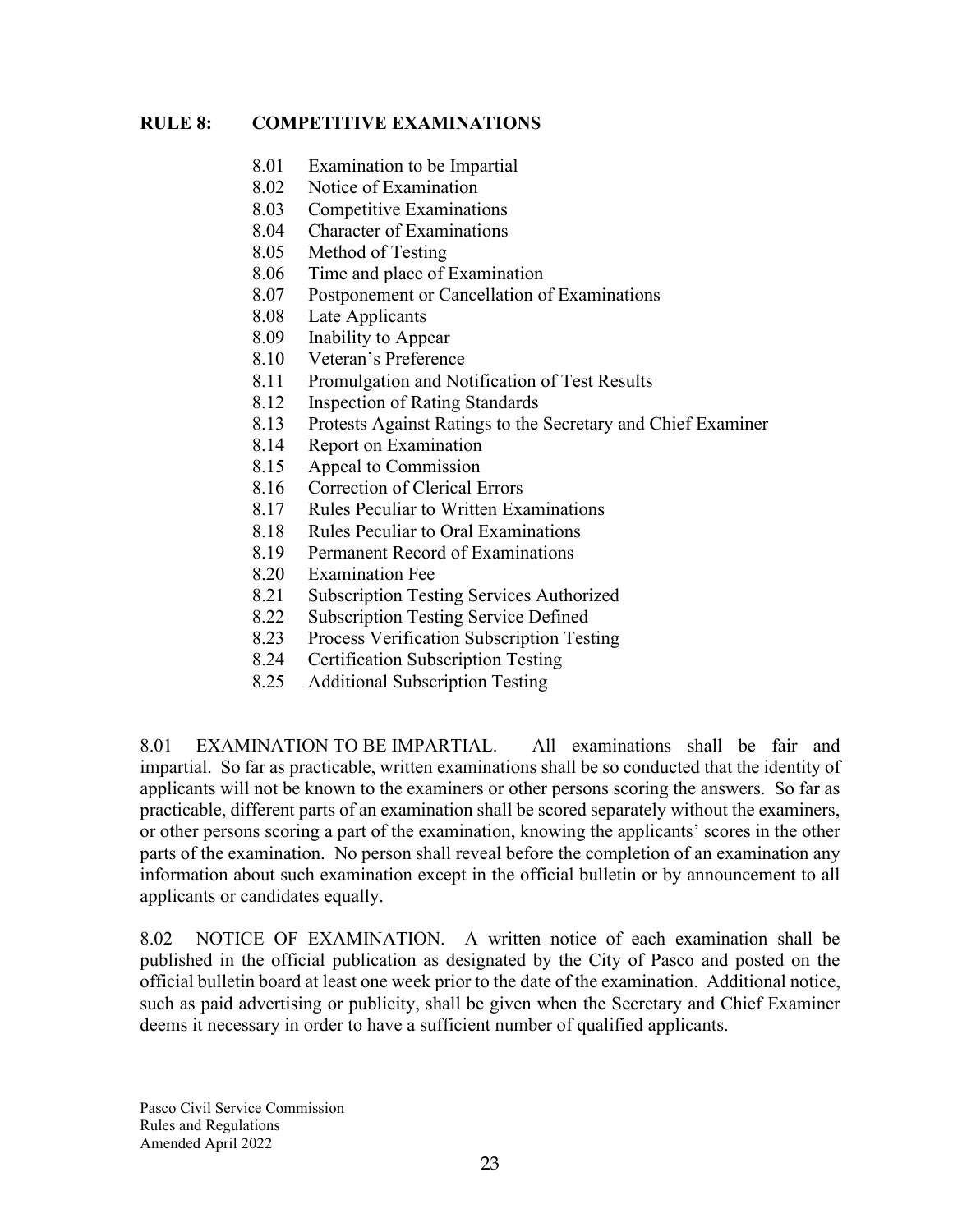8.03 COMPETITIVE EXAMINATIONS. All examinations shall be competitive. An examination shall be deemed to be competitive when applicants are tested as to their relative qualifications and abilities or when applicants are scored against a fixed standard.

8.04 CHARACTER OF EXAMINATIONS. The Chief Examiner shall prepare examinations that are similar in character to those methods established for each classification's most recent examination. The commission shall by motion, prior to any change in the character from the most recent examination, determine the method of testing pursuant to Rule 8.05, the procedure of the examination and the number of parts of each examination. The relative weight for scoring purposes of each part, and the minimum passing score shall also be addressed in the motion if those standards for each category of the examination are different from the following standard or standards established in the most recent examination for each classification; (weight for sub-categories of each of the following shall be established by the Chief Examiner prior to the exam.)

| weight                   |            | minimum score |
|--------------------------|------------|---------------|
| Written Test: 50 percent |            | 70 percent    |
| Oral Test:               | 50 percent | 70 percent    |

The Chief Examiner may at his/her discretion establish minimum passing scores for each part of the examination (provided the total score for each category meets the established minimum), and may refuse to allow any applicant not achieving a minimum passing score in one subcategory of the examination from proceeding with subsequent parts of that category of the examination. [AMENDED 11/10]

For entry level positions, the Chief Examiner may at his/her discretion, administer the written test and then select the number of applicants for oral examination he/she determines reasonable for the position being tested from the applicants with the highest scores from the examination. The remainder of the applicants receiving passing scores on the examination will be selected for oral examination from time to time as determined necessary in consideration of anticipated job openings and the size of the existing eligible list established from applicants who have completed both the oral and the written testing. [REVISED 8/01]

Promotional examination may be made by Assessment Center method (rather than the entry written/oral examination method) at the department director's request. More than two parts are permitted for the promotional examination, provided they are similar in character to the previous examination. [ADDED 11/10],[AMENDED 7/21]

8.05 METHOD OF TESTING. The qualification and fitness of applicants shall be determined either individually or in a group or groups by one or more of the following methods:

- A. Written tests;
- B. Oral tests of knowledge or ability;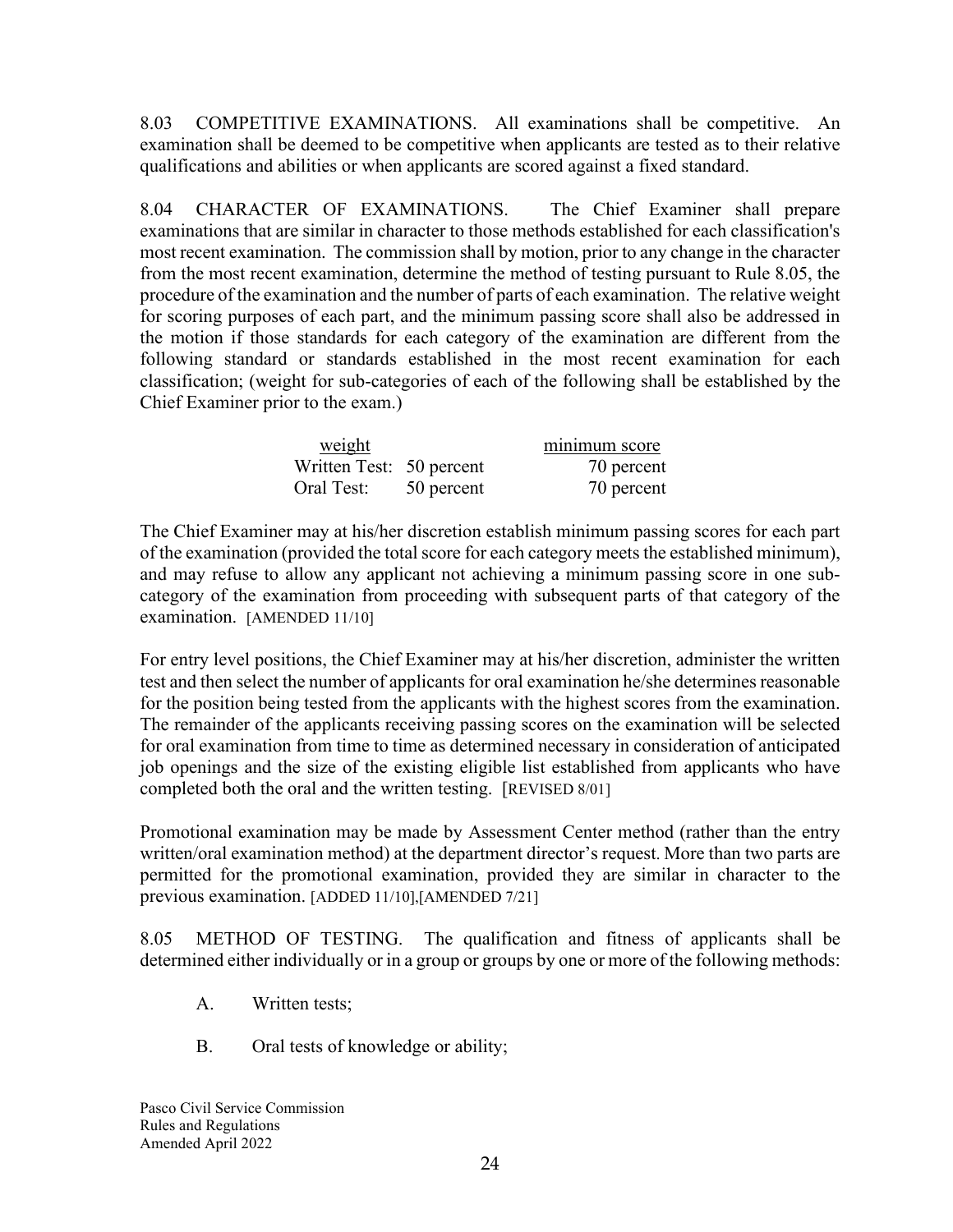- C. Interviews covering general qualifications, education, training, and/or experience;
- D. Performance tests (working tests);
- E. Physical tests of strength, stamina, agility or dexterity;
- F. Evaluation of education, training, experience or other qualifications as shown by the application, or by other information submitted, or by the record;
- G. Any other appropriate measure of fitness.

8.06 TIME AND PLACE OF EXAMINATION. Whenever applicants are required to appear for an examination, the time and place shall be designated in the official bulletin or the applicants shall be notified in person, by mail, or by telephone. Any examination under this Rule held outside of the City of Pasco may be administered by any person designated to give the examination by the Secretary and Chief Examiner.

8.07 POSTPONEMENT OR CANCELLATION OF EXAMINATIONS. The administration of an examination, or any part thereof, may be postponed or canceled at any time. Notice of such postponement or cancellation shall be posted on the official bulletin board and mailed or telephoned to the applicants. In an emergency, where time does not permit such notice, an examination may be postponed or canceled or the place of examination changed by posting a notice on the official bulletin board as soon as possible and in a conspicuous location at the time and place originally set for the examination.

8.08 LATE APPLICANTS. Whenever applicants are required to assemble for a test, no applicant will be admitted after the designated time except at the discretion of the Secretary and Chief Examiner.

8.09 INABILITY TO APPEAR. If an applicant is unable to appear at the time or place designated, the Secretary and Chief Examiner may, at his discretion, arrange to give him the examination at another time or place, if the Secretary and Chief Examiner find:

- A. That substantial and sufficient reasons exist for the inability to appear;
- B. That no fraud will be perpetrated; and
- C. That no person taking the examination will be materially prejudiced or assisted in passing the examination by reason of such special privilege.

If such examination is administered, it will be conditional on the signing of an affidavit by the applicant to the effect that he has no prior knowledge of the examination content.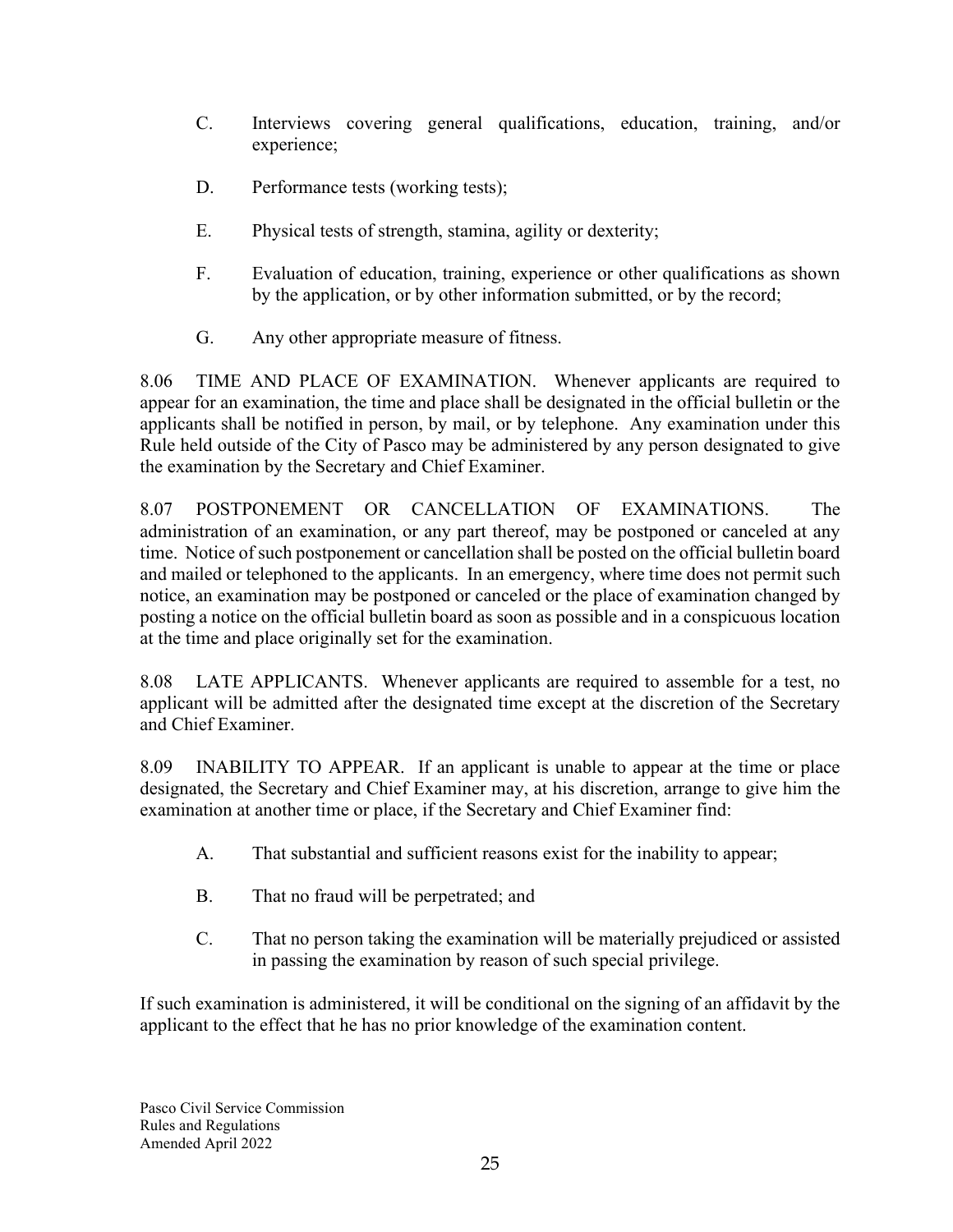8.10 a. VETERAN'S PREFERENCE. Veterans who have passed an examination shall be entitled to credit pursuant to Chapter 41.04 RCW or other law. [AMENDED 1-84] [AMENDED 11/10]

b. POLICE RESERVE OFFICER SERVICE CREDIT. Pasco Police Reserve Officers determined to meet the criteria outlined in Pasco Police Department Policy and Washington State law related to Reserve Police Officer, shall receive credit of two and one-half percent (2.5%), per full year of service, up to a maximum of ten percent (10%). The Chief Examiner shall be the final authority for determining Service Credit. [ADDED 7/15]

8.11 PROMULGATION AND NOTIFICATION OF TEST RESULTS. After all parts of an examination have been completed and scored, the Secretary and Chief Examiner shall draft an eligibility list, subject to the approval by the Commission by motion, and an applicant shall be notified: [AMENDED 11/10]

- A. When passing, of his total score, including veteran's credit and/or Reserve Officer service credits and relative standing where applicable, and the days during which he may inspect his papers; or [AMENDED 7/15]
- B. When failing, of his failure to achieve a passing grade, and the days during which he may inspect his papers, subject to Rule 8.12. [AMENDED 11/10]

8.12 INSPECTION OF RATING STANDARDS. The applicants shall be allowed a period of three (3) business days, following the mailing date of notification of examination results, in which each may inspect his answers and the rating standards by which he has been rated during any part of the examination, except that:

A. Copyrighted or standardized tests shall not be subject to review.

During such inspection, the applicant shall not be allowed to remove copies of any of the test questions or answers from the inspection room where all protests must be completed.

8.13 PROTESTS AGAINST RATINGS TO THE SECRETARY AND CHIEF EXAMINER. If the applicant believes that an error has been made, he may, during the final three-day period referred to in the preceding rule, make a protest in writing, stating specifically where he believes the error has been made. Each protest shall be in writing and shall give specific facts and reasons to support the protest. No protest may be made after the three-day period. Upon receipt of a written protest or request for rerating, a review of the protest shall be made by the Secretary and Chief Examiner, who shall pass on all such protests or requests and make necessary correction in grades or rating.

8.14 REPORT ON EXAMINATION. After the expiration of the three-day period and after the Secretary and Chief Examiner has passed on all protests and has corrected any errors, he shall submit a complete report on each examination to the Commission, including a report on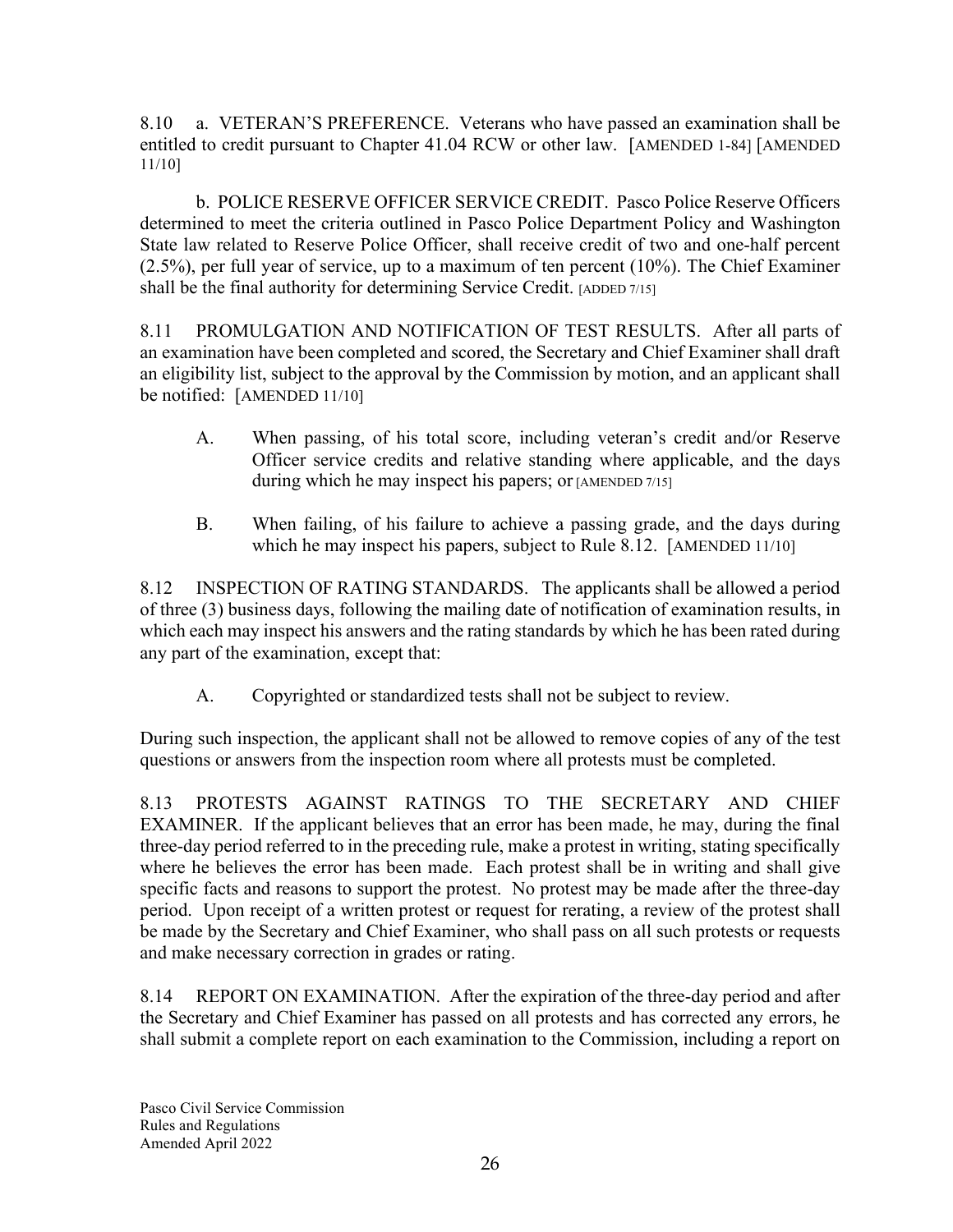all protests in connection with the examination and the disposition of such protests, and shall rank the applicants according to their relative scores.

8.15 APPEAL TO COMMISSION. Any persons aggrieved may appeal to the Commission from the ruling of the Secretary and Chief Examiner pursuant to Rule 5.03 within five (5) business days after the report of examination has been placed in the hands of the Civil Service Commission. No correction made by the Secretary and Chief Examiner or by the Commission shall affect any appointment made from a certification made prior to the correction.

8.16 CORRECTION OF CLERICAL ERRORS. Any clerical error may be corrected by the Secretary and Chief Examiner upon discovery at any time during the life of the eligible list, but no such correction shall affect an appointment made from a certification made prior to the correction.

8.17 RULES PECULIAR TO WRITTEN EXAMINATION. Written examinations shall be copyrighted or standardized tests and shall be given, supervised and graded by the Secretary and Chief Examiner. Provided, that the Chief Examiner may appoint qualified Assistant Examiners to facilitate the conduct of any examination.

8.18 RULES PECULIAR TO ORAL EXAMINATIONS. The Commission shall designate qualified and competent persons to serve as an oral examiner or as an oral review board to conduct any oral examinations. The selected examiner or examiners shall submit the questions that will be asked and the recommended answers thereto to the Chief Examiner.

8.19 PERMANENT RECORD OF EXAMINATION. The Commission shall preserve the following record of each examination for a period of five (5) years from the date of examination:

- A. All copies of the written examination.
- B. All questions submitted by the examiner for the oral examination and the answers thereto.
- C. The explanatory statement concerning the standards and relative weights assigned to each examination.
- D. The individual answers given by each applicant in those parts of the examination when answers on record thereto can be maintained.
- E. A summary or narrative statement of the examination showing the method of testing used or the general nature of the examination, the weights of the various parts, the time and place each part was given, the minimum scores required, if any, and the names of the examiners.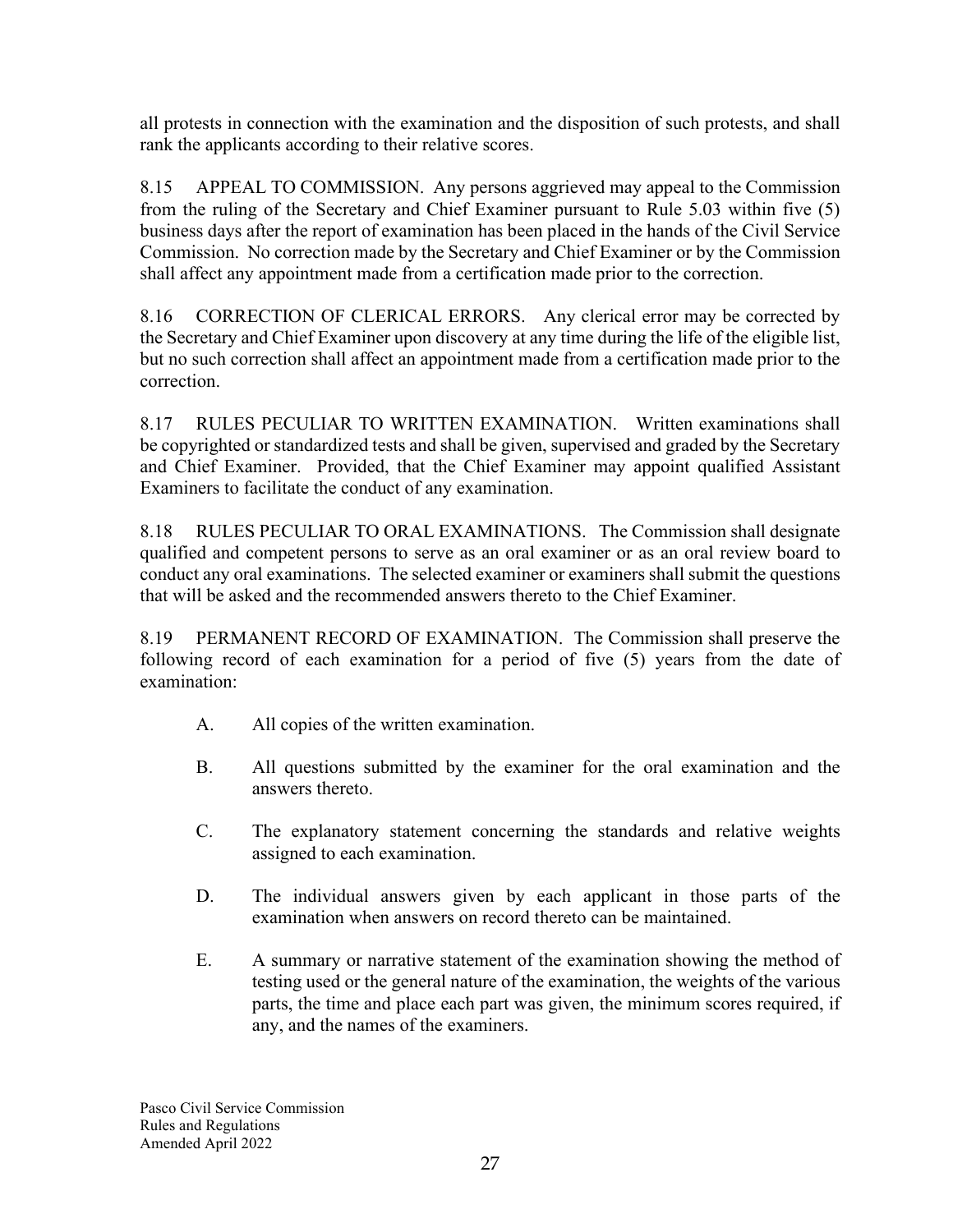8.20 EXAMINATION FEE. A non-refundable test fee may accompany each application for testing unless the fee is waived by the Secretary and Chief Examiner upon a claim of indigence by the applicant. A claim of indigence must be based upon the submission by the applicant of a signed, notarized affidavit submitted with the application for employment. [ADDED 2-88] [REVISED 3-00] [AMENDED 11/10]

8.21 SUBSCRIPTION TESTING SERVICES AUTHORIZED. The Secretary/Chief Examiner, following approval by the commission, may enter into contracts with one or more Subscription Testing Services. [ADDED 3/02]

8.22 SUBSCRIPTION TESTING SERVICE DEFINED. "Subscription Testing Services" means a person or organization offering a service that tests and maintains lists of candidates for employment who have successfully completed the Subscription Testing Service process. [ADDED 3/02]

8.23 PROCESS VERIFICATION SUBSCRIPTION TESTING. The Secretary/Chief Examiner shall verify that the Subscription Testing Service provides qualified testing resources that are content valid and job-related. [ADDED 3/02]

8.24 CERTIFICATION SUBSCRIPTION TESTING. All applicants certified as a qualified candidate by the Subscription Testing Service shall be reviewed and approved by the Commission prior to referral to the appointing authority. Following qualification of candidates pursuant to the procedure set forth in the contract with the Subscription Testing Service, candidates may be certified as eligible for appointment to the Appointing Authority.

By motion or other approval, the Commission may delegate to the Secretary/Chief Examiner the review and approval of candidates. Upon such delegation, the Secretary/Chief Examiner shall verify that candidates for placement on the eligible register meet the minimum eligibility requirements for employment.

Candidates qualified for appointment pursuant to the procedures established in this Rule shall be placed (in a separate register, entitled "Contract Register") (on the register in the same rank and order as lists maintained by the Subscription Testing Service). Provided, however that candidates rejected by the Commission for 1) not satisfying any test requirement; 2) not completing probation; or, 3) following certification, not responding to the appointing authority for consideration, shall be removed from the eligible register. [ADDED 3/02]

8.25 ADDITIONAL SUBSCRIPTION TESTING. Candidates qualified pursuant to a Subscription Testing Service shall be subject to such additional testing as may be required by the Commission or the appointing authority. Such testing shall include, but not be limited to, background, polygraph, psychological, physical agility, oral, written or video testing. [ADDED 3/02]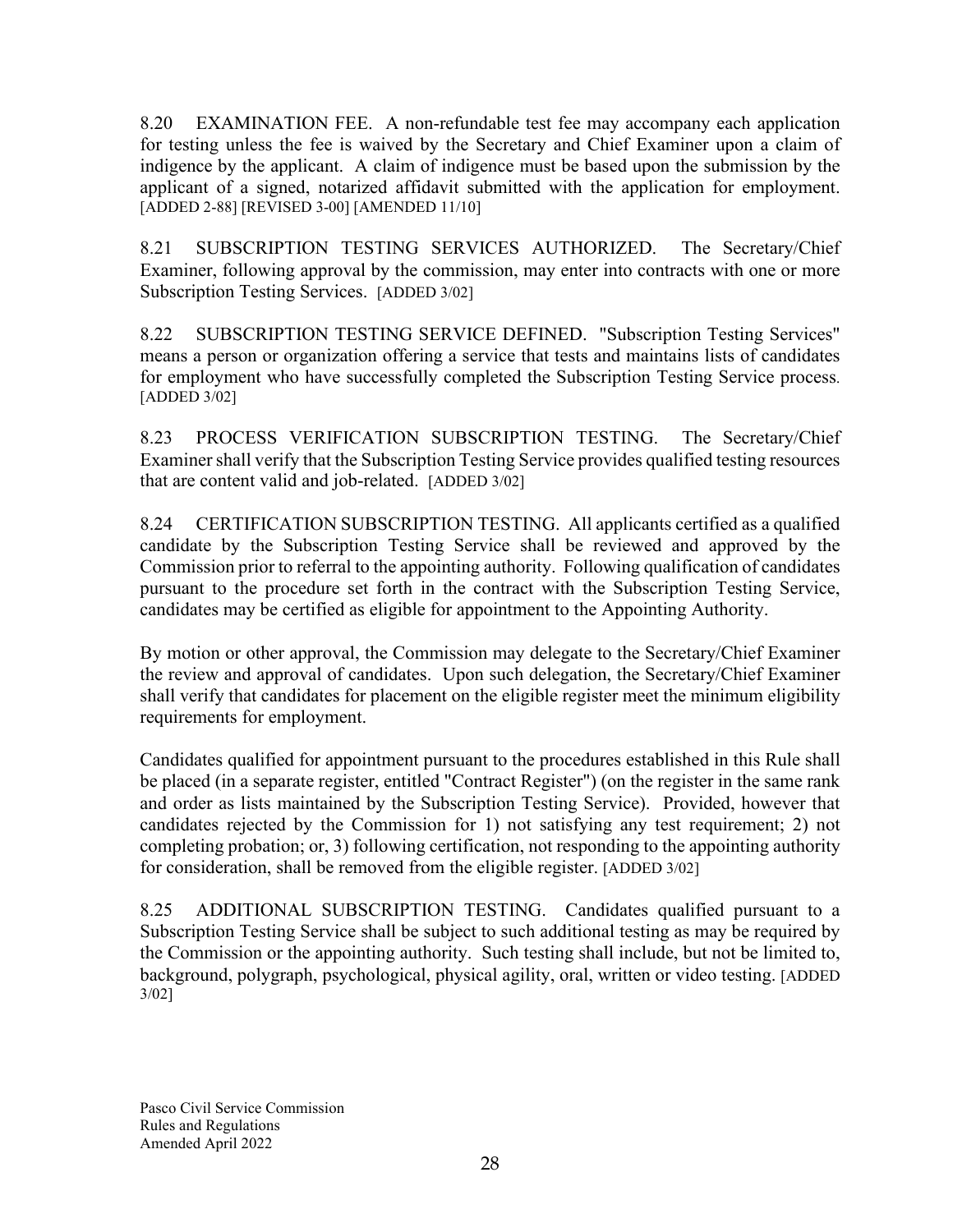## **RULE 9: ELIGIBLE LISTS**

- 9.01 Eligible List Created
- 9.02 Order of Names on Eligible List
- 9.03 Tie Scores
- 9.04 Disclosure of Names of Eligibles
- 9.05 Duration of Eligible List
- 9.055 Selective Certification List
- 9.06 Integrated Eligibility List
- 9.07 Canvass of Eligible List
- 9.08 Rejection of Eligible Dropped from List
- 9.09 Effect of Appeals
- 9.10 Continuous Testing Eligibility List
- 9.11 Continuous Testing Defined
- 9.12 Certification Continuous Testing
- 9.13 Additional Continuous Testing
- 9.14 Removal of Names Continuous Testing

9.01 ELIGIBLE LIST CREATED. The Secretary and Chief Examiner shall promulgate an eligible list resulting from examinations, as provided for in Rule 8. A separate eligible list or lists for lateral entry may be promulgated at the request of the appointing authority and approval of the Commission. [AMENDED 8/86]

9.02 ORDER OF NAMES ON ELIGIBLE LIST. The names of applicants who pass an examination shall be entered upon the eligible list for the class in order of standing in a competitive examination, including veteran's credit or other applicable credits, and without preference as to priority of time of examination.

9.03 TIE SCORES. Whenever two or more applicants in a competitive examination have the same final grade, priority shall be determined by highest grade on most heavily weighted part of the examination.

9.04 DISCLOSURE OF NAMES OF ELIGIBLES. The eligible list, including the names and final scores of all those who passed the examination, shall be open to public inspection.

9.05 DURATION OF ELIGIBLE LIST. An eligible list shall be in effect for one year from the date of certification by the Civil Service Commission, unless it is extended (see below) or superseded as provided by CSR 9.06. Before the expiration of an eligible list, the Commission may extend the period of eligibility for one year at a time for all eligibles who still meet the announced qualifications for the position and who are available for employment. [AMENDED 2/88] [AMENDED 11/10]

An eligible list which has been extended shall be terminated automatically upon certification of an eligible list from a new examination for the class. [AMENDED 11/10]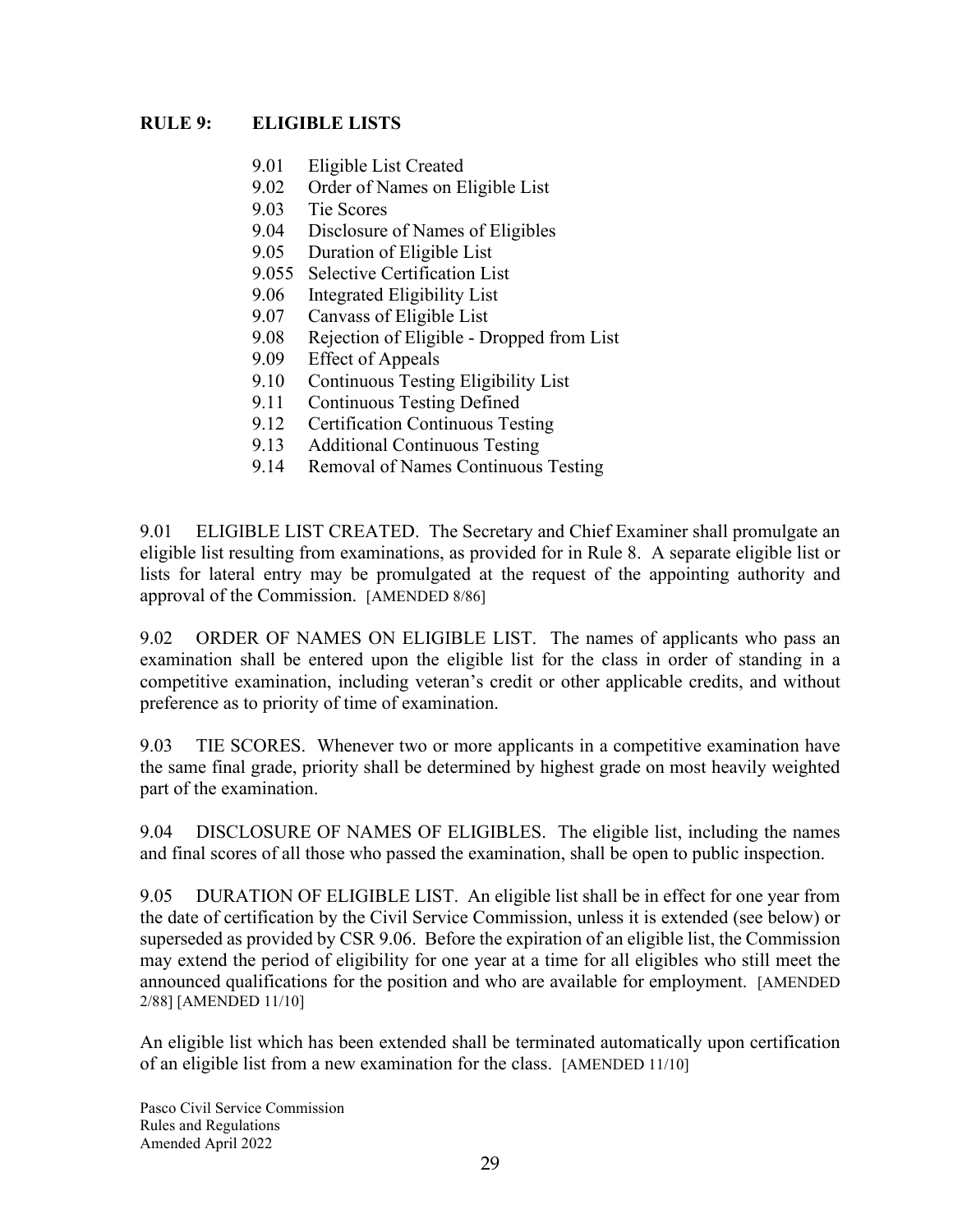An eligible who has been in the active service of the armed forces of the United States during part or all of the effective period of an eligible list shall be entitled to extended eligibility provided that he files written request for such eligibility with the Commission within 90 days from termination of such service. Such extended eligibility shall be equal to the period to which he was entitled at the time of entering such service. [AMENDED 1/84]

9.055 "SELECTIVE CERTIFICATION LIST". Upon request of the Appointing Authority to the Secretary/Chief Examiner a list of candidates otherwise eligible shall be provided to the Appointing Authority. The list will identify candidates in rank order, consistent with Rule 9.02, and will only include the candidates who meet the requirements for selective certification as described by the Appointing Authority. Selective certification of eligible candidates may be authorized by the Secretary/Chief Examiner when the Appointing Authority demonstrates that the needs of the service require particular skills or expertise. Examples of opportunity for selective certification include particularized training (paramedic; motorcycle), language skills and technology expertise (polygraphy, information/data systems skills).

The eligibility list, entitled "Selective Certification List" shall be used by the Appointing Authority in accord with Rules 10.06 and 10.07 toward fulfillment of specified needs in each Department. [REVISED1/03]

9.06 INTEGRATED ELIGIBILITY LIST. The appointing authority may request the Secretary and Chief Examiner to administer an entry-level examination for any selected classification during any quarter of any calendar year. The Secretary and Chief Examiner shall promulgate an eligible list resulting from any such examination. An applicant whose name is already on an existing eligibility list for the classification may elect to take the new examination or keep his/her current score for the new eligibility list, if he was last tested within 365 days of the date set for the new examination; PROVIDED, in the event the new examination differs from the examination(s) last given so that in the determination of the Secretary/Chief Examiner the competitive process would be undermined were the scores to be mixed, all applicants must take the new examination to be eligible for placement on the new list. If the election is to re-take the examination, the score that is achieved on the most recent examination (whether higher or lower) shall become the applicant's score on the newly promulgated eligible list. [ADDED 2/88]

9.07 CANVASS OF ELIGIBLE LIST. Whenever he believes the needs of the service require, the Secretary and Chief Examiner shall ascertain the availability for employment of persons whose names appear on an eligible list. [RENUMBERED 2/88]

9.08 REJECTION OF ELIGIBLE - DROPPED FROM LIST. The name of any person may be withheld from certification or removed from the eligible list for any of the reasons in Rule 10.03. [RENUMBERED 2-88; AMENDED 1/84]

9.09 EFFECT OF APPEALS. No appeal shall affect the eligible list or an appointment made from a certification made during the pendency of the appeal. When the appeal is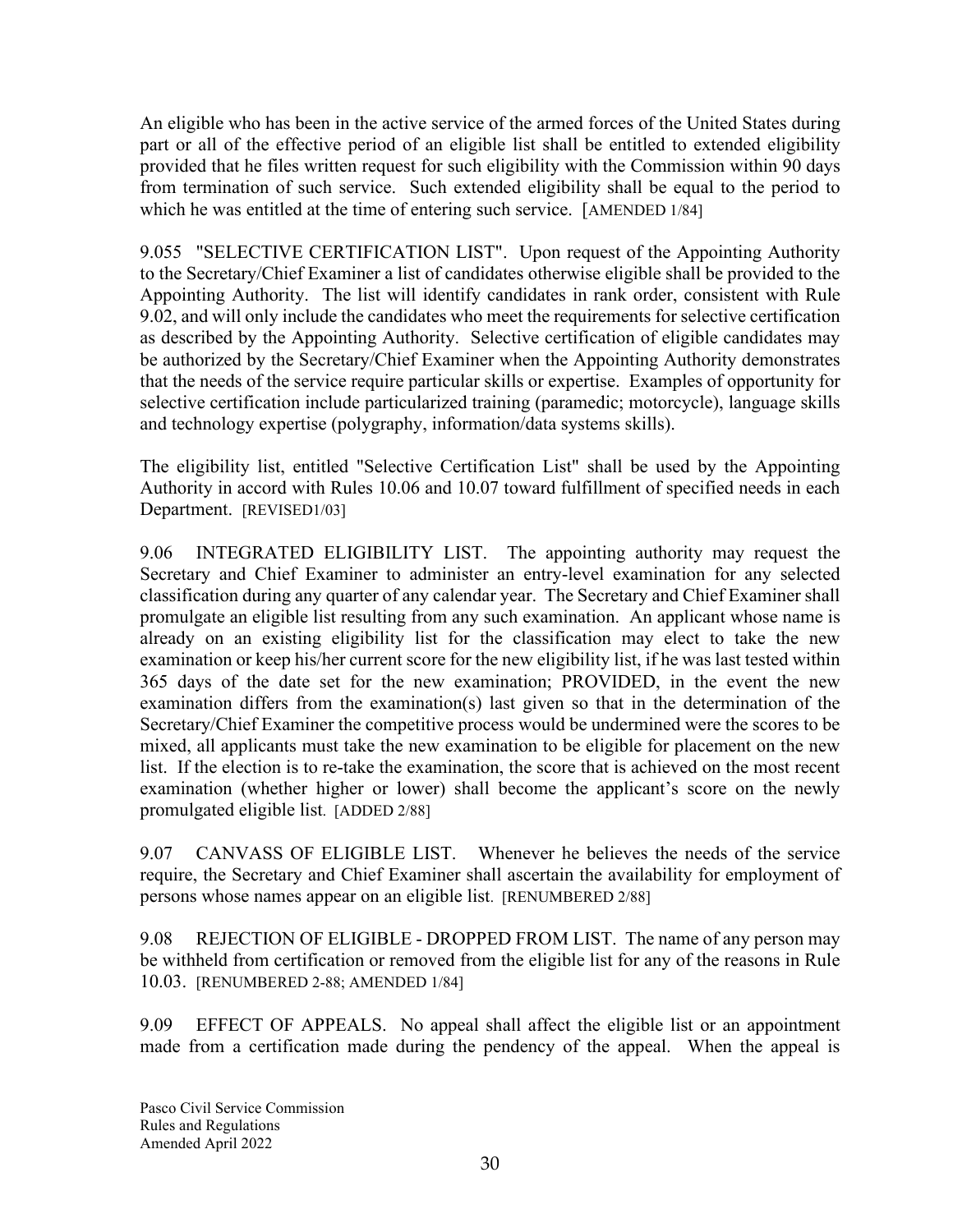terminated, the Secretary and Chief Examiner shall add the name of the appellant to the eligible list at the appropriate place if it has been determined that he is entitled to be on the eligible list. [RENUMBERED 2/88]

9.10 CONTINUOUS TESTING ELIGIBILITY LIST. The Secretary/Chief Examiner, following approval by the Commission, may establish any eligibility list for use by applicants tested through and certified for eligibility through this continuous testing process. [ADDED 3/02]

9.11 CONTINUOUS TESTING DEFINED. Continuous testing shall mean a written examination or a standardized physical fitness/agility test conducted pursuant to set and commonly applied standards whose results shall be valid for a period of one calendar year from the date of certification to a Continuous Testing Initial Eligibility list. Continuous testing may, at the discretion of the Commission, be offered through the Secretary/Chief Examiner or pursuant to a subscription testing agreement. [ADDED 3/02]

9.12 CERTIFICATION CONTINUOUS TESTING. Applicants certified pursuant to a continuous testing process shall be placed on a Continuous Testing Initial Eligibility list. Certification shall be in accordance with the rules and regulations of this commission. As each applicant is placed in accordance with his or her scores and veteran's preference (if applicable) the placement of all others on the list shall be adjusted. [ADDED 3/02]

9.13 ADDITIONAL CONTINUOUS TESTING. Applicants placed upon this eligibility list shall be subject to such other testing processes as the Commission shall direct, including but not limited to oral boards or any other testing process conducted by the Commission or by a subscriber pursuant to Rule 8.05 [ADDED 3/02]

9.14 REMOVAL OF NAMES CONTINUOUS TESTING. The names of candidates certified to this eligibility list shall remain on the list until either certified to a secondary hiring list following an oral board or other testing as established by the commission, the expiration of one year from the date of certification or until the candidate has been hired by another public safety organization. Names may be removed upon notification by the candidate, upon the written notification of another public safety employer or an entity providing subscription testing. [ADDED 3/02]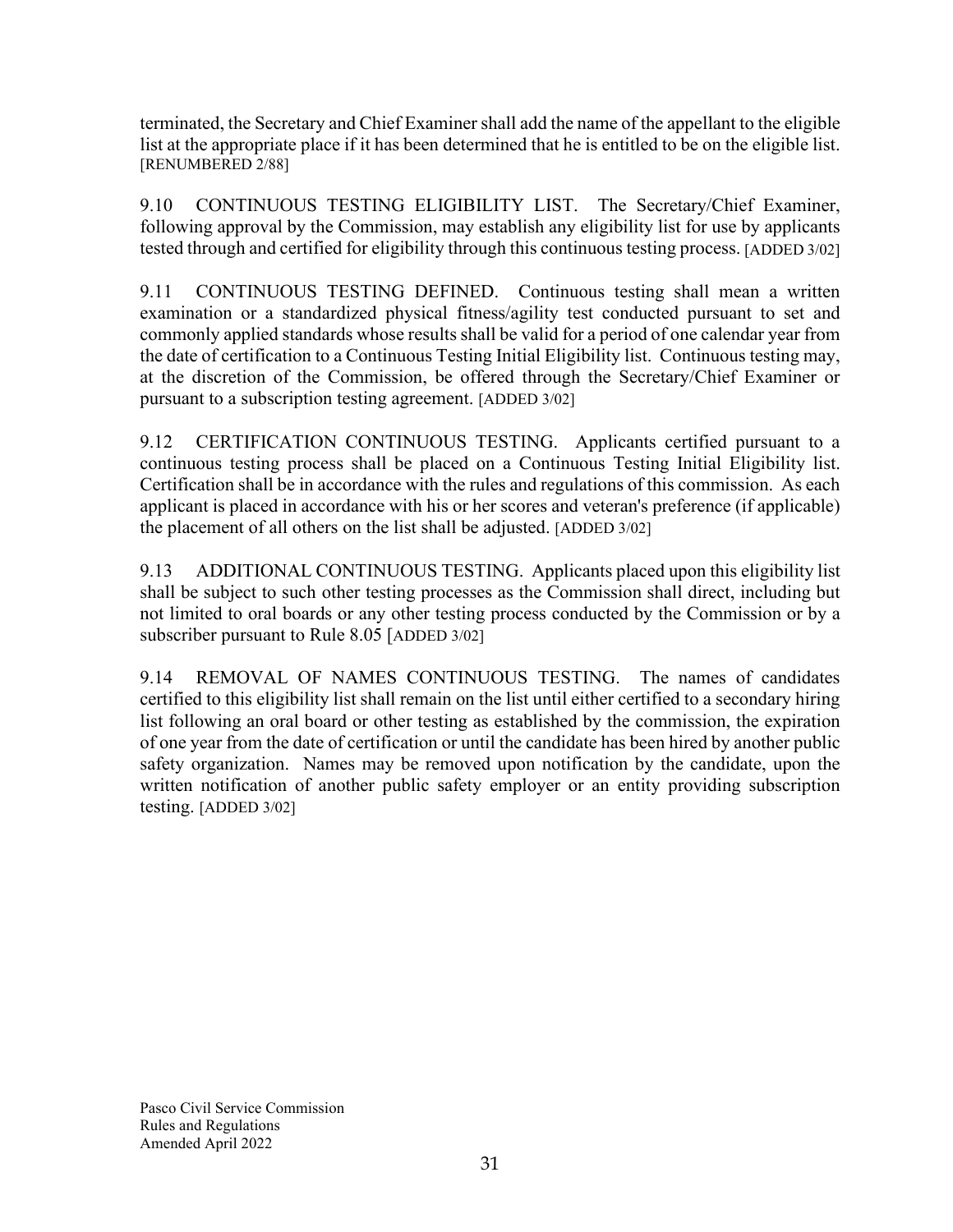#### **RULE 10 CERTIFICATION AND APPOINTMENT**

- 10.01 Certification from Eligible List
- 10.02 Priority of Lists
- 10.03 Withholding names from Certification or Removing Names from Eligible Lists
- 10.04 Restoration to Certification
- 10.05 Effect of Removal, Withholding or Restoration
- 10.06 Appointment of Eligibles
- 10.07 Selective Certification process
- 10.08 Lateral Entry Certification process

\*\*NOTE: In accordance with RCW 41.08.090 (Fire) and 41.12.090 (Police), "No person in the classified civil service who shall have been **permanently appointed or inducted into civil service** under provisions of this chapter, shall be **removed**, demoted or discharged except for cause…" At the September 21, 2015, Civil Service Commission Meeting the Commissioners reviewed the RCW's listed above and found they do not have the authority to hear an appeal for removal from an Eligible List that is not from a regular employee who has been permanently appointed or inducted under these Civil Service Rules. [AMENDED 9/15 clarifying language added to Rules 7/21]

10.01 CERTIFICATION FROM ELIGIBLE LIST. Upon request for certification of names to fill a vacancy, the Secretary and Chief Examiner shall certify to the Appointing Authority the names of persons standing highest on the appropriate eligible list, in accordance with Rule 10.06, and willing to accept the position for which certification is made. [CORRECTED 11/10]

10.02 PRIORITY OF LISTS. When a re-instatement list exists for the class in which a vacancy exists, it shall be exhausted before any certification can be made from an eligible list. [AMENDED 11/10]

10.03 WITHHOLDING NAMES FROM CERTIFICATION OR REMOVING NAMES FROM ELIGIBLE LISTS. The name of an eligible may be withheld from certification or removed from an eligible list when the person:

- A. Expresses unwillingness or inability to accept appointment, or refuses offer of an appointment without adequate explanation;
- B. Fails to respond within five (5) business days next succeeding the mailing of written inquiry regarding availability for regular employment or request to appear for interview regarding such employment; [AMENDED 11/10]
- C. Fails to present himself for duty at the time agreed upon after having accepted an appointment;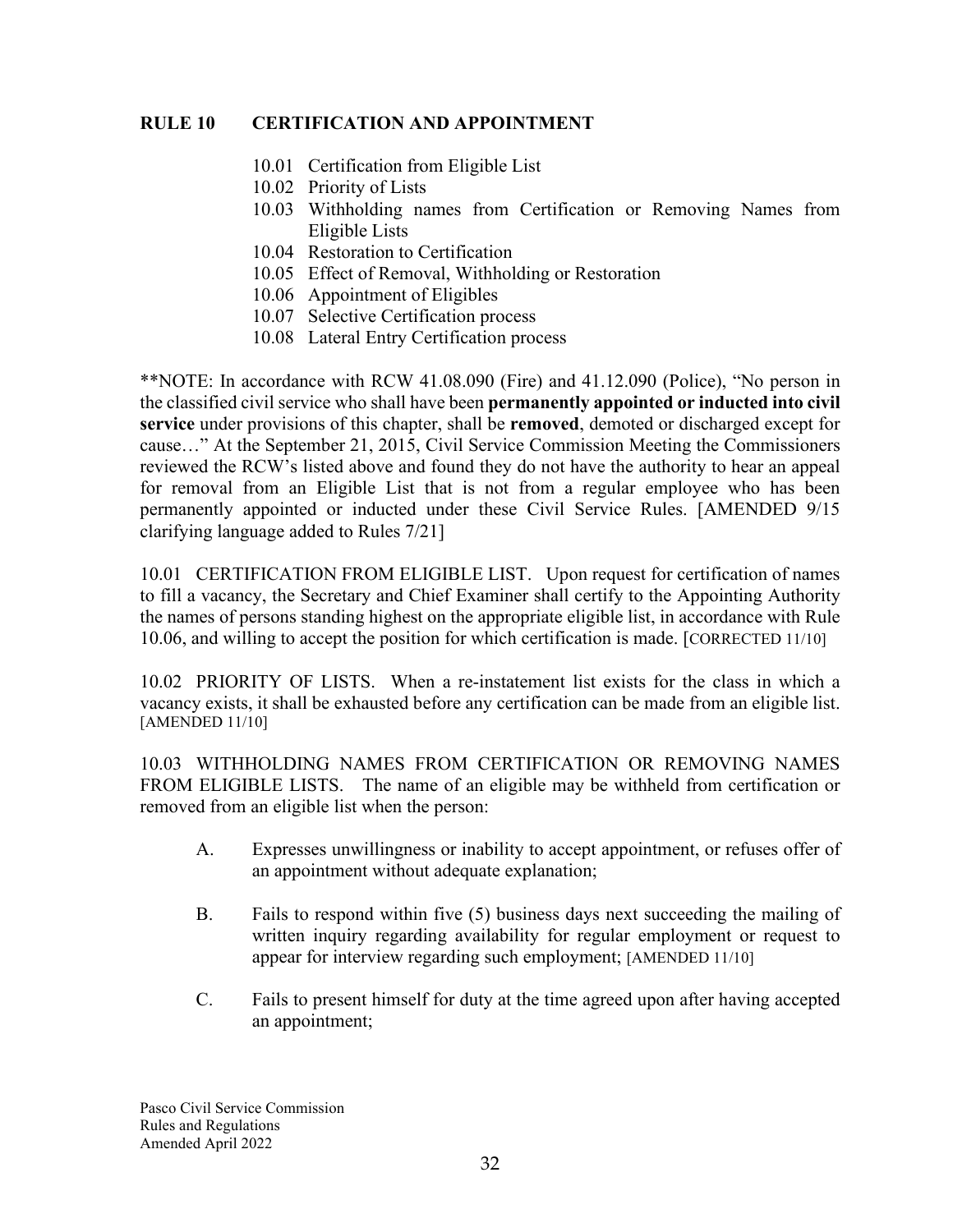- D. Cannot be reached in time for appointment when immediate temporary employment is required, but this shall apply only to such immediate temporary employment;
- E. Has accepted appointment to a position in a comparable civil service classification with another government agency. [AMENDED 11/10]
- F. Fails to present the license, registration, certificate or any other credentials required; the name of any such eligible may be restored for certification when the particular requirement has been met;
- G. Fails to maintain a record of current address with the City as evidenced by the return of properly addressed unclaimed letter, or other evidence; [AMENDED 11/10]
- H. Willfully violates any of the provisions of these Rules or any applicable law;
- I. Has accepted permanent appointment to a position with similar responsibilities (to the position for which the list was created) with an agency or entity not related to the City of Pasco, since the list was created.
- J. For any other reason as determined by the Appointing Authority and/or the Chief Examiner, or any reason enumerated in Rule 7.03. [AMENDED 9/15]

10.04 RESTORATION TO CERTIFICATION. When the name of a person has been withheld from an eligible list or from certification or has been removed from the list, it may be restored thereto by the Secretary and Chief Examiner or by the commission on appeal taking within five (5) business days after notice of the decision, or under the following circumstances:

- A. Where the withholding or removal was because of the unwillingness or inability of the employee to accept an appointment, or failure to respond to inquiry as to availability, to appear for interview, or to present himself for duty, and the applicant presents a good and valid reason for such unwillingness, inability or failure, and certifies to the Secretary and Chief Examiner that s/he is now willing and able to accept appointment; [AMENDED 11/10]
- B. Where the withholding or removal was for a reason stated in Rule 7.03, and such reason no longer exists.

10.05 EFFECT OF REMOVAL, WITHHOLDING OR RESTORATION. The removal or withholding of a name shall automatically advance all of the names below it on the eligible list.

Restoration of a name to an eligible list under these Rules shall not affect an appointment from any certification made before such name was restored or added.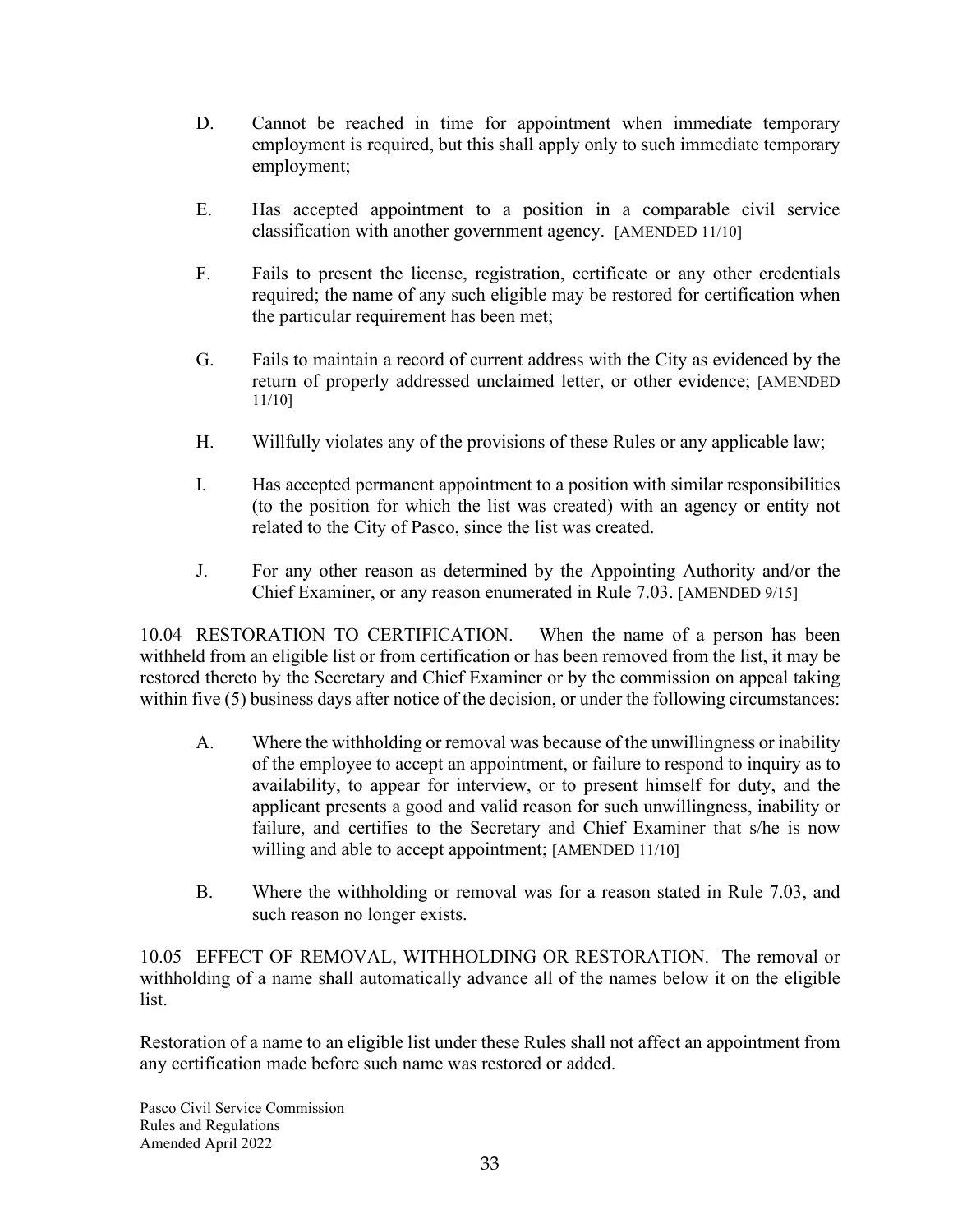The acceptance or refusal by an eligible to a temporary appointment shall not affect his certification from the eligible list for permanent appointment.

10.06 APPOINTMENT OF ELIGIBLES. In filling vacancies by appointment from an eligible list, the Secretary/Chief Examiner, pursuant to the request of the appointing authority, shall certify in writing to the appointing authority the names of the five (5) persons highest on the eligibility list for each vacancy, subject to the rules herein for the selective certification process and lateral entry certification process and, except for the positions of fire and police chiefs, if there are five (5) such persons available. A copy of this certification shall be presented to the Commissioners at their next regular meeting. [AMENDED 2/06]

The appointing authority shall attempt to appoint one of those certified persons to such vacant position. In the event the appointing authority, for a good cause, cannot make an appointment of one of the persons on the certified list of names then the appointing authority shall request the submission of five (5) additional names of persons next highest on the eligible list; if such are available whereupon, the appointing authority shall effectuate an appointment of one of those additional certified persons to such vacant position. If the appointing authority finds good cause to reject each of the certified persons on the first list of five (5), a report in writing from the appointing authority shall be provided to the Commission explaining the reasons why an appointment to the vacant position could not be made. [AMENDED 2/06]

Under those circumstances provided in Rule 10.07 the names of the five (5) highest ranking eligibles from a Selective Certification List designated in the request shall be certified in addition to the five (5) highest ranked eligibles on an eligible list. The Appointing Authority shall forthwith appoint one of the certified persons to such vacant position, except that if a person is selected for appointment from the Selective Certification List the appointment shall not be confirmed until the notification and hearing process under Rule 10.07 is concluded. [AMENDED 8-87; AMENDED 3-84] [AMENDED 1/02] [AMENDED 2/06]

Under those circumstances provided in Rule 10.08 the names of the five (5) highest ranking eligibles within a range of 10 percent below the top ranking eligible on the particular list, not taking Veteran's preference into account, shall be certified in addition to the five (5) highest ranked eligibles on an eligible list. [ADDED 8-86, AMENDED 8-87] [AMENDED 2/06]

10.07 SELECTIVE CERTIFICATION PROCESS. In order to meet the specific employment needs of the service in Civil Service employment, the following selective certification shall be employed by the Appointing Authority: [AMENDED 1/02]

1. When it is contemplated by the Appointing Authority to appoint someone other than one of the five (5) highest ranking eligibles, the Appointing Authority shall first file a Notice of Intent with the Secretary/Chief Examiner of the Civil Service Commission. This Notice of Intent shall include the reason, or reasons, for such selection and the specific eligibility list for which Notice of Intent has been filed. [AMENDED 1/02] [AMENDED 2/06]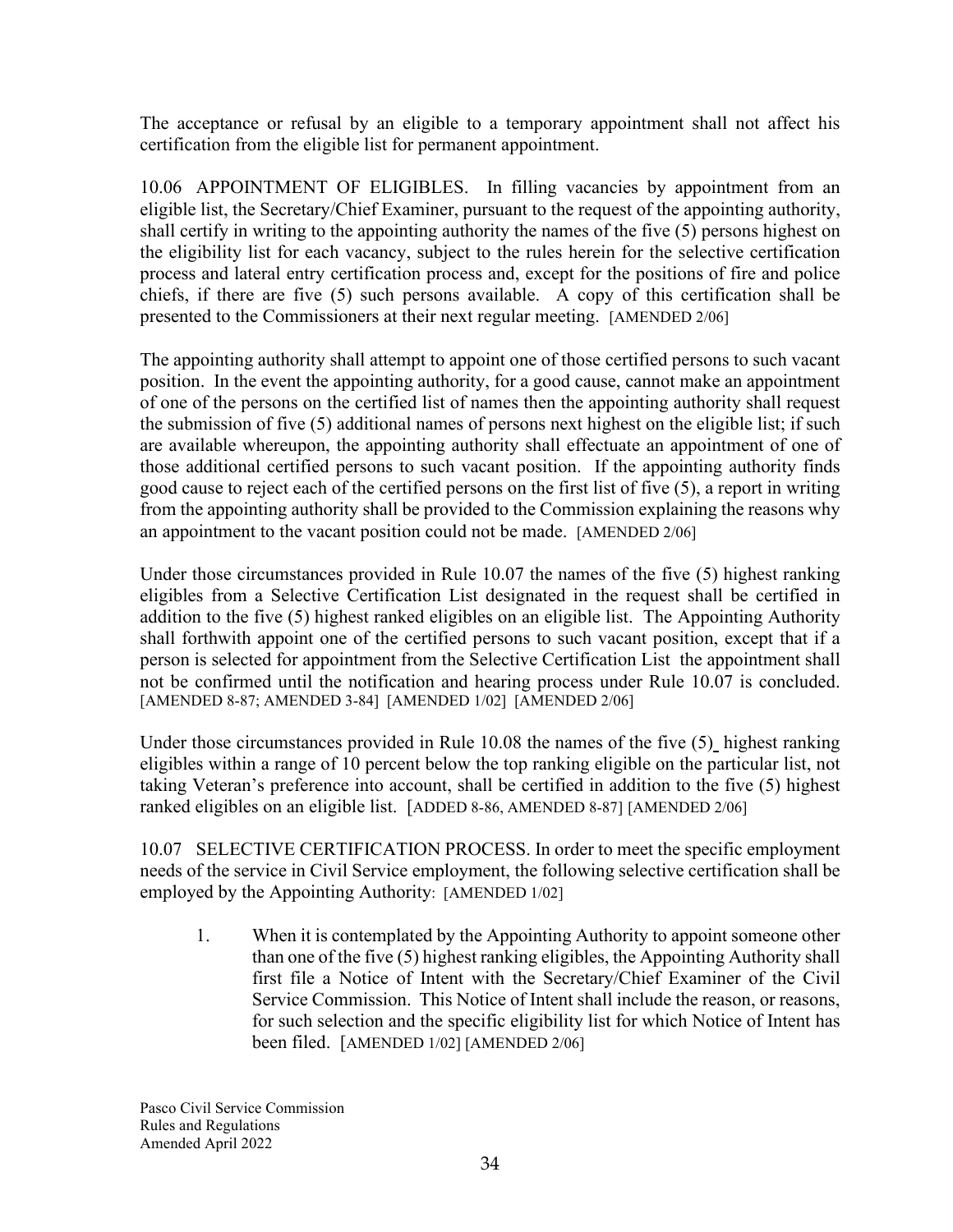- 2. The Notice of Intent shall be available in the office of the Civil Service Commission Secretary for review by any eligible on the list, or his/her designated representative and posted on the official bulletin board of the appropriate department for a period of seven (7) working days.
- 3. Upon the receipt of an objection from a person whose name is on the eligible list, the appointment, if any has been made, shall be held in abeyance until the Civil Service Commission hears the matter and renders a decision. [AMENDED 1/02]
- 4. Decisions of the Civil Service Commission in these matters, pursuant to the Rules of the Commission for hearings, shall be final and binding on all parties.
- 5. If no objection is filed within the posting period, then the Appointing Authority may move ahead with making the appointment and the right of a person on the eligible list to make objection and have a hearing on the matter is waived.

10.08 LATERAL ENTRY CERTIFICATION PROCESS. In order to provide a timely and efficient means of eliminating problems of understaffing in the Pasco Police Department/Pasco Fire Department and reduce the high cost of training new Police Officers/fire fighters and firefighter paramedics, the following lateral entry certification procedure may be employed by the appointing authority: [AMENDED 11/10]

- 1. When it is contemplated by the Appointing Authority to appoint someone from the lateral entry certification list, the Appointing Authority shall first file a Notice of Intent with the Secretary of the Civil Service Commission. This Notice of Intent shall include the reason, or reasons, for such selection.
- 2. The Civil Service Commission at its next regular meeting or at a special meeting shall approve or disapprove of an appointment from the lateral entry certification list, based upon the reasonableness of the appointment considering the then current manpower shortage in the department and/or the department's budgetary circumstances. [ADDED 8/86]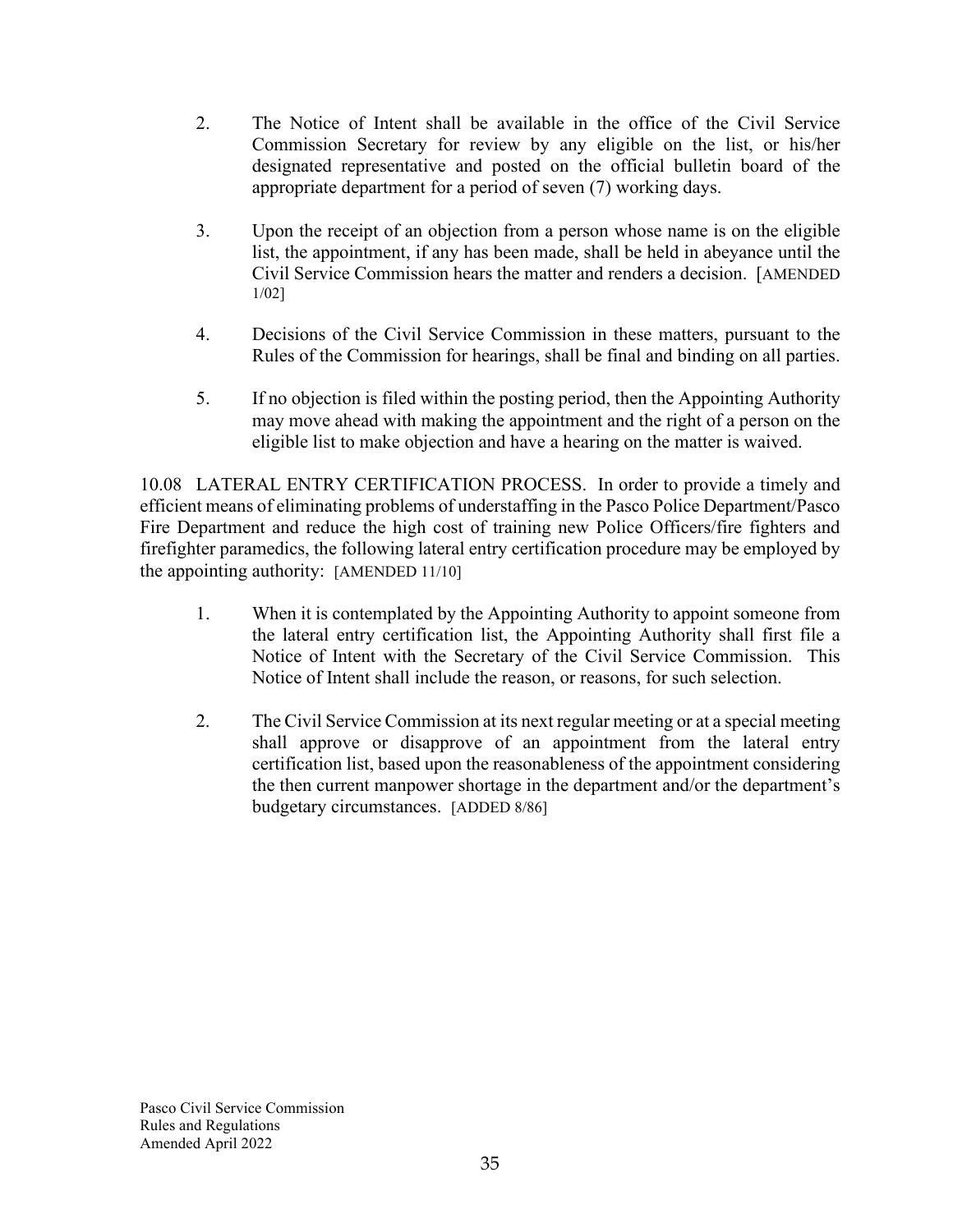### **RULE 11: PROBATION**

- 11.01 Probationary Period
- 11.02 Length of Probationary Period
- 11.03 Interruption of Probationary Period

11.01 PROBATIONARY PERIOD. After appointment from an eligible list, an employee shall serve a complete period of probation before appointment or promotion is complete.

No new probationary period results from a transfer, or reduction, of an employee who previously completed a probationary period.

11.02 LENGTH OF PROBATIONARY PERIOD. The period of probation shall be twelve (12) calendar months from the date the employee begins full-time work and training under the supervision of the department director, i.e., twelve (12) calendar months following successful completion of the Academy. If an employee is absent from duty for a prolonged period while on approved leave during a probationary period, and the appointing authority does not have a reasonable opportunity to evaluate the performance of the employee, the appointing authority may, with the approval of the Commission, calculate the probationary period on the basis of twelve (12) calendar months of actual service, exclusive of the time away on leave. [REVISED 3-00] [AMENDED 11/10]

11.03 INTERRUPTION OF PROBATIONARY PERIOD. Whenever the probationary period of an employee in a position in one class is interrupted due to appointment to a position in another class and the employee subsequently returns to a position in the first class during the second probationary period, the probationary period for the first appointment shall continue until completed.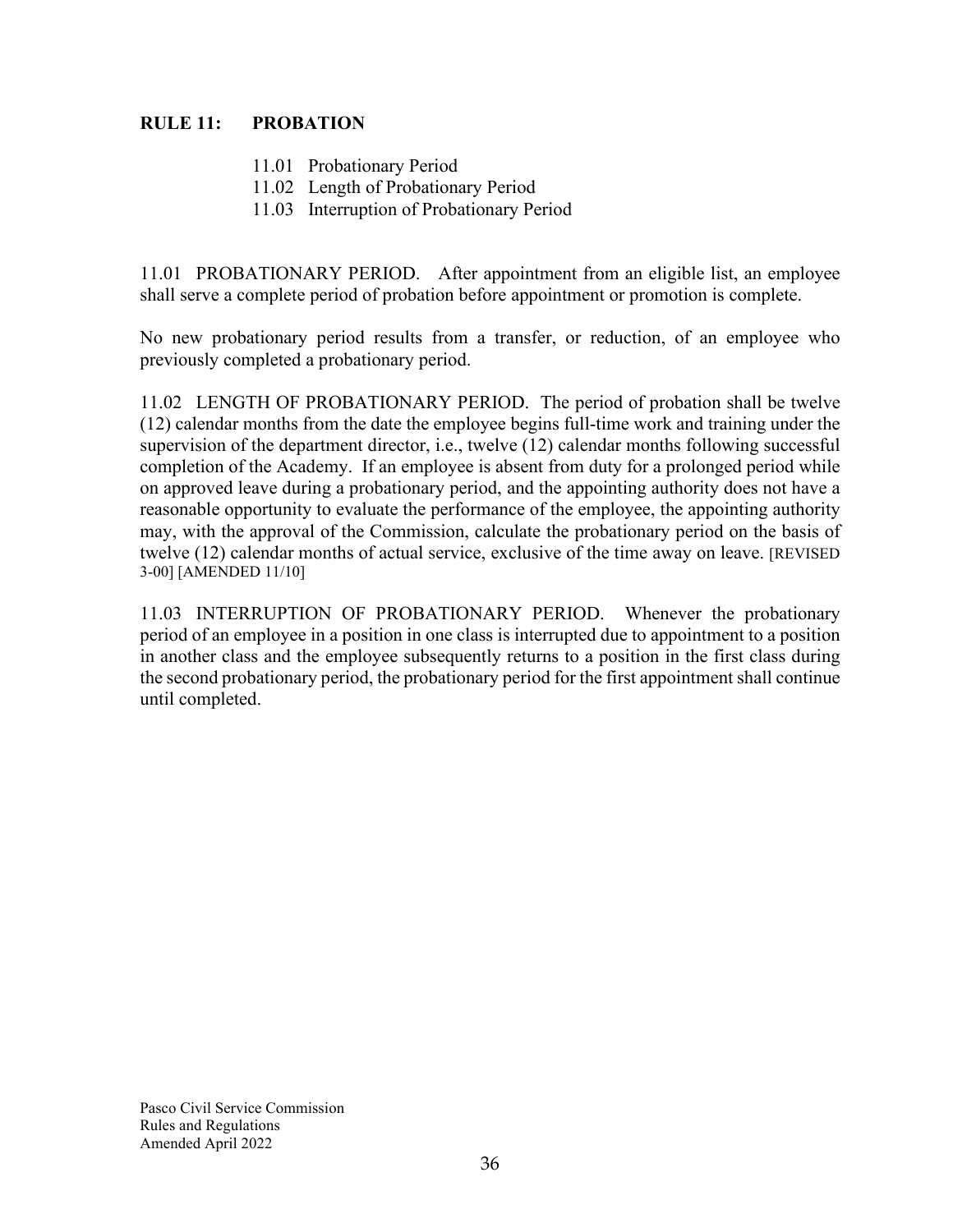#### **RULE 12: TEMPORARY AND PROVISIONAL APPOINTMENTS**

- 12.01 Temporary Appointments
- 12.02 Provisional Appointments

12.01 TEMPORARY APPOINTMENTS. A person may be employed in a temporary position only for the duration of the temporary work. If the position is made regular, it must be filled by appointment on a regular basis in accordance with Rule 10. A person given a temporary appointment may not be transferred or changed to any other position and shall never attain regular status from such appointment. Such temporary employment may continue only so long as the facts justifying a temporary appointment exist, and in no event shall exceed a period of longer than six (6) months. All temporary appointments shall be made from an eligible list for the position, following Rule 10.06 procedure, if such list exists, if not then a provisional appointment may be made. [AMENDED 1-84] [AMENDED 11/10] [AMENDED 4/22]

12.02 PROVISIONAL APPOINTMENTS. Provisional appointment without examination may be made when there is no appropriate eligible list, or persons on the list are not available or cannot be contracted, and when the Appointing Authority certifies and supports with adequate facts that an emergency exists. Such provisional appointment must be approved by the Commission, the provisional appointee must meet the requirements for and file application for examination for the class and such appointment may continue only until such time as the position can be filled from an eligible list. No person shall receive more than one provisional appointment or serve more than six (6) months as a provisional appointee in any one (1) fiscal year. [AMENDED 4/22]

An emergency exists when:

- A. Life, health or property is in jeopardy;
- B. The immediate employment of a currently available applicant is imperative because of extreme recruitment difficulties;
- C. The work program of a City department will be impaired if the position is left vacant and the work cannot be deferred or reassigned;
- D. A vacancy will result in failure to perform legally required functions or to meet deadlines imposed by law.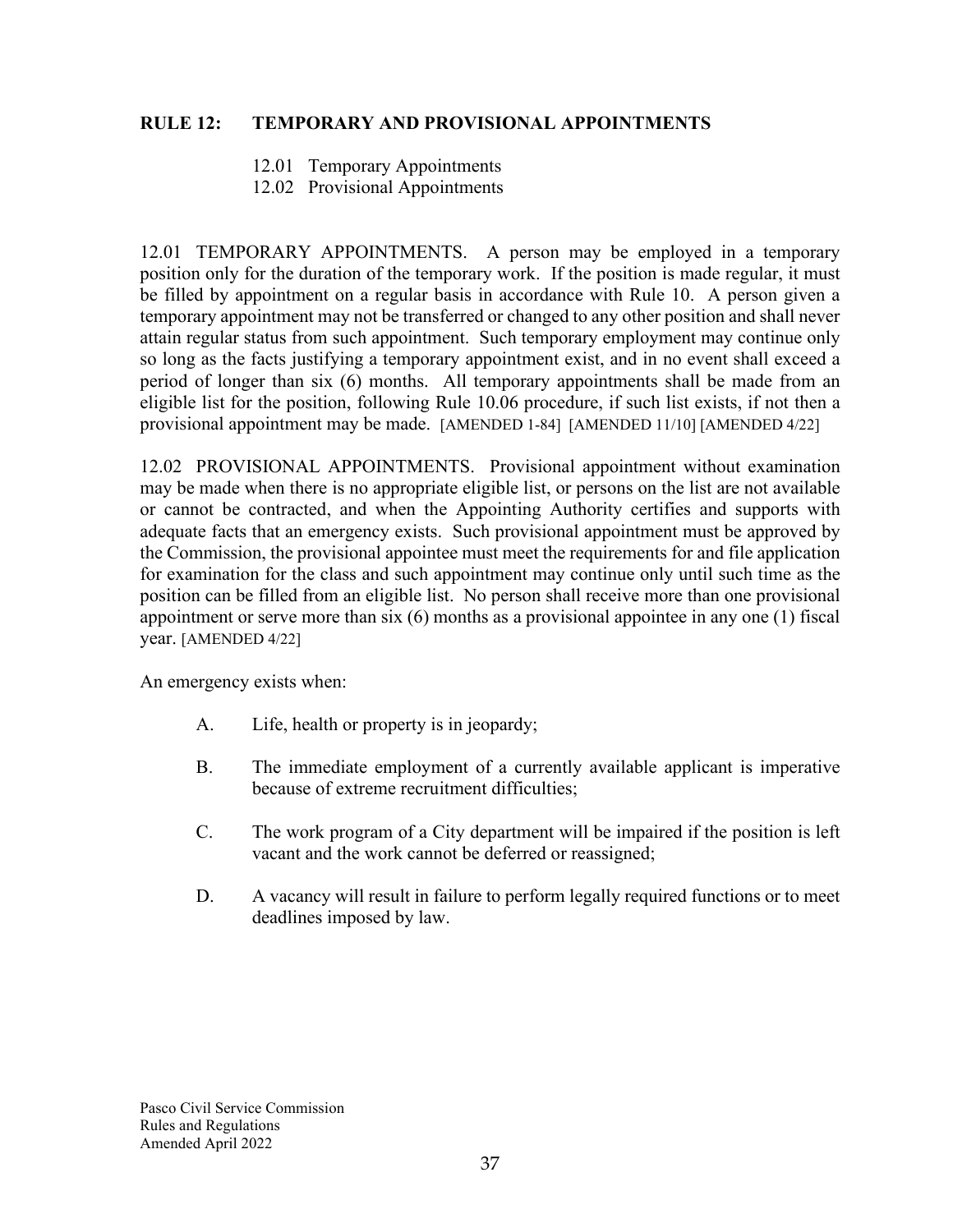#### **RULE 13: LEAVES OF ABSENCE**

- 13.01 Leaves of Absence with Pay
- 13.02 Leaves of Absence Without Pay
- 13.03 Military Leave of Absence
- 13.04 Expiration or Termination of Leaves of Absence
- 13.05 Reports of Leaves of Absence

13.01 LEAVES OF ABSENCE WITH PAY. Leaves of absence from regular duties, with pay, may be granted by the Appointing Authority only under such conditions. [AMENDED 11/10]

13.02 LEAVES OF ABSENCE WITHOUT PAY. Leaves of absence from regular duties, without pay, for such purposes as recovery from a prolonged illness or injury or to restore health, or for education or training, or assisting another public agency, may be granted by the Appointing Authority when such leave is in the best interests of the City. [AMENDED 11/10]

Leaves of absence for qualified reasons under state and/or federal law will be granted by the Appointing Authority.

13.03 MILITARY LEAVE OF ABSENCE. Military leave of absence shall be granted by the Appointing Authority in accordance with the provisions of the applicable sections of federal and state law. [AMENDED 11/10]

13.04 EXPIRATION OR TERMINATION OF LEAVES OF ABSENCE. The Appointing Authority may terminate any leave of absence by written notice to the employee concerned whenever the conditions or reasons justifying the leave no longer exist, unless upon appeal of the employee to the Commission it is found that the termination is not justified. Upon termination or expiration of leave, the employee shall return to duty forthwith. The employee shall be returned to the same class or position as occupied when leave of absence was granted, or may be returned to such other position as may be authorized by these Rules. An employee who fails to return to duty upon termination or expiration of leave shall be considered as absent without leave and subject to disciplinary action. No such disciplinary action may be taken by the Appointing Authority prior to a Commission decision if an appeal has been filed.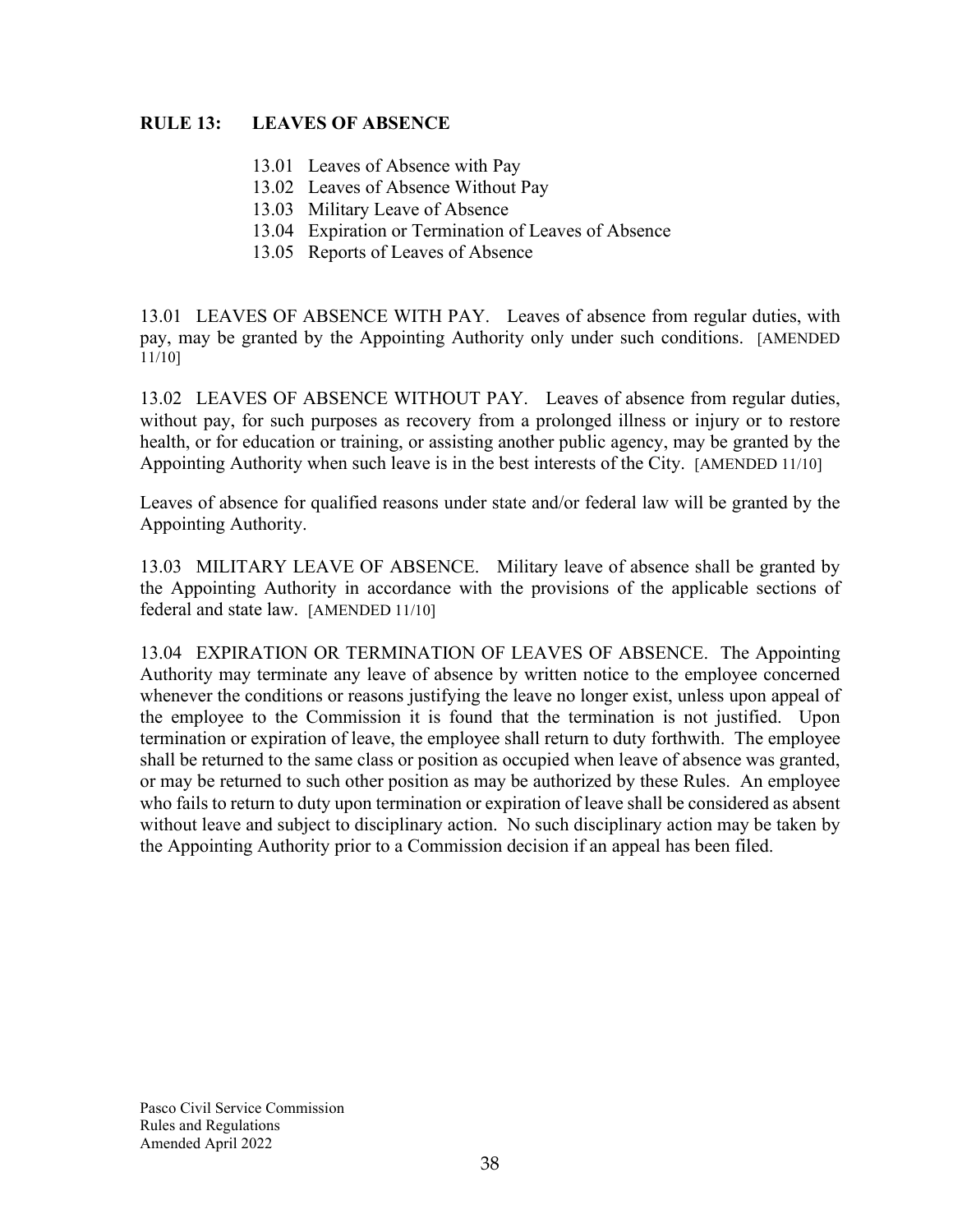#### **RULE 14: DISCHARGE, DEMOTION, SUSPENSION, OTHER DISCIPLINARY ACTIONS AND RESIGNATION**

- 14.01 Causes for Discharge, Demotion, Suspension, and Other Disciplinary Actions
- 14.02 Conditions of Discharge, Demotion, Suspension, and Other Disciplinary Actions
- 14.03 Hearing on Reasons for Disciplinary Action
- 14.04 Criminal Acts
- 14.05 Insufficient Facts
- 14.06 Decisions
- 14.07 Probationary Period
- 14.08 Time for Discharge or Demotion of Probationer
- 14.09 Resignations

14.01 CAUSES FOR DISCHARGE, DEMOTION, SUSPENSION, AND OTHER DISCIPLINARY ACTIONS. An employee may be discharged or suspended without pay from the City service or demoted or deprived of vacation or other privileges for any of the following reasons:

- A. Who is physically or mentally unfit to perform the duties of the position held;
- B. What is addicted to the use of intoxicating liquors, narcotic or habit forming drugs;
- C. Who is addicted to gambling or immoral practices or habits;
- D. Who is guilty of conduct not compatible with City employment, whether or not it amounts to a crime;
- E. Who has been convicted of a crime of violence, or a felony [AMENDED 11/10]
- F. For incompetence, inefficiency or inattention to or dereliction of duty;
- G. For dishonesty, insubordination, discourteous treatment of the public, or of a fellow employee, or any other act or omission or commission tending to injure the public service; or any other willful failure of proper conduct on the part of the employee; or any willful violation of the provisions of the applicable State Laws or these Rules;
- H. For directly or indirectly receiving or soliciting political contributions for any party or political purpose;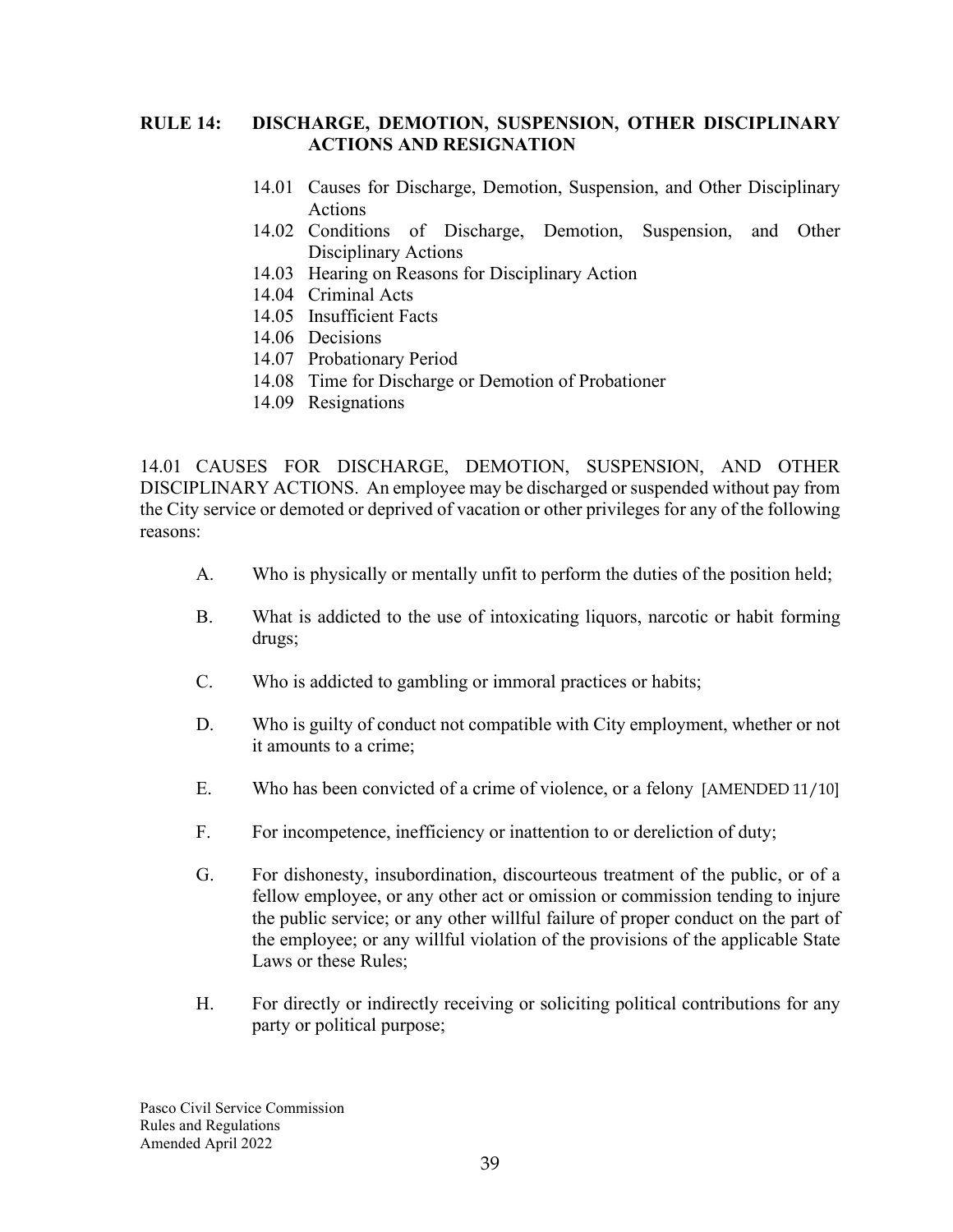- I. For improper or unauthorized use of City equipment;
- J. Who shall engage in any business or activity extraneous to his duties under the Civil Service, which, in the judgment of the Appointing Authority shall tend to divert his attention from his duties or render him inefficient or unfit for Civil Service; [AMENDED 11/10]
- K. For violation of City or Departmental policy, Rule or Regulation.

14.02 CONDITIONS OF DISCHARGE, DEMOTION, SUSPENSION, AND OTHER DISCIPLINARY ACTIONS. A regular employee may be discharged from Civil Service or demoted or suspended without pay, or deprived of vacation or other privileges, only after he has been notified in writing, of the reasons for such action. Such notice shall state in general terms the accusations upon which the disciplinary action is based, and the employee shall be allowed ten (10) business days from date of service of such notice in which to reply thereto in writing and request a hearing before the Commission. Such notice of disciplinary action shall state the time allowed for answer and for requesting a hearing before the Commission. A copy of such notice and a copy of the reply, if any, must be filed in duplicate with the Commission. The appointing authority shall submit to the Commission evidence showing that the employee has been served with the Notice of Disciplinary Action. Provided, however, the discharge of a regular employee may occur, only after the employee has waived or exercises his right to a departmental pre-discharge hearing, according to the procedure for such hearings adopted by the Appointing Authority. The decision of the hearing officers at the pre-discharge hearing shall be advisory only to the Appointing Authority or his designee. This requirement shall not prevent the Appointing Authority from suspending an accused employee pending completion of the pre-discharge hearing. (AMENDED 1/84.) [AMENDED 11/10]

14.03 HEARING ON REASONS FOR DISCIPLINARY ACTION. If the regular employee to be discharged, demoted, suspended or otherwise disciplined pursuant to Rule 14.02 so requests, the Commission shall proceed in accordance with Rule 5. A public hearing pursuant to Rule 5 shall be held by the Commission. [AMENDED 11/10]

14.04 CRIMINAL ACTS. Where the facts alleged in the notice of disciplinary action constitute a crime, and the employee has requested a hearing under Rule 14.03 within the time allowed in Rule 5, he may, at any time, at least one day before the date of the hearing, request a continuance of his civil service hearing for a reasonable period to determine whether a criminal charge will be filed or until after termination of the criminal case. Such a request must be accompanied by a waiver of salary for the period of the continuance, in case the employee is later reinstated.

14.05 INSUFFICIENT FACTS. The Commission may find in an appropriate case, without a hearing, that the specific facts alleged in the notice of disciplinary action, if true, are not sufficient under all the circumstances to justify the action.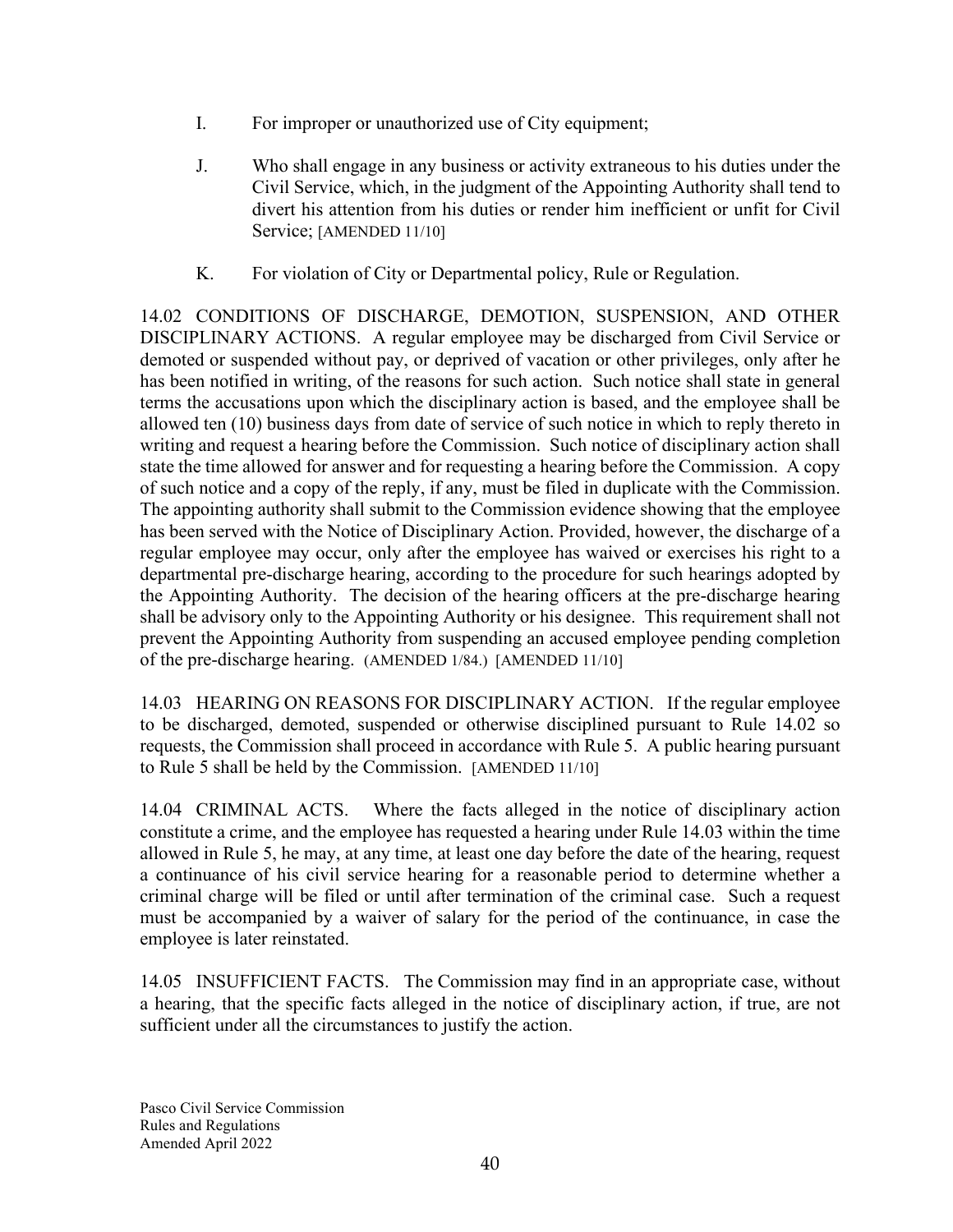14.06: DECISION. (1) After its investigation the Commission may, if it finds that the disciplinary action of the Appointing Authority was made in good faith and for cause and not for political or religious reasons, either

- A. affirm the disciplinary action, or
- B. in lieu of affirming the disciplinary action, may modify the disciplinary action by ordering a suspension without pay, for a given period and subsequent restoration to duty, or demotion in classification, grade or pay, or order such other greater or lesser punishment as befits the conduct of the employee under investigation.

(2) If, however, after its investigation the Commission shall find that the disciplinary action of the Appointing Authority was made for political or religious reasons, or not in good faith and for cause, the Commission shall order the immediate reinstatement or re-employment of such person in the office, place or position of employment from which the person was removed, suspended, demoted or discharged, which reinstatement shall if the Commission so provides in its discretion, be retro-active and entitle such person to pay or compensation from the time of such removal, suspension or discharge. (AMENDED 1/84.)

14.07 PROBATIONARY PERIOD. Any employee who is serving a probationary period may be discharged or demoted by the Appointing Authority if during the performance test thus afforded upon observation or consideration of the performance of duty the appointing power deems him unfit or unsatisfactory for service in the department, or in the job classification. [AMENDED 7/10]

14.08 TIME FOR DISCHARGE OR DEMOTION OF PROBATIONER. To be effective, the written notice of discharge or demotion of a probationary employee must be served and become effective before midnight of the last day of the probationary period.

14.09 RESIGNATIONS. Resignations shall be in writing and directed to either the Appointing Authority or department director. A resignation shall be effective on the date designated therein, and if no date is designated it shall be effective immediately. All resignations must be accepted by the Appointing Authority. A resignation, once it has become effective or has been accepted by the Appointing Authority may not be withdrawn without the consent of the Appointing Authority. A resignation claimed to have been obtained by duress or fraud may be treated by the Commission as a notice of discharge, provided the employee notifies the Commission that such resignation was not voluntary and demands a hearing within ten (10) business days after the filing with the Secretary and Chief Examiner of a report showing such resignation. [AMENDED 11/10]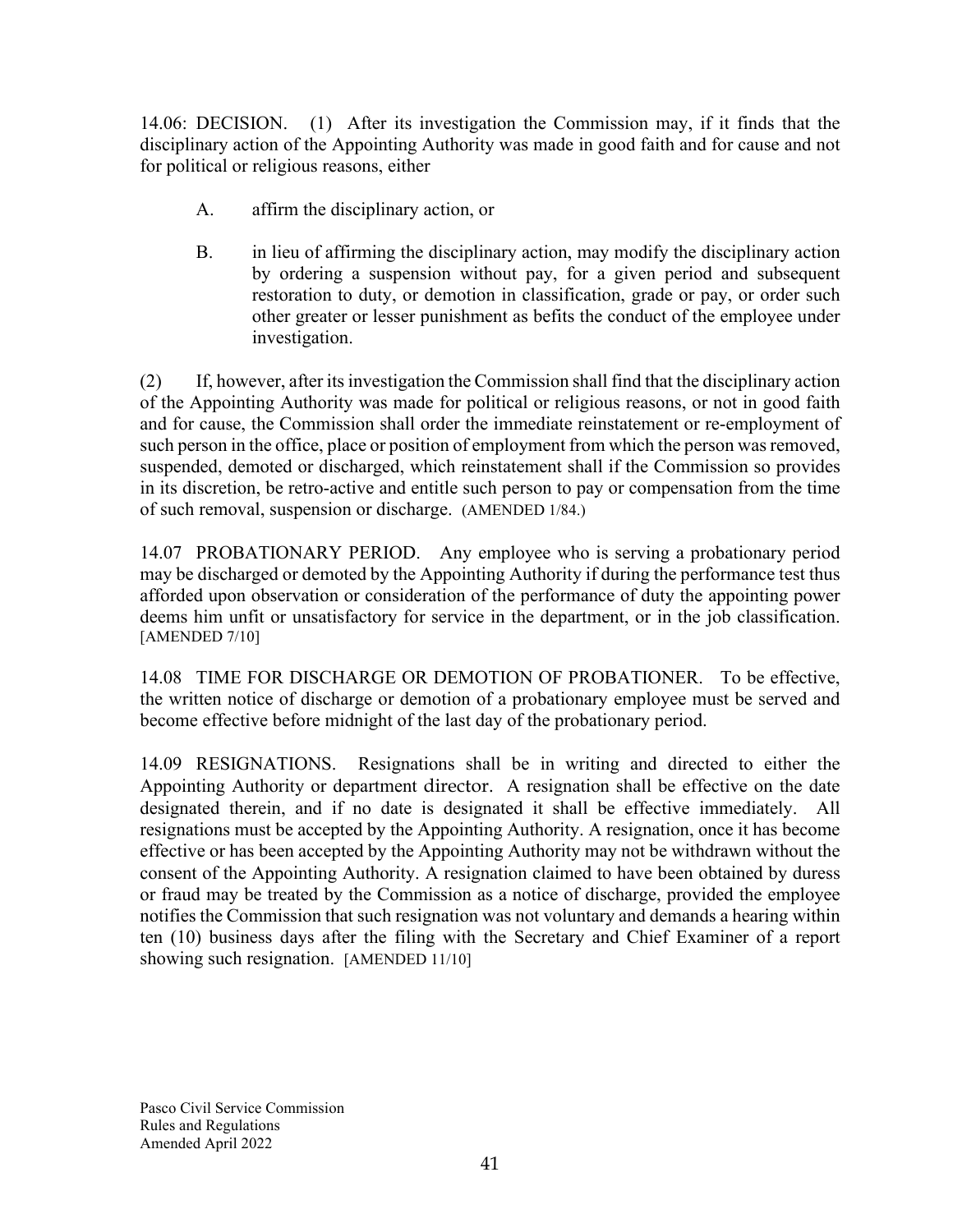#### **RULE 15: LAYOFFS AND RE-EMPLOYMENT LISTS**

- 15.01 Layoffs
- 15.02 Employment Status and Order of Layoff
- 15.03 Order of Layoff
- 15.04 Ties in Seniority -- Performance Rating
- 15.05 Reduction
- 15.06 Voluntary Reduction in Lieu of Layoff
- 15.07 Re-Employment List
- 15.08 Name Dropped

15.01 LAYOFFS. The Appointing Authority may lay off or reduce an employee when necessary:

- A. For reasons of economy or lack of work; or
- B. Where there are more employees than positions in any class within the department.

15.02 EMPLOYMENT STATUS AND ORDER OF LAYOFF. Layoffs and reductions shall be made by class of position and by department. In each class of position in which there is to be layoff or reduction, employees shall be laid off according to employment status in the following order: provisional, temporary, probationary, permanent.

Provisional and temporary employees shall be laid off according to the needs of the service as determined by the department head.

Probationary employees shall be laid off or reduced in inverse order of seniority in the class in the department.

Regular employees shall be laid off or reduced as provided in Rule 15.03. [AMENDED 7/10]

15.03 ORDER OF LAYOFF. In case there are two (2) or more regular employees in the class from which layoff or reduction is to be made, such employees shall be laid off or reduced on the basis of seniority. [AMENDED 7/10]

15.04 TIES IN SENIORITY -- PERFORMANCE RATING. In case two (2) or more persons have the same seniority, layoff or reduction shall be made on the basis of the employees' last performance rating as follows:

FIRST, all employees having rating of 'unsatisfactory'; SECOND, all employees having rating of 'fair'; THIRD, all employees having rating of 'good'; FOURTH, all employees having rating of 'very good'; FIFTH, all employees having rating of 'excellent'.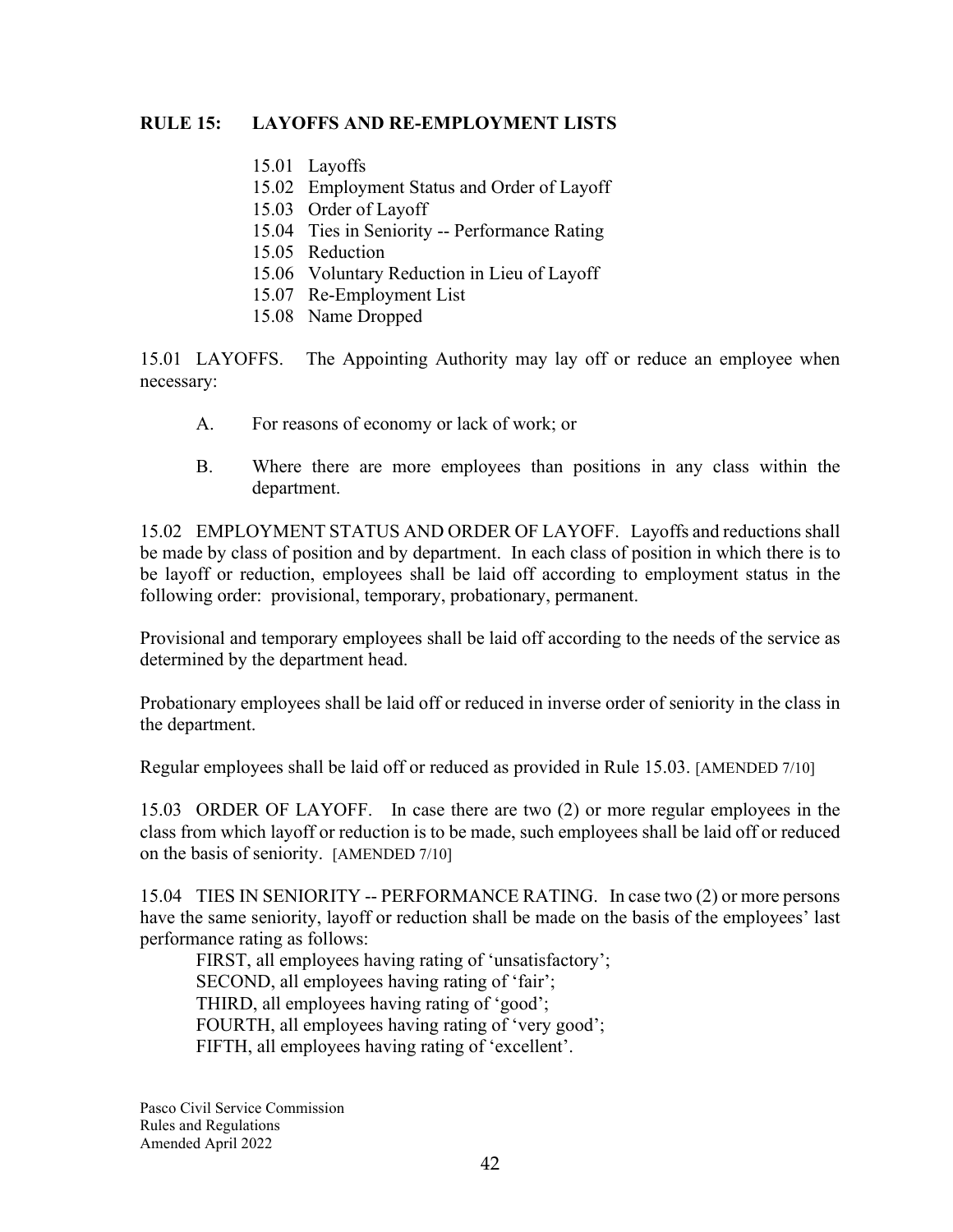15.05 REDUCTION. The Appointing Authority may, if he deems it for the best interests of the City, make reductions in lieu of layoffs in higher classes and thereby cause layoffs only in the lower classes. Such reductions shall be made in the same manner and subject to the same restrictions as provided for under Rules 15.02, 15.03 and 15.04.

15.06 VOLUNTARY REDUCTION IN LIEU OF LAYOFF. An employee who anticipates being laid off, or who is so laid off, may, not later than ten (10) business days after notice of such layoff, request a reduction to a lower class in lieu of layoff if such position exists, is vacant and is eligible to be filled. [AMENDED 11/10]

15.07 RE-EMPLOYMENT LIST. The names of persons laid off or reduced in accordance with these Rules shall be entered upon a re-employment list in inverse order of layoff.

15.08 NAME DROPPED. Name(s) of person(s) laid off or reduced in lieu of layoff shall be carried on a re-employment list for two (2) years, except that the names of persons appointed to regular positions of the same level as that from which laid off shall, upon such appointment, be dropped from the list. Persons reduced or re-employed in a lower class, or re-employed on a temporary basis, shall be continued on the list for the higher class for two (2) years. [AMENDED 11/10]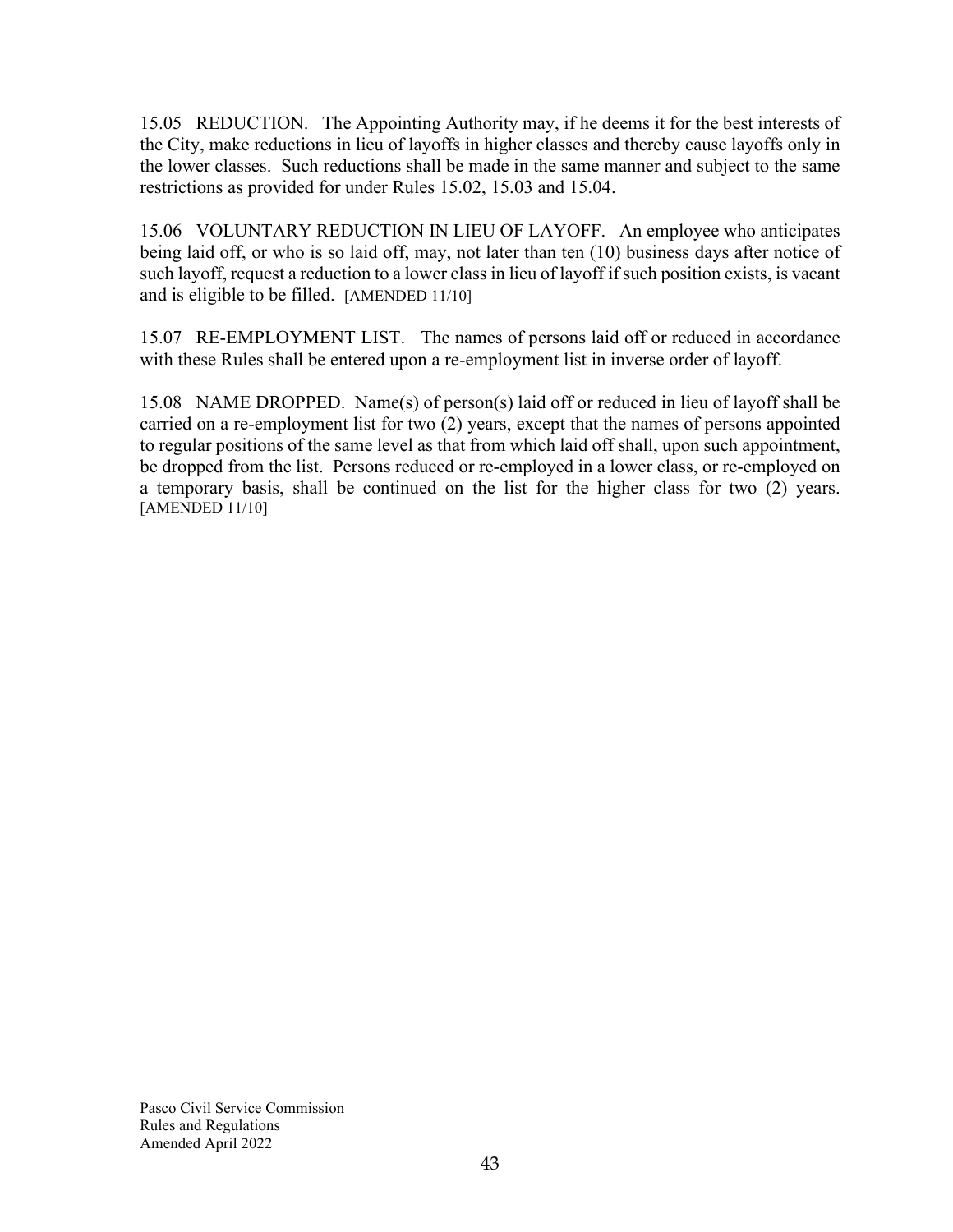## **RULE 16: CERTIFYING SALARY ACCOUNTS**

Note: salaries/wages are determined by the collective bargaining agreement under the Public Employment Relations Commission (PERC).

[AMENDED 11/10]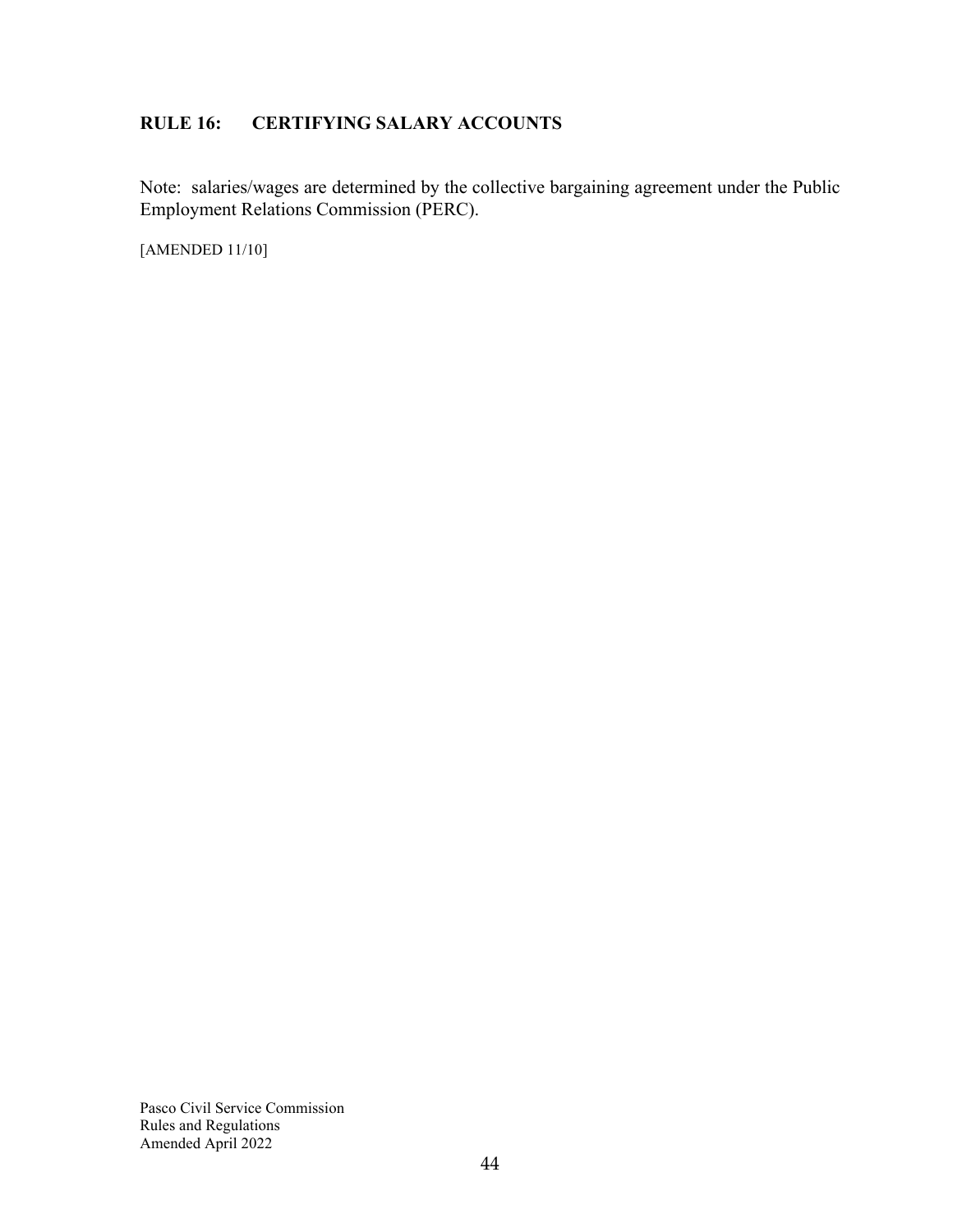#### **RULE 17: CLASS SPECIFICATIONS FOR POLICE**

#### 17.01 Class Specifications

17.01 CLASS SPECIFICATIONS: As prescribed in Rule 6, the positions of the Police Department shall be allocated to classifications established herein on the basis of level of responsibility, authority assigned, and qualifications required. The Classifications for the Police Department shall include the following:

- A. Police Chief
- B. Deputy Police Chief
- C. Police Captain
- D. Police Sergeant
- E. Police Corporal
- F. Police Officer
- G. Police Services Lead
- H. Police Services Specialist
- I. Police Crime Analyst
- J. Police Evidence Technician
- K. Executive Administrative Assistant
- L. Administrative Assistant

Note: RCW 41.12.050(b) allows the City to exempt positions from Civil Service classification and authority. The exempted positions for the City of Pasco are: Police Chief, Police Chief's Executive Administrative Assistant, Deputy Police Chief and the Police Captains. [AMENDED 11/10] [AMENDED 03/18] [AMENDED 04/22]